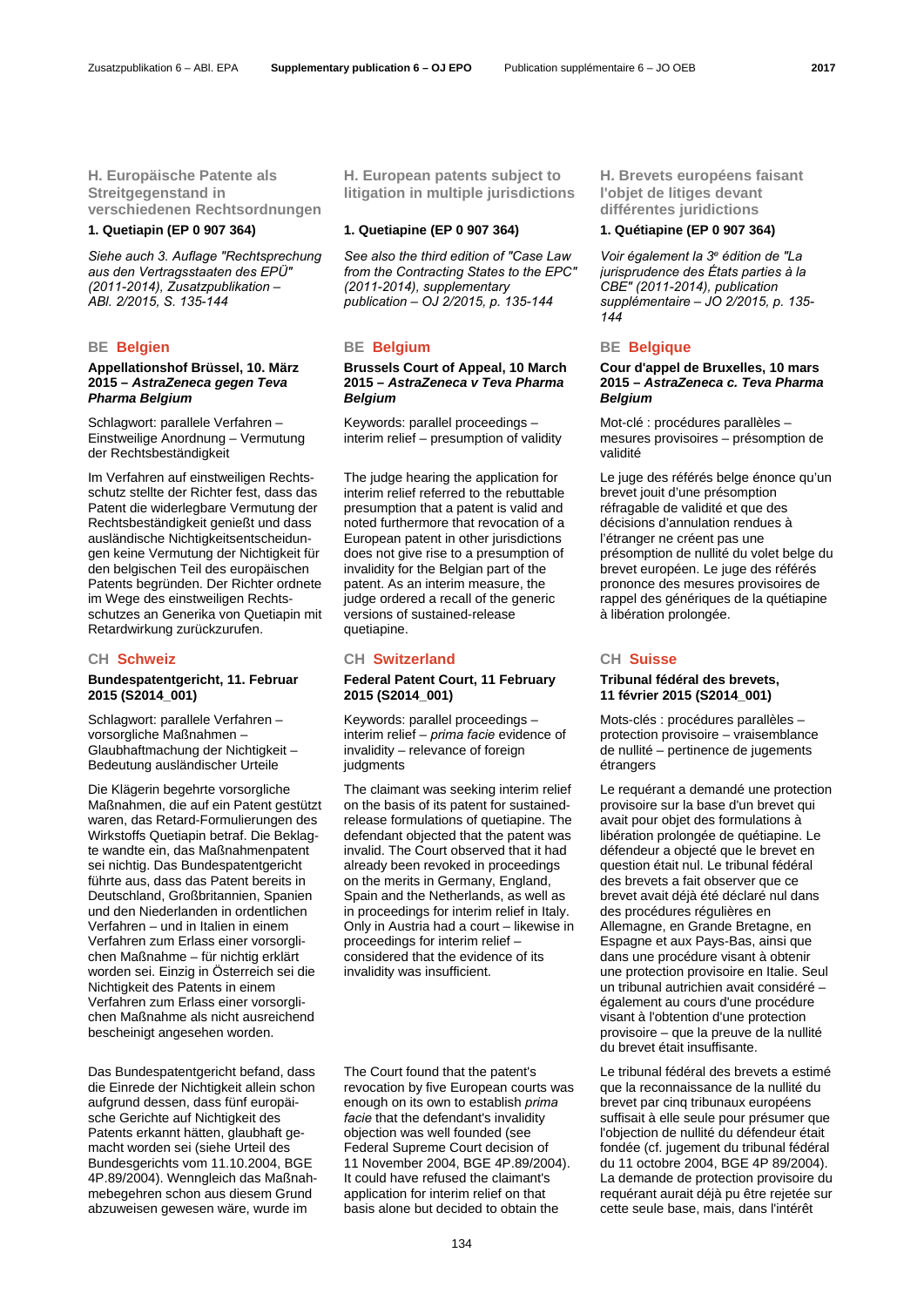Sinne einer sorgfältigen Beurteilung ein Fachvotum eingeholt.

Das Bundespatentgericht kam nach Analyse der in anderen Rechtsordnungen ergangenen Entscheidungen zu dem Ergebnis, dass das Patent in Deutschland, Großbritannien, Spanien, den Niederlanden und Italien aus überzeugenden Gründen für nichtig erklärt wurde. Die Überlegungen des Gerichts in Österreich vermochten das Bundespatentgericht hingegen nicht zu überzeugen.

Das Bundespatentgericht wies das Maßnahmebegehren daher vollumfänglich ab.

# **DE Deutschland DE Germany DE Allemagne**

**Bundesgerichtshof, 13. Januar 2015 (X ZR 41/13) –** *Quetiapin*

*Siehe Kapitel C.1. Beurteilung der erfinderischen Tätigkeit.*

# **DK Dänemark DK Denmark DK Danemark**

**See- und Handelsgericht, 17. Juni 2016 (T 2-12 and T-20-13) –**  *AstraZeneca AB und AstraZeneca A/S gegen Teva Denmark A/S; AstraZeneca AB und AstraZeneca A/S gegen Accord Healthcare Ltd.* 

Schlagwort: parallele Verfahren – erfinderische Tätigkeit – Fachmann – allgemeines Fachwissen

Teva und Accord hatten den Bestand des europäischen Patents (DK) 0 907 364 von AstraZeneca wegen mangelnder erfinderischer Tätigkeit infrage gestellt. Das Gericht bestätigte, dass das Dokument "Gefvert" als nächstliegender Stand der Technik anzusehen war. Die objektive technische Aufgabe bestand laut dem Gericht darin, die Formulierung eines Arzneimittels bereitzustellen, das weniger häufig einzunehmen ist und gleichzeitig zu einer stabileren und einheitlicheren Konzentration des Medikaments im Plasma führt.

Das Gericht zählte die Vorteile von Retardformulierungen zum allgemeinen Fachwissen. Diese Vorteile umfassten (1) eine Verlängerung des Zeitraums, in dem eine therapeutisch wirksame Konzentration des Mittels im Blutplasma vorhanden sei, (2) eine Eindämmung der Schwankungen im Plasmaspiegel, was zur Vermeidung von Überoder Fehldosierungen beitrage, (3) eine Verringerung der Verabreichungsfrequenz und (4) eine Reduzierung der Probleme bezüglich der ordnungsgemäßen Einnahme durch die Patienten. Dem Gericht zufolge wäre dem Fachopinion of a technical judge in the interests of dealing diligently with the case.

 Having analysed the judgments given abroad, the Court concluded that the German, English, Spanish, Netherlands and Italian courts had all had sound reasons for revoking the patent, whereas the Austrian court's reasoning was not persuasive.

 It therefore refused the claimant's application in its entirety.

 **Federal Court of Justice, 13.01.2015 (X ZR 41/13) –** *Quetiapine*

*See Chapter C.1. Assessment of inventive step.* 

**Maritime and Commercial High Court, 17 June 2016 (T 2-12 and T-20- 13) –** *AstraZeneca AB and AstraZeneca A/S v Teva Denmark A/S; AstraZeneca AB and AstraZeneca A/S v Accord Healthcare Ltd*

 Keywords: parallel proceedings – inventive step – skilled person – common general knowledge

 Teva and Accord had challenged the validity of AstraZeneca's European patent (DK) 0 907 364 on the basis of lack of inventive step. The court agreed that the document "Gefvert" was to be considered the closest prior art. The court then concluded that the objective technical problem was to provide a formulation of a pharmaceutical product to be administered with lower frequency, while resulting in a more stable and uniform concentration of the medicament in the blood plasma.

 The court held that the benefits of sustained-release (SR) formulations were part of the common general knowledge of the skilled person. Such benefits were: (1) the period in which there was a therapeutically effective concentration of the drug in the blood plasma was prolonged; (2) variations in the plasma levels were reduced, thus helping to avoid overdosing or inappropriate dosing; (3) the frequency of the doses could be reduced; and (4) problems concerning patient compliance could be reduced. The court then pointed out that the skilled

d'un examen rigoureux de l'affaire, le tribunal a décidé de demander l'avis d'un expert.

Après analyse des jugements rendus par les autres juridictions, le tribunal fédéral des brevets a conclu que le brevet avait été déclaré nul pour des raisons convaincantes par les tribunaux allemand, britannique, espagnol, néerlandais et italien. Le raisonnement du tribunal autrichien n'était quant à lui pas convaincant.

 Par conséquent, le tribunal fédéral des brevets a rejeté dans son intégralité la demande du requérant.

**Cour fédérale de justice, 13 janvier 2015 (X ZR 41/13) –** *Quétiapine*

*Voir chapitre C.1. Appréciation de l'activité inventive.*

**Tribunal maritime et commercial, 17 juin 2016 (T 2-12 et T-20-13) –**  *AstraZeneca AB et AstraZeneca A/S c. Teva Denmark A/S ; AstraZeneca AB et AstraZeneca A/S c. Accord Healthcare Ltd.* 

 Mots-clés : procédures parallèles – activité inventive – homme du métier – connaissances générales de base

 Teva et Accord avaient contesté la validité du brevet européen (DK) 0 907 364, appartenant à AstraZeneca, pour absence d'activité inventive. Le tribunal a confirmé que le document "Gefvert" devait être considéré comme l'état de la technique le plus proche. Il a ensuite conclu que le problème technique objectif consistait à fournir une formulation d'une substance pharmaceutique susceptible d'être administrée à une fréquence réduite, tout en obtenant une concentration plus stable et plus uniforme du médicament dans le plasma.

 Le tribunal a estimé que les avantages de la libération prolongée faisaient partie des connaissances générales de base de l'homme du métier, ces avantages étant : 1) la prolongation de la période au cours de laquelle une concentration thérapeutiquement efficace du médicament est présente dans le plasma sanguin : 2) une réduction de la variation des taux plasmatiques, contribuant à éviter une surdose ou un dosage inapproprié ; 3) la possibilité de réduire la fréquence des doses ; et 4) la possibilité d'atténuer les problèmes d'observance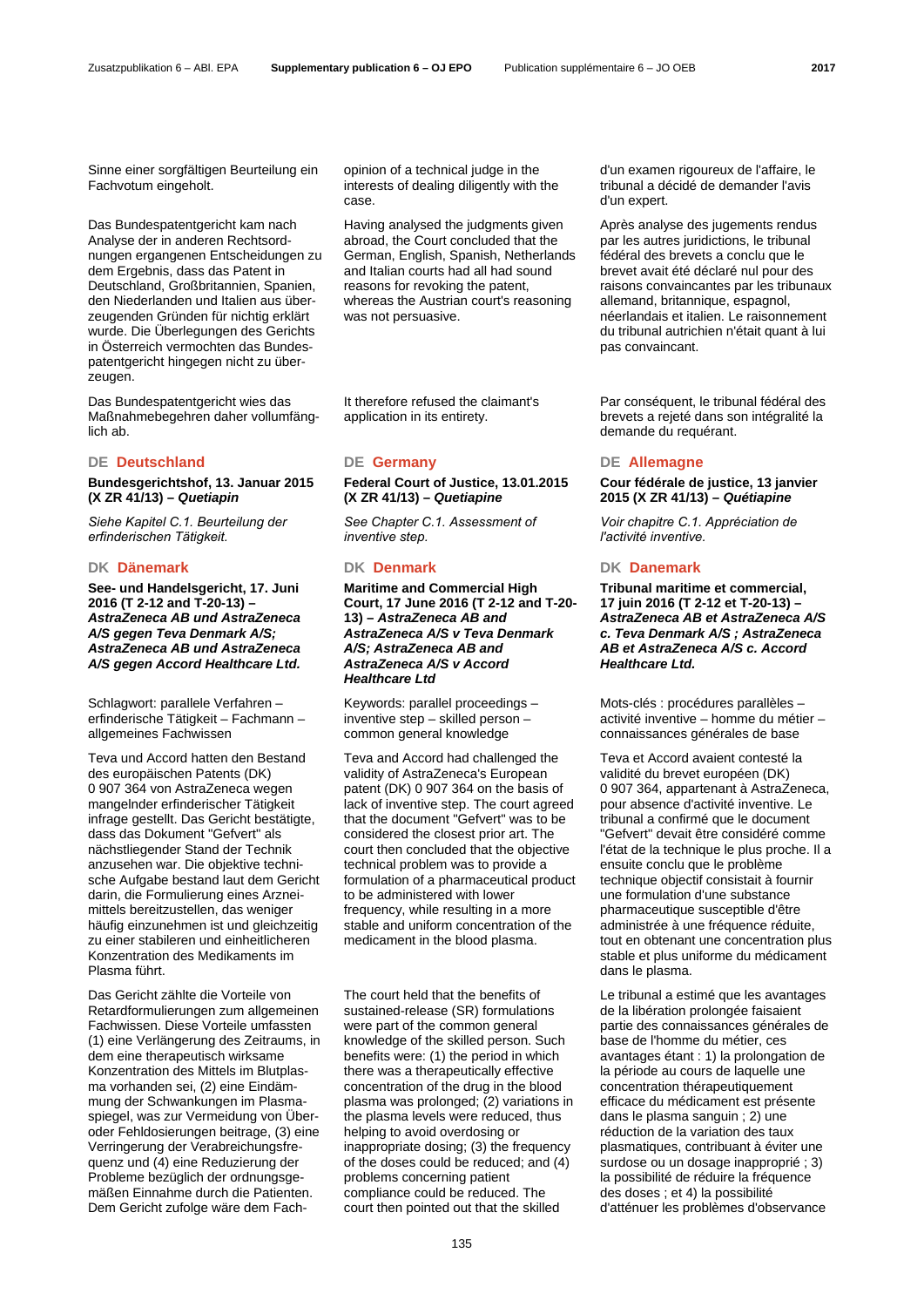mann bewusst, dass die Behandlung möglichst leicht durchführbar sein muss, weshalb auch die Zahl der Einzeldosen möglichst gering sein soll – insbesondere bei schizophrenen Patienten; in dieser Hinsicht sei die Retardformulierung die logische Wahl. Die weiteren Argumente wirkten sich nicht auf die Schlussfolgerung des Gerichts aus, wonach die Dokumente aus dem Stand der Technik in Verbindung mit dem allgemeinen Fachwissen die Erfindung nahelegten. Das Gericht erklärte das Patent daher in vollem Umfang für nichtig.

### **Oberster Gerichtshof, 20.05.2016 (334/2016) –** *Accord Healthcare et al. gegen AstraZeneca*

*Siehe unter Kapitel C.1. Beurteilung der erfinderischen Tätigkeit*.

# **FR Frankreich FR France FR France**

### **Gericht erster Instanz Paris, 1. Juli 2016 (15/05880) –** *Mylan gegen AstraZeneca*

Schlagwort: parallele Verfahren – erfinderische Tätigkeit – Aufgabe-Lösungs-Ansatz

Das europäische Patent 0 907 364 der Firma A schützt eine Retardformulierung von Quetiapin, die ein Geliermittel enthält, und deren Verwendung zur Behandlung psychotischer Zustände beim Menschen.

Gegen dieses Patent wurden vor den Gerichten verschiedener europäischer Länder Nichtigkeitsklagen erhoben, die mehrheitlich zur Nichtigerklärung des Patents wegen mangelnder erfinderischer Tätigkeit geführt haben (BE, ES, NL, DE, UK, IT).

Das Gericht erster Instanz Paris stellte im Hinblick auf die technische Aufgabe fest, dass der Aufgabe-Lösungs-Ansatz lediglich eine von mehreren möglichen Vorgehensweisen zur Beurteilung der erfinderischen Tätigkeit eines Patents ist. Die von der Firma A vorgeschlagene Neuformulierung der technischen Aufgabe (nämlich die Entwicklung eines beim Menschen wirksamen Arzneimittels gegen Psychosen und nicht die Entwicklung einer Retardformulierung von Quetiapin) beruht auf einem künstlichen Schritt, der darauf abzielt, durch eine Ausweitung der technischen Aufgabe die patentgemäße Retardformulierung von Quetiapin erfinderisch erscheinen zu lassen. Aus vor dem Prioritätstag des Patents veröffentlichten Dokumenten geht jedoch hervor, dass die

person would be aware of the need to make the treatment as manageable as possible, which would include the lowest possible number of doses – particularly for schizophrenic patients – and that a sustained-release formulation would be the natural choice in this regard. Other lines of arguments did not affect the court's conclusion that the prior-art documents, together with the common general knowledge of the skilled person, made the invention obvious. The court thus declared the patent invalid in its entirety.

 **Supreme Court, 20.05.2016 (334/2016) –** *Accord Healthcare et al. v AstraZeneca*

 *See Chapter C.1. Assessment of inventive step.*

### **Paris District Court, 1 July 2016 (15/05880) –** *Mylan v AstraZeneca*

 Keywords: parallel proceedings – inventive step – problem-solution approach

AstraZeneca was the proprietor of European patent 0 907 364 for a sustained-release formulation of quetiapine comprising a gelling agent, and its use in treating psychotic states in humans.

 Court actions for the patent's revocation had already been brought in a number of other countries, and in most cases it had been revoked for lack of inventive step (BE, DE, ES, IT, NL and UK).

 The Court considered that the problemsolution approach was not the only but rather just one of several possible ways of assessing whether a patent involved an inventive step. AstraZeneca's proposed reformulation of the technical problem (as being to develop an effective antipsychotic drug for humans, as opposed to developing a sustainedrelease formulation for quetiapine) was designed to make the claimed sustained-release formulation appear inventive by artificially extending the scope of the problem. Documents available before the patent's date of priority in any case showed that the manufacture and use of quetiapine to treat schizophrenia in humans were already known, including from European patent 0 240 228, which

du traitement chez les patients. Le tribunal a ensuite fait observer que l'homme du métier serait conscient de la nécessité de rendre le traitement aussi facile à suivre que possible, y compris en limitant autant que possible le nombre de doses – notamment pour les patients schizophrènes – si bien que la formulation à libération prolongée serait un choix naturel à cet égard. Les autres arguments avancés n'ont pas eu d'incidence sur la conclusion du tribunal selon laquelle les documents de l'état de la technique combinés aux connaissances générales de base de l'homme du métier rendaient l'invention évidente. Le tribunal a donc déclaré le brevet nul dans son intégralité.

# **ES Spanien ES Spain ES Espagne**

### **Cour suprême, 20,05.2016 (334/2016) –** *Accord Healthcare et al. c. AstraZeneca*

 *Voir chapitre C.1. Appréciation de l'activité inventive.*

## **Tribunal de grande instance de Paris, 1er juillet 2016 (15/05880) –**  *Mylan c. AstraZeneca*

 Mots-clés : procédures parallèles – activité inventive – approche problèmesolution

 Le brevet européen 0 907 364 de la société A protège une formulation à libération prolongée de quétiapine comprenant un agent gélifiant, et son utilisation dans le traitement des états psychotiques chez l'homme.

 Plusieurs actions en nullité du brevet 364 ont été engagées devant les juridictions de plusieurs pays européens, qui ont majoritairement annulé le brevet pour défaut d'activité inventive (BE, ES, NL, DE, UK, IT).

 Le tribunal de grande instance de Paris énonce, s'agissant du problème technique, que l'approche problèmesolution constitue seulement l'une des méthodologies de raisonnement utilisable, mais non exclusive, pour apprécier la validité d'un brevet au regard de l'exigence d'activité inventive, la reformulation du problème technique proposée par la société A (à savoir développer un médicament antipsychotique efficace pour l'homme, et non pas développer une formulation à libération prolongée pour la quétiapine) procède en l'espèce d'une démarche artificielle destinée, en élargissant le champ du problème technique, à faire apparaître le choix même du brevet de se diriger vers une formulation à libération prolongée de la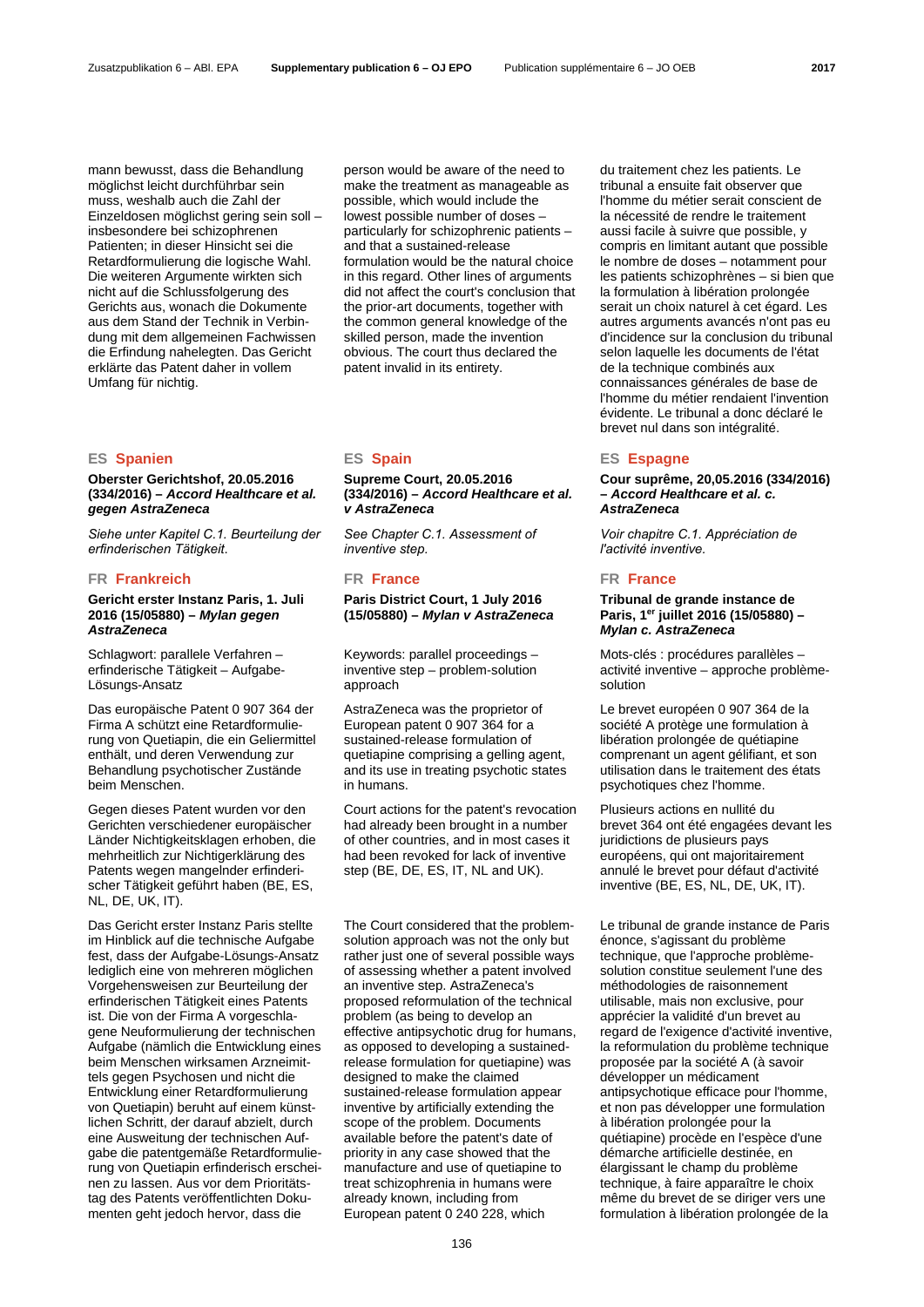Herstellung und die Verwendung von Quetiapin zur Behandlung der Schizophrenie beim Menschen bereits bekannt waren; insbesondere ist dabei das europäische Patent 0 240 228 zu nennen, mit dem unbestrittenermaßen Quetiapin als neues atypisches Antipsychosemittel geschützt wird. Die von der Firma A gewählte technische Aufgabe ist in keiner Weise relevant, weil am Prioritätstag bereits eine wirksame Behandlung von Psychosen auf der Grundlage von Quetiapin bekannt war.

Anschließend befasste sich das Gericht mit der Definition des Fachmanns und stellte unter anderem fest, dass es sich hierbei um ein Team unter der Leitung eines Pharmazeuten und eines Mediziners handeln kann. Die von der Firma A ausgiebig erörterte Frage der Rangordnung innerhalb dieses Teams ist dabei ohne Belang.

Dem Gericht zufolge war es angesichts des Stands der Technik für den Fachmann naheliegend, die Verwendung einer Retardformulierung von Quetiapin in Betracht zu ziehen. Aufgrund der durchgeführten Studien verfügte er über alle erforderlichen Informationen, um dies ohne Weiteres zu realisieren, indem er für eine regelmäßige und ausreichende Freisetzung des Wirkstoffs insbesondere mittels einer Hydrogel-Matrix sorgte.

Des Weiteren sind laut dem Gericht die von der Firma A behaupteten unerwarteten therapeutische Anwendungen in der Patentschrift gar nicht als Ziel oder Aufgabe genannt und können ohne Nachweis, dass diese Ergebnisse durch die im Patent beschriebene Retardformulierung erzielt werden, nicht zur Feststellung einer erfinderischen Tätigkeit am Prioritätstag des Patents herangezogen werden.

Schließlich erklärte das Gericht den französischen Teil des Patents für nichtig.

### **Kuria von Ungarn (Kúria), 4. Februar 2015 (Pfv.IV.21.455/2014/8)** *– AstraZeneca AB gegen Teva Gyógyszergyár Zrt. und Teva Pharmaceutical Industries*

Schlagwort: parallele Verfahren – erfinderische Tätigkeit – ausreichende **Offenbarung** 

Teva hatte den Widerruf des ungarischen Patents 225 152 von AstraZeneca (entspricht im Wesentliindisputably protected quetiapine as a new atypical antipsychotic drug. So AstraZeneca's proposed reformulation of the problem was redundant, as an effective antipsychotic treatment based on quetiapine had already been known at the priority date.

 The Court then turned to defining the skilled person and found that it might be a team headed by a pharmacist and a physician. Which of them was in charge had been discussed at length by AstraZeneca, but the Court did not consider this to be relevant.

 The Court held that it was obvious to this skilled person from the prior art to consider using a sustained-release formulation for quetiapine and that studies provided all the information needed to arrive readily at that outcome by ensuring a controlled release of the active substance in sufficient amounts, in particular using a hydrogel-based matrix.

 Lastly, since unexpected therapeutic uses alleged by AstraZeneca had not been mentioned in the patent specification as either an objective or a problem to be solved, and in the absence of any evidence that they were attributable to the sustained-release formulation described in the patent, they could not be considered for the purposes of establishing inventive step at the priority date.

 The Court ultimately revoked the French part of the patent.

# **HU Ungarn HU Hungary HU Hongrie**

**Curia of Hungary (Kúria), 4 February 2015 (Pfv.IV.21.455/2014/8) –**  *AstraZeneca AB v Teva Gyógyszergyár Zrt. and Teva Pharmaceutical Industries*

 Keywords: parallel proceedings – inventive step – sufficiency of disclosure

 Teva sought revocation of AstraZeneca's Hungarian patent 225 152 (essentially

quétiapine comme une activité inventive. Or, il ressort des documents antérieurs à la date de priorité du brevet que la fabrication et l'utilisation de la quétiapine comme traitement de la schizophrénie chez l'homme sont déjà connues notamment par le brevet européen 0 240 228 dont il n'est pas contesté qu'il protège la quétiapine conçue comme un nouvel antipsychotique atypique. Le problème technique que veut retenir la société A ne se révèle nullement pertinent puisqu'à la date de priorité, un traitement antipsychotique efficace fondé sur la quétiapine était déjà connu.

 Le tribunal se penche ensuite sur la définition de l'homme du métier et énonce entre autres qu'il peut s'agir d'une équipe ayant à sa tête un pharmacien et un médecin, la question de la hiérarchie entre l'un et l'autre longuement débattue par la société A étant sans portée réelle.

 Selon le tribunal, il apparaît qu'en l'état de la technique l'homme du métier était naturellement conduit à envisager l'emploi d'une formulation à libération prolongée pour la quétiapine, et qu'au vu des études réalisées, il disposait des éléments nécessaires pour naturellement y parvenir en conservant une libération régulée et suffisante du principe actif, par le moyen notamment d'une matrice à base d'hydrogel.

 Enfin, selon le tribunal, les indications thérapeutiques inattendues alléguées par la société A n'étant nullement mentionnées dans le fascicule du brevet comme un objectif ou un problème à régler et en l'absence de démonstration que ces résultats sont causés par la formulation à libération prolongée tel que décrite par le brevet, ces résultats ne peuvent être utilisés pour identifier une activé inventive au moment de la date de priorité du brevet.

 Le tribunal finalement annule la partie française du brevet européen.

**Curia de Hongrie (Kúria), 4 février 2015 (Pfv.IV.21.455/2014/8) –** *AstraZeneca AB c. TEVA Gyógyszergyár Zrt. et Teva Pharmaceutical Industries* 

 Mots-clés : procédures parallèles – activité inventive – suffisance de l'exposé

 TEVA a engagé une action en nullité du brevet hongrois 225 152 (correspondant pour l'essentiel au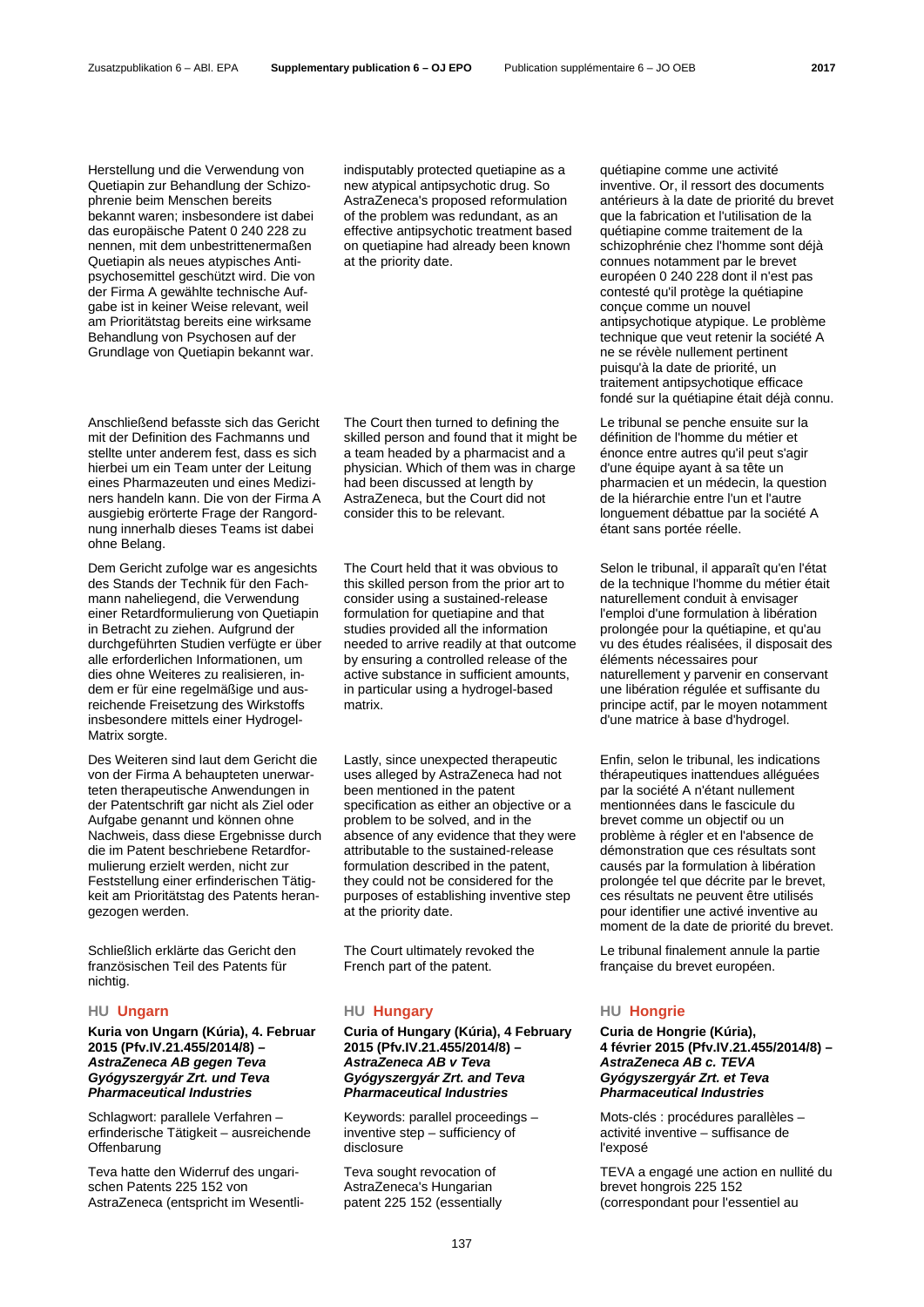chen EP 0 907 364) auf ein Arzneimittel mit verzögerter Freisetzung beantragt, das Quetiapin in Kombination mit einem Geliermittel und Hilfsstoffen enthält. Im Widerrufsverfahren vor dem Ungarischen Amt für geistiges Eigentum (HIPO) wurde das Patent aufrechterhalten und auf Anspruch 2 und die entsprechenden Ansprüche beschränkt, in denen das Geliermittel begrenzt war auf HPMC – das einzige in den Beispielen erörterte Geliermittel.

corresponding to EP 0 907 364), which was for a sustained-release pharmaceutical composition containing quetiapine in combination with a gelling agent and excipients. In revocation proceedings before the Hungarian Intellectual Property Office (HIPO) the patent was upheld and limited to claim 2 and corresponding claims in which the gelling agent was restricted to HPMC, the only gelling agent discussed in the examples.

Das Patent wurde hinsichtlich Neuheit, erfinderischer Tätigkeit, ausreichender Offenbarung und gewerblicher Anwendbarkeit angegriffen. Ihm wurden mehrere Lehrbücher aus dem Stand der Technik über die Formulierung pharmazeutischer Wirkstoffe und Artikel über die Dosierung von Quetiapin entgegengehalten. Das HIPO befand das Patent für nicht neu gegenüber US 4 879 288, auch auf der Grundlage der breiten Definition des Geliermittels, wies aber die Angriffe gegen Anspruch 2 in seiner beschränkten Form zurück. Anspruch 13 sei ein zweckgebundener Erzeugnisanspruch und als solcher zulässig und gewerblich anwendbar. Beide Parteien legten Berufung ein. Das als Berufungsinstanz tätige Landgericht erhielt die Entscheidung des HIPO mit einer abweichenden Begründung aufrecht. Die "verzögerte Freisetzung" sei ein technisches Merkmal und nicht nur ein zu erzielender Zweck. Es legte auch das Merkmal "Geliermittel" enger aus; mithin sei Anspruch 1 zwar neu, aber in Bezug auf andere Geliermittel als HPMC nicht ausreichend offenbart. Die Begründung der unzureichenden Offenbarung hinsichtlich aller Geliermittel stützte wiederum die erfinderische Tätigkeit von Anspruch 2 gegenüber dem angeführten Stand der Technik. Als "Fachmann" sei ein Expertenteam anzusehen, das aus einem klinischen Spezialisten und einem Formulierungsexperten bestehe. Das Gericht berücksichtigte die im Beschwerdeverfahren vorgelegten Dokumente nicht, also weder das Vorbringen der Angreifer noch dasjenige des Patentinhabers, der Versuchsergebnisse mit anderen Geliermitteln als HPMC vorlegte.

 The patent was attacked on the grounds of lack of novelty, inventive step, sufficiency of disclosure and industrial applicability. The prior art included various textbooks on the formulation of pharmaceutical substances and articles on the dosage of quetiapine. The HIPO found the patent not novel over US 4 879 288, also based on the broad definition of the gelling agent, but rejected the attacks against claim 2 in its limited form. Claim 13 was a purpose-related product claim and as such permissible and industrially applicable. Both parties appealed. The Regional Court, acting as appeal court, upheld the decision of the HIPO with different reasoning. It found that the feature "sustained release" was a technical feature and not merely a purpose to be achieved. It also interpreted the "gelling agent" feature more narrowly, and therefore claim 1 was found novel but not sufficiently disclosed for gelling agents other than HPMC. The reasons for insufficiency of disclosure in respect of all gelling agents in turn supported the existence of an inventive step in respect of claim 2 over the cited prior art. The court further held that the skilled person was an expert team including a clinical expert and a formulation expert. The court did not take into account documents submitted at the appeal stage, either from the parties challenging the patent or from the patentee, who submitted experimental results with gelling agents different from HPMC.

brevet européen 0 907 364), détenu par AstraZeneca et portant sur une composition pharmaceutique à libération prolongée contenant de la quétiapine en combinaison avec un agent gélifiant et des excipients. Dans le cadre de la procédure de nullité devant l'Office hongrois de la propriété intellectuelle (OHPI), le brevet avait été maintenu et limité à la revendication 2 et aux revendications correspondantes dans lesquelles l'agent gélifiant était restreint à l'hydroxypropylméthylcellulose (HPMC), le seul agent gélifiant mentionné dans les exemples.

 Le brevet avait été contesté pour manque de nouveauté, évidence, insuffisance de l'exposé et défaut d'application industrielle. L'état de la technique comprenait différents manuels sur la formulation de substances pharmaceutiques et des articles sur le dosage de la quétiapine. L'OHPI avait conclu à un manque de nouveauté par rapport au brevet US 4 879 288, également fondé sur une définition large de l'agent gélifiant, mais il avait rejeté les attaques formulées contre la revendication 2 dans sa forme limitée. La revendication 13 était une revendication de produit limitée à un usage spécifique et, à ce titre, elle était admissible et susceptible d'application industrielle. Les deux parties avaient formé un recours. Le Tribunal régional, agissant en qualité de juridiction d'appel, avait confirmé la décision de l'OHPI sur la base d'un raisonnement différent. Il avait conclu que la caractéristique "à libération prolongée" était une caractéristique technique et non simplement un objectif à atteindre. Il avait par ailleurs interprété la caractéristique "agent gélifiant" de manière plus restrictive et la revendication 1 avait par conséquent été considérée comme nouvelle, mais pas suffisamment exposée pour les agents gélifiants autres que l'HPMC. Les éléments à l'appui de l'insuffisance de l'exposé pour tous les agents gélifiants étayaient à leur tour l'existence d'une activité inventive de l'objet de la revendication 2 par rapport à l'état de la technique cité. Le Tribunal avait par ailleurs retenu que l'homme du métier était une équipe d'experts comprenant un expert clinique et un expert de la formulation. Il n'avait pas pris en compte les documents produits au stade du recours – ni ceux des parties contestant le brevet, ni ceux du titulaire du brevet, qui avait présenté des résultats expérimentaux obtenus avec des agents gélifiants différents de l'HPMC.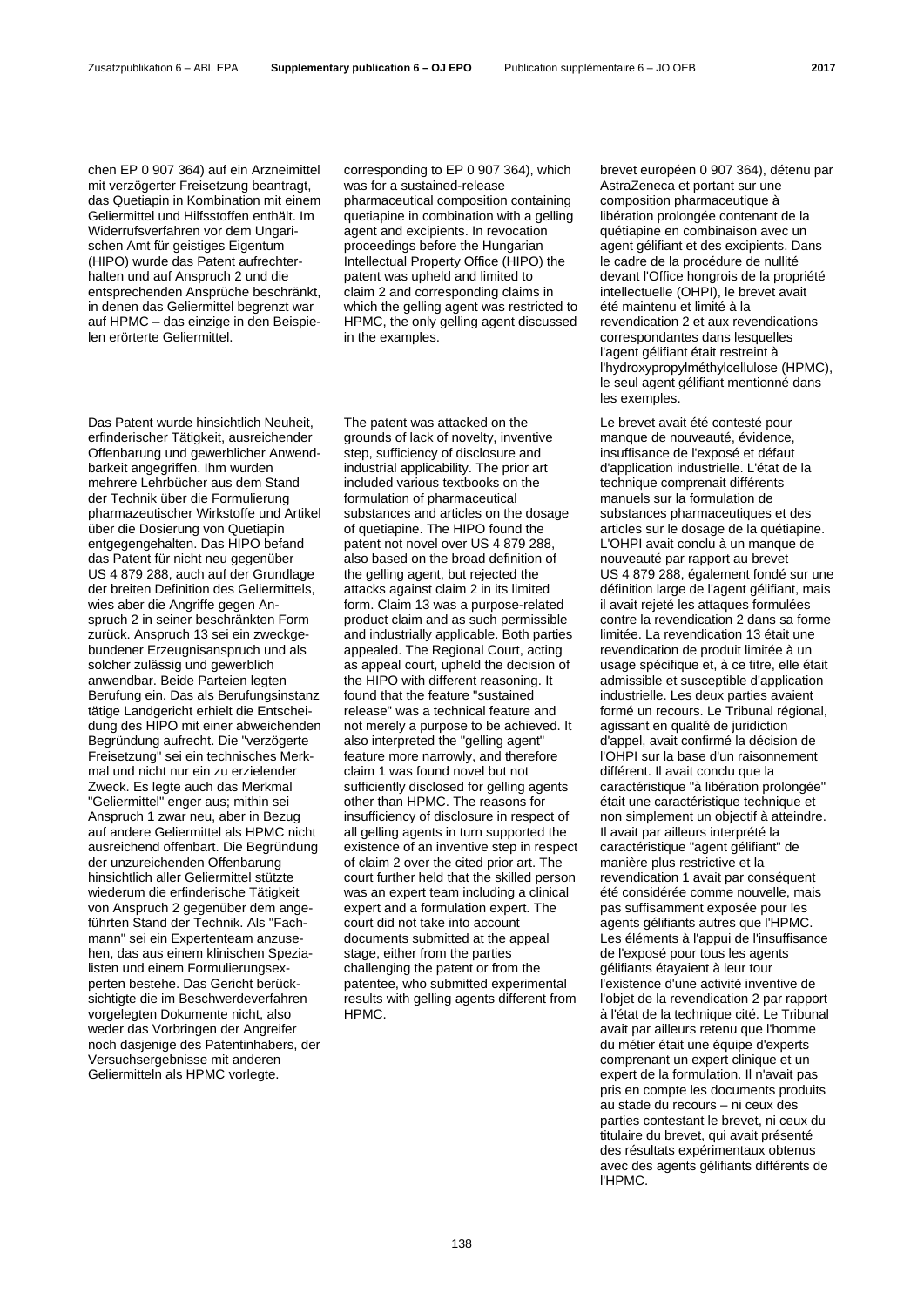Die Berufungen gegen die Entscheidung des Landgerichts und die nachfolgenden Revisionsanträge an die Kuria gegen das Urteil des Tafelgerichts (Berufungsgerichts) wurden zurückgewiesen, wobei die Urteile der beiden übergeordneten Gerichte die Entscheidung des Landgerichts im Wesentlichen in allen Punkten bestätigten. Beide befanden die Rechtsauslegung und die Vorgehensweise des Landgerichts für korrekt und hatten an der Nichtberücksichtigung der nachträglich vorgelegten Dokumente nichts zu beanstanden. Das Landgericht habe ebenso wie das HIPO die ihm vorliegenden Beweismittel würdigen müssen, und es gebe kein Anzeichen dafür, dass deren Würdigung offensichtlich unbillig oder rechtswidrig gewesen sei. Die Kuria urteilte, dass eine abweichende Einschätzung eines Anspruchsmerkmals durch die Gerichte in einem Verletzungsverfahren zwischen den Parteien (zur Erwirkung einer einstweiligen Verfügung) nicht berücksichtigt werden könne, weil sie nicht Gegenstand des vorliegenden Nichtigkeitsverfahrens sei. Zudem sei die Auslegung von Anspruchsmerkmalen für die Bestimmung des Schutzumfangs im Verletzungsverfahren nicht relevant für die Bestimmung der ausreichenden Offenbarung aus der Sicht des Fach-

*Anmerkung des Herausgebers: Die Zusammenfassung enthält Tatbestände und Feststellungen der vorinstanzlichen Entscheidungen (siehe Landgericht Budapest (Fővárosi Törvényszék), 3. April 2013 – AstraZeneca AB gegen TEVA Gyógyszergyár Zrt. und Teva Pharmaceutical Industries, Nr. 3.Pk.23.703/2012/14; Tafelgericht Budapest (Fővárosi Ítélőtábla), 20. Mai 2014 – AstraZeneca AB gegen TEVA Gyógyszergyár Zrt. und Teva Pharmaceutical Industries, Nr. 8.Pkf.26.216/2013/11).*

### **IT Italien IT Italy IT Italie**

manns.

### **Landesgericht Turin, 15. Mai 2015 (628/2013) –** *Sandoz S.P.A. und Sandoz A/S gegen AstraZeneca A.B. und AstraZeneca S.P.A.*

Schlagwort: parallele Verfahren – erfinderische Tätigkeit – Aufgabenerfindung – technischer Sachverständiger

 The appeals against the decision of the Regional Court and subsequent requests to the Curia for revision of the decision of the Regional Court of Appeal were dismissed, the decisions of both higher courts confirming the decision of the Regional Court in essentially every point. Both found that the Regional Court's interpretation of the law and the procedure followed were correct, and that its disregarding of the later submitted materials was unobjectionable. The Regional Court had to assess the evidence before it, like the HIPO, and there was no sign that their assessment was manifestly unreasonable or wrong in law. The Curia held that a different assessment of a claim feature by the courts in infringement proceedings between the parties (for the purposes of a preliminary injunction) could not be taken into consideration, because it was not a subject of the present nullity (revocation) proceedings. Furthermore, the interpretation of claim features for the purposes of determining the scope of protection in infringement proceedings was not relevant in determining sufficiency of disclosure from the perspective of the skilled person.

*Editor's note: For completeness the summary includes facts and findings taken from the decisions of the lowerinstance courts (see Budapest-Capital Regional Court (Fővárosi Törvényszék), 3 April 2013 – AstraZeneca AB v TEVA Gyógyszergyár Zrt. and Teva Pharmaceutical Industries, No. 3.Pk.23.703/2012/14; Budapest-Capital Regional Court of Appeal (Fővárosi Ítélőtábla), 20 May 2014 – AstraZeneca AB v TEVA Gyógyszergyár Zrt. and Teva Pharmaceutical Industries, No. 8.Pkf.26.216/2013/11).*

**Turin Ordinary Court, 15 May 2015 (628/2013) –** *Sandoz S.P.A. and Sandoz A/S v AstraZeneca A.B. and AstraZeneca S.P.A.*

 Keywords: parallel proceedings – inventive step – problem invention – technical expert

 Les recours formés contre la décision du Tribunal régional et les requêtes ultérieures présentées devant la Cour suprême tendant à la révision de la décision de la cour d'appel régionale ont été rejetés, les décisions des deux juridictions de degré supérieur confirmant la décision du Tribunal régional sur presque tous les points. Ces deux juridictions ont conclu que l'interprétation du droit par le Tribunal régional et la procédure suivie étaient correctes, et que la non-prise en compte, par le Tribunal, des documents produits ultérieurement n'appelait aucune contestation. À l'instar de l'OHPI, le Tribunal régional avait dû évaluer les preuves portées à sa connaissance et rien n'indiquait que leur évaluation avait été manifestement déraisonnable ou erronée en droit. La Cour suprême a estimé qu'une appréciation différente de la caractéristique d'une revendication par les juridictions dans le cadre d'une procédure de contrefaçon entre les parties (aux fins d'une ordonnance interlocutoire) ne pouvait pas être prise en compte, car elle ne faisait pas l'objet de la présente procédure de nullité. De plus, l'interprétation de caractéristiques revendiquées visant à déterminer l'étendue de la protection dans le cadre d'une procédure de contrefaçon n'était pas pertinente pour apprécier la suffisance de l'exposé du point de vue de l'homme du métier.

*Note de la rédaction : par souci d'exhaustivité, le résumé contient les faits et les conclusions des décisions des juridictions de degré inférieur (cf. Tribunal régional de Budapest (capitale) (Fővárosi Törvényszék), 3 avril 2013 – AstraZeneca AB c. TEVA Gyógyszergyár Zrt. et Teva Pharmaceutical Industries, no 3.Pk.23.703/2012/14 ; cour d'appel régionale de Budapest (capitale) (Fővárosi Ítélőtábla), 20 mai 2014 – AstraZeneca AB c. TEVA Gyógyszergyár Zrt. et Teva Pharmaceutical Industries, no 8.Pkf.26.216/2013/11).*

### **Tribunal de Turin, 15 mai 2015 (628/2013) –** *Sandoz S.P.A. et Sandoz A/S c. AstraZeneca A.B. et AstraZeneca S.P.A.*

 Mots-clés : procédures parallèles – activité inventive – invention de problème – expert technique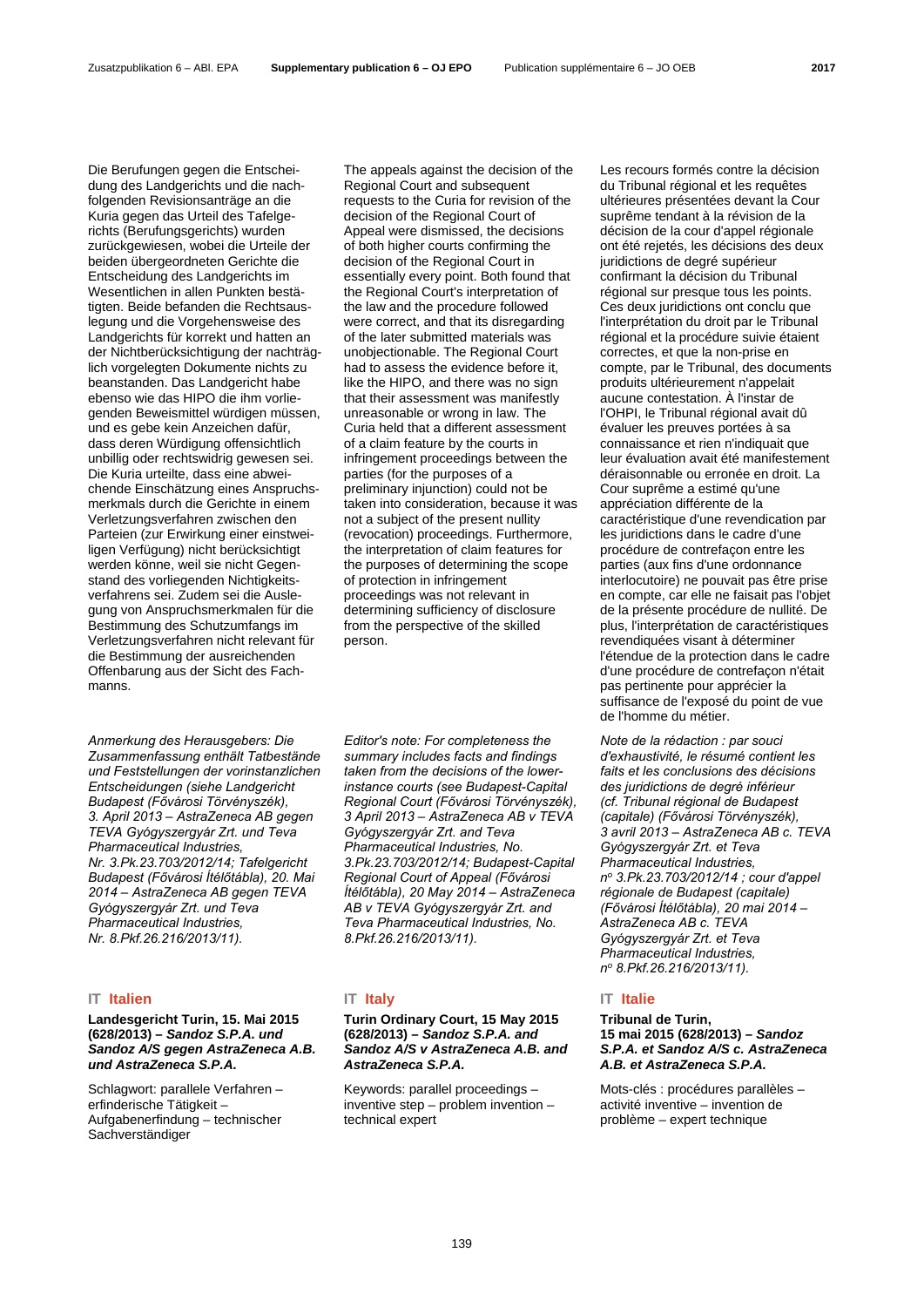Sandoz stellte das europäische Patent (IT) 0 907 364 wegen mangelnder erfinderischer Tätigkeit infrage. Zur Entscheidung darüber nahm das Gericht Bezug auf den Aufgabe-Lösungs-Ansatz und dessen einzelne Schritte, die durch die Rechtsprechung der EPA-Beschwerdekammern entwickelt wurden.

Das italienische Gericht stimmte mit dem von ihm bestellten technischen Sachverständigen darin überein, dass das europäische Patent 0 240 228, das eine Formulierung von Quetiapin mit sofortiger Wirkstofffreisetzung offenbart, der nächstliegende Stand der Technik war. Weitere als relevant erachtete Dokumente waren Tench, Gendron und Gefvert, die die Vorteile der verzögerten Freisetzung anderer Antipsychotika offenbaren, sowohl in Bezug auf die maximal im Blutplasma verfügbare Konzentration als auch die Einnahmedisziplin der Patienten.

Das Gericht befand, dass die Dokumente des Stands der Technik Anreize enthielten, um zur patentierten Lösung zu gelangen, und der Fachmann lediglich routinemäßige klinische Versuche durchführen müsse, um die fehlenden pharmakokinetischen Daten zu erheben. Darüber hinaus sei die Verwendung eines Geliermittels zur Erzielung der verzögerten Medikamentenfreisetzung bekannt, und in den Dokumenten des Stands der Technik werde davon nicht abgeraten.

Den Vorschlag des bestellten technischen Sachverständigen, den Fall als Aufgabenerfindung zu klassifizieren, verwarf das Gericht. Ungeachtet theoretischer Überlegungen, ob dieses Konzept zur Beurteilung des Bestands von einem Patent gemäß Art. 48 des italienischen Gesetzbuchs über das gewerbliche Eigentum geeignet sei, passe es nicht zum vorliegenden Sachverhalt, da die Aufgabe der Bereitstellung einer verzögerten Medikamentenfreisetzung schon vor dem Prioritätstag des Streitpatents im Stand der Technik bekannt gewesen sei.

Das Gericht erklärte das Patent daher für nichtig.

 Sandoz challenged the validity of European patent (IT) 0 907 364 for lack of inventive step. In order to decide this issue, the court referred to the problemsolution approach and its steps as developed in the case law of the EPO boards of appeal.

 The Italian court agreed with the technical expert it had appointed that European patent 0 240 228, which disclosed an immediate-release formulation of quetiapine, was the closest prior art. Other documents that were held to be relevant were Tench, Gendron and Gefvert, which disclosed the advantages of the sustained release of other antipsychotic agents in terms of both maximum concentration available in the blood plasma and patient compliance.

 The court held that the prior-art documents would provide incentives for reaching the patented solution and that the skilled person would have to carry out merely routine clinical trials in order to obtain the lacking pharmacokinetic data. Moreover, the use of a gelling agent for achieving the sustained release of medicaments was known and not discouraged by the prior-art documents.

 The court then rejected the proposal made by the appointed technical expert that the case in hand could be classified as a problem invention. The court held that, regardless of any theoretical considerations on this concept being appropriate for determining the validity of a patent under Art. 48 of the Italian Industrial Property Code, it would not fit the facts of the case in hand since the problem of providing the sustained release of a medicament was well known in the art before the priority date of the contested patent.

The court therefore revoked the patent. Le Tribunal a donc révoqué le brevet.

 Sandoz a contesté la validité du brevet européen (IT) 0 907 364 pour défaut d'activité inventive. Afin de trancher ce litige, le Tribunal s'est référé à l'approche problème-solution et en a mentionné les étapes, telles qu'elles ont été développées dans la jurisprudence des chambres de recours de l'OEB.

 La juridiction italienne a partagé l'avis de l'expert technique qu'elle avait désigné, à savoir que le brevet européen 0 240 228, qui divulguait une formulation de quétiapine à libération immédiate, était l'état de la technique le plus proche. Parmi les autres documents considérés comme pertinents figuraient Tench, Gendron et Gefvert, qui divulguaient les avantages que présentait la libération prolongée d'autres agents antipsychotiques pour ce qui était à la fois de la concentration plasmatique maximale et de l'observance du traitement par le patient.

 Le Tribunal a considéré que les documents de l'état de la technique comportaient des éléments incitant à parvenir à la solution brevetée et qu'il suffisait à l'homme du métier de mener des essais cliniques de routine pour obtenir les données pharmacocinétiques manquantes. De plus, l'utilisation d'un agent gélifiant pour réaliser la libération prolongée de médicaments était connue et n'était pas déconseillée par les documents de l'état de la technique.

 Le Tribunal a ensuite rejeté la proposition de l'expert technique désigné, selon laquelle l'invention en question pouvait être classée comme invention de problème. Le Tribunal a estimé qu'indépendamment de toute considération théorique sur l'opportunité de ce concept pour déterminer la validité d'un brevet en application de l'art. 48 du code italien de la propriété industrielle, ce concept ne serait pas adapté aux éléments factuels de l'espèce étant donné que le problème posé par la réalisation d'une libération prolongée d'un médicament était bien connu dans l'état de la technique avant la date de priorité du brevet litigieux.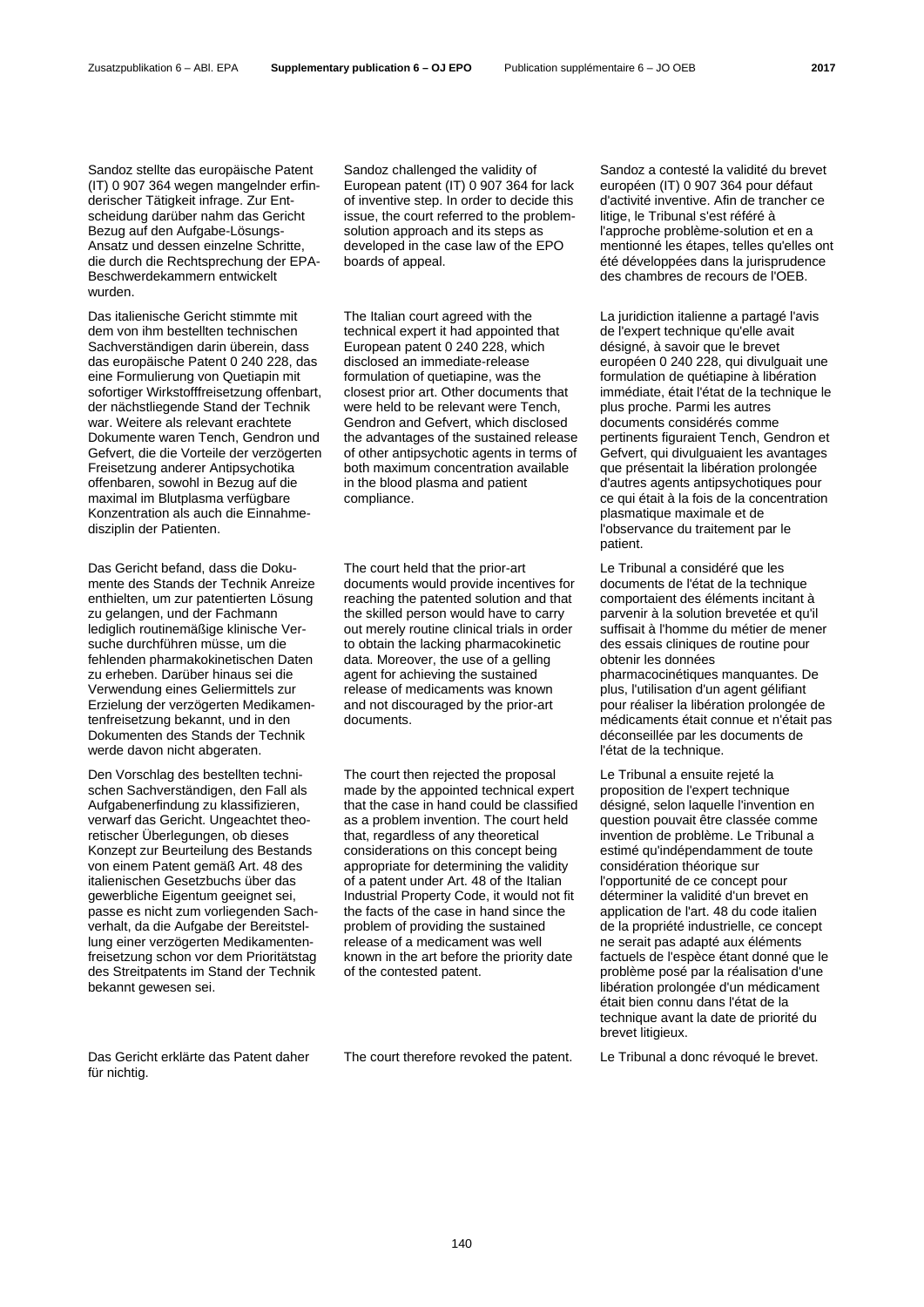### Zusatzpublikation 6 – ABl. EPA **Supplementary publication 6 – OJ EPO** Publication supplémentaire 6 – JO OEB **2017**

# **PT Portugal PT Portugal PT Portugal**

# **Berufungsgericht Lissabon, 13. Januar 2015 (1356/13.OYRLSB.L1-7)**

Schlagwort: parallele Verfahren – erfinderische Tätigkeit – Schiedsgerichtsbarkeit – Gültigkeit des Patents

Die Klägerinnen hatten das europäische Patent (PT) 0 907 364 vor dem Schiedsgericht infrage gestellt, das sich für nicht zuständig erklärte. Das Berufungsgericht Lissabon hob diese Entscheidung auf und bestätigte den Bestand des Patents.

Das Berufungsgericht Lissabon befand, dass das Schiedsgericht zwar nicht zur Nichtigerklärung des Patents befugt sei, wohl aber ein Urteil über dessen Gültigkeit fällen könne, welches allerdings lediglich inter partes Wirkung entfalte. Gestützt werde dies durch die vorbereitenden Materialien zum Gesetz Nr. 62/2011, denen zufolge der Gesetzgeber ein straffes Streitregelungssystem für pharmazeutische Patente schaffen wollte, ebenso wie durch den Anspruch auf rechtliches Gehör und das Recht auf Verteidigung.

Bezüglich des Patentbestands hatten sich die Klägerinnen auf die Nichtigerklärung des Patents wegen mangelnder erfinderischer Tätigkeit in parallelen Verfahren in Großbritannien, Deutschland und Spanien berufen. Außerdem hatten sie zur Stützung ihres Antrags einen als Gefvert bezeichneten Stand der Technik angeführt. Das Berufungsgericht bestätigte jedoch die Feststellung des Schiedsgerichts, dass es in Gefvert nicht um die Vorzüge einer Retard-Tagesdosis gehe und die Erfindung somit für den Fachmann nicht naheliegend sei. Es erklärte, dass die Beweislast bei den Klägerinnen liege, die die Nichtigkeit des Patents nachzuweisen hätten, und dass die aktenkundigen Beweismittel das Vorbringen der mangelnden erfinderischen Tätigkeit nicht stützten.

## **Lisbon Court of Appeal, 13 January 2015 (1356/13.OYRLSB.L1-7)**

 Keywords: parallel proceedings – inventive step – arbitration – validity

 The appellants had challenged the validity of European patent (PT) 0 907 364 before the arbitration tribunal, which had held that it had no jurisdiction to decide on this issue. Lisbon Court of Appeal reversed this finding and confirmed the validity of the patent.

 Lisbon Court of Appeal held that the arbitration tribunal had no jurisdiction to revoke the patent, but that it could have issued a decision on its validity which would take effect only *inter partes*. This finding was supported by the travaux of Act No. 62/2011, which showed the intention of creating a swift settlement system for disputes concerning pharmaceutical patents, and by the principles of *audi alteram partem* and of the right to defend oneself.

 On the validity of the patent, the appellants referred to its revocation in parallel proceedings in Great Britain, Germany and Spain for lack of inventive step. The appellants also based their request on the prior-art document referred to as Gefvert. However, the court confirmed the finding of the arbitration tribunal that Gefvert did not refer to the issue of the convenience of using a prolonged-release daily dose and, thus, did not make the invention obvious to the skilled person. The court held that the appellants had the burden of proving invalidity of the patent and that the evidence on file did not support the plea of lack of inventive step.

### **Cour d'appel de Lisbonne, 13 janvier 2015 (1356/13.OYRLSB.L1-7)**

 Mots-clés : procédures parallèles – activité inventive – arbitrage – validité

 Les requérants avaient contesté la validité du brevet européen (PT) 0 907 364 devant le tribunal d'arbitrage, qui avait estimé qu'il n'était pas compétent pour trancher cette question. La cour d'appel de Lisbonne a infirmé cette conclusion et confirmé la validité du brevet.

 La cour d'appel de Lisbonne a retenu que le tribunal d'arbitrage n'avait pas compétence pour révoquer le brevet, mais qu'il aurait pu rendre une décision concernant sa validité, décision qui aurait pris effet uniquement à l'égard des parties. Cette conclusion est étayée par les travaux préparatoires de la loi nº 62/2011, qui montrent que l'intention du législateur était de créer un système rapide de résolution des litiges relatifs aux brevets pharmaceutiques, ainsi que par les principes qui confèrent à toute partie le droit d'être entendue et le droit de se défendre.

 Concernant la validité du brevet, les requérants se sont référés à la révocation de ce même brevet pour défaut d'activité inventive dans le cadre de procédures parallèles au Royaume-Uni, en Allemagne et en Espagne. Ils ont également invoqué, à l'appui de leur requête, le document de l'état de la technique appelé Gefvert. La cour a toutefois confirmé la conclusion du tribunal d'arbitrage selon laquelle Gefvert ne mentionnait pas la question de la pertinence de l'utilisation d'une dose quotidienne à libération prolongée et ne rendait donc pas l'invention évidente pour l'homme du métier. La cour a estimé que les requérants supportaient la charge de la preuve pour ce qui était de la nullité du brevet et que les preuves figurant au dossier n'étayaient pas l'allégation de défaut d'activité inventive.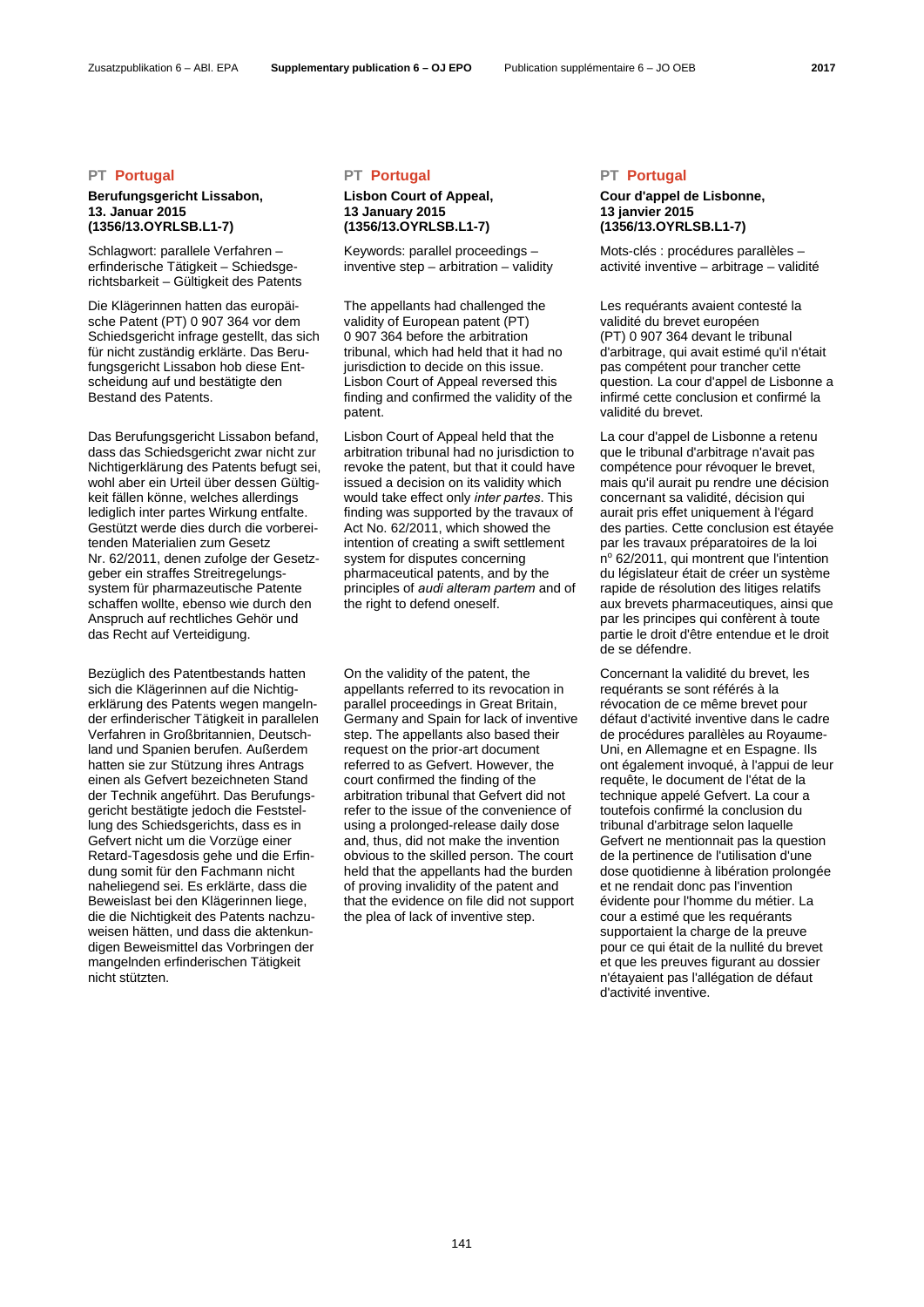### Zusatzpublikation 6 – ABl. EPA **Supplementary publication 6 – OJ EPO** Publication supplémentaire 6 – JO OEB **2017**

### **SE Schweden SE Sweden SE Suède**

## **Gericht erster Instanz Stockholm, 31. Mai 2016 (T 9625-14) –** *Sandoz A/S gegen AstraZeneca AB*

Schlagwort: parallele Verfahren – erfinderische Tätigkeit – Fachmann – allgemeines Fachwissen

Sandoz hatte den Bestand des europäischen Patents 0 907 364 von AstraZeneca wegen mangelnder erfinderischer Tätigkeit angefochten. Die Beteiligten waren darin übereingekommen, dass das Dokument "Gefvert" als nächstliegender Stand der Technik anzusehen war. Das Gericht stellte fest, dass sich die Erfindung insofern von Gefvert unterscheidet, als Letzteres keine Retardformulierung offenbart, die ein Geliermittel enthält. Das Vorhandensein von Hilfsstoffen sei kein unterscheidendes Merkmal, weil pharmazeutische Zubereitungen zur oralen Verwendung üblicherweise Hilfsstoffe enthielten und davon auszugehen war, dass sie auch in Gefvert enthalten waren.

Das Gericht sah die objektive technische Aufgabe darin, eine Quetiapin-Formulierung zu finden, die zu einem stabilen und wünschenswerten Quetiapinspiegel im Blut führt, ohne dass das Arzneimittel häufig verabreicht werden muss.

Das Gericht kam zu dem Schluss, dass Gefvert in Kombination mit einem anderen Dokument ("Eurand") und dem allgemeinen Fachwissen eine klare Anleitung bot, die objektive technische Aufgabe durch Herstellung einer Retardformulierung von Quetiapin zu lösen. Die von AstraZeneca als Hindernis für die technische Lösung geltend gemachten Umstände könnten nicht ausreichend rechtfertigen, dass die aus den Dokumenten ableitbare Lösung ignoriert wurde, da sie sich auf Schwierigkeiten bezogen, die der Fachmann bei seiner Tätigkeit in aller Regel antrifft und bewältigt. Dann erklärte das Gericht das Patent wegen mangelnder erfinderischer Tätigkeit für nichtig.

### **Stockholm District Court, 31 May 2016 (T 9625-14) –** *Sandoz A/S v AstraZeneca AB*

 Keywords: parallel proceedings – inventive step – skilled person – common general knowledge

 Sandoz had challenged the validity of AstraZeneca's European patent 0 907 364 on the basis of lack of inventive step. In the case in hand, the parties had agreed that the document "Gefvert" should be considered the closest prior art. The court held that the invention differed from Gefvert to the extent that the latter did not disclose an SR (sustained-release) preparation comprising a gelling agent. The court considered that the presence of excipients was not being a distinctive feature, since it is usual for pharmaceutical formulations for oral use to contain them and it could be expected that Gefvert too included them.

 The court considered the objective technical problem to be finding a formulation of quetiapine that resulted in a stable and desirable level of quetiapine in the blood, without the need for frequent administration of the drug.

 The court held that Gefvert in combination with another document ("Eurand") and the common general knowledge of the skilled person provided a clear instruction for solving the objective technical problem by preparing an SR formulation of quetiapine. Finally, the court concluded that the circumstances referred to by AstraZeneca as obstacles to reaching the technical solution were not sufficient to justify ignoring the solution that could be derived from the mentioned documents, as they referred to difficulties that the skilled person could normally be expected to encounter and handle in the course of his activities. The court then revoked the patent for lack of inventive step.

### **Tribunal de première instance de Stockholm, 31 mai 2016 (T 9625-14) –** *Sandoz A/S c. AstraZeneca AB*

 Mots-clés : procédures parallèles – activité inventive – homme du métier – connaissances générales de base

 Sandoz avait contesté la validité du brevet européen 0 907 364, détenu par AstraZeneca, pour défaut d'activité inventive. En l'espèce, les parties étaient convenues que le document Gefvert devait être considéré comme l'état de la technique le plus proche. Le Tribunal a estimé que l'invention différait de Gefvert dans la mesure où ce dernier ne divulguait pas une préparation à libération prolongée contenant un gélifiant. Le Tribunal a considéré que la présence d'excipients ne constituait pas une caractéristique distinctive, étant donné qu'il est habituel que les formulations pharmaceutiques à administrer par voie orale en contiennent et que l'on pouvait s'attendre à ce que Gefvert en contienne également.

 Le Tribunal a retenu que le problème technique objectif consistait à trouver une formulation de quétiapine qui entraîne un niveau stable et désirable de quétiapine dans le sang, sans qu'une administration fréquente du médicament soit nécessaire.

 Le Tribunal a estimé que le document Gefvert, associé à un autre document ("Eurand") et aux connaissances générales de base de l'homme du métier, enseignait clairement comment préparer une formulation de quétiapine à libération prolongée permettant de résoudre le problème technique objectif. Enfin, le Tribunal a conclu que les circonstances présentées par AstraZeneca comme étant des obstacles pour atteindre la solution technique ne constituaient pas un motif suffisant pour ignorer la solution qui pouvait être dégagée des documents susmentionnés, étant donné qu'elles renvoyaient à des difficultés que l'homme du métier pouvait normalement s'attendre à rencontrer et à traiter dans le cadre de ses activités. Le Tribunal a par conséquent révoqué le brevet pour défaut d'activité inventive.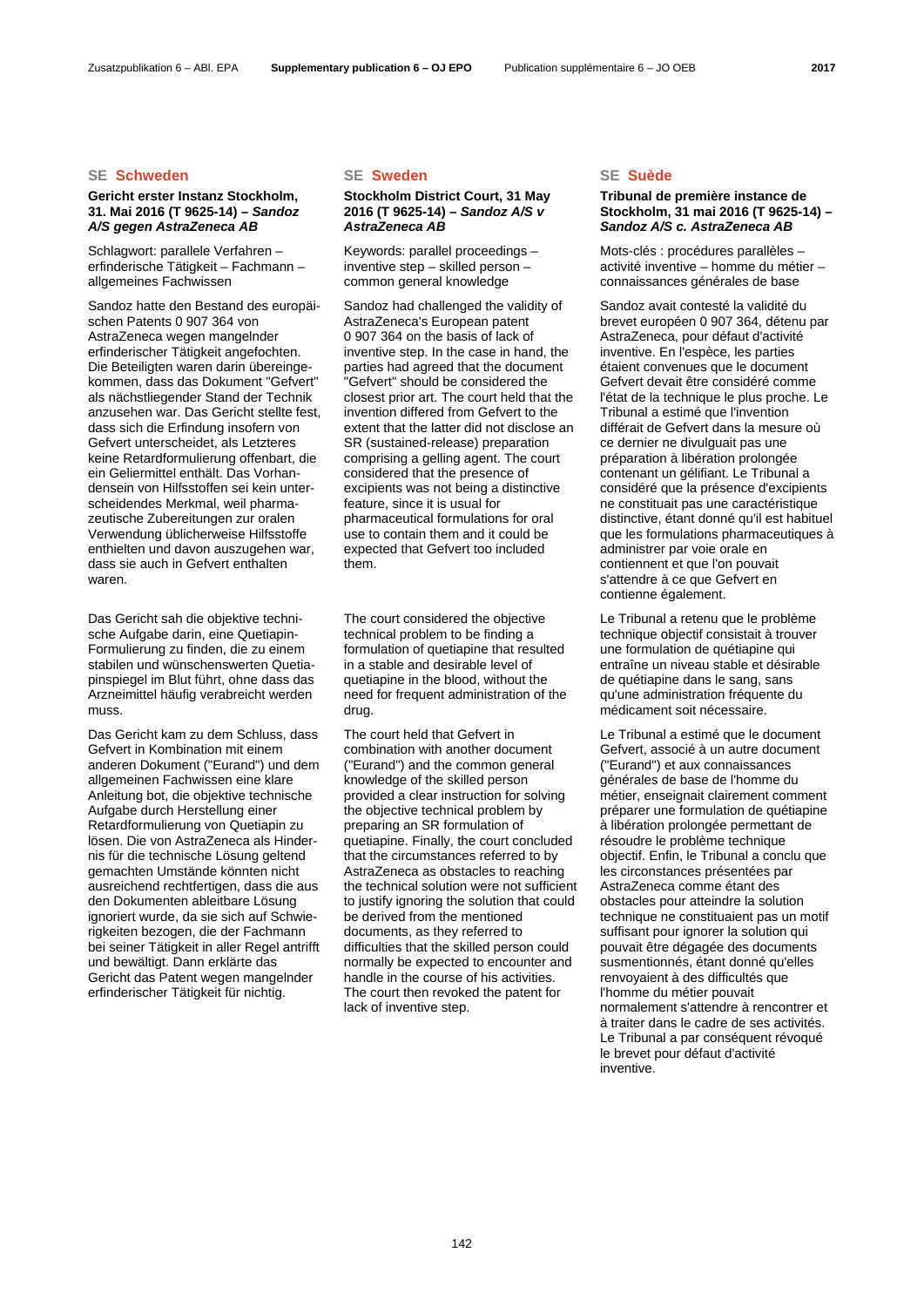### **2. Pregabalin (EP 0 934 061) 2. Pregabalin (EP 0 934 061) 2. Prégabaline (EP 0 934 061)**

### **DE Deutschland DE Germany DE Allemagne**

**Bundespatentgericht, 24. Januar 2017 (3 Ni 3/15 (EP)) –** *Pregabalin*

Schlagwort: parallele Verfahren – ausreichende Offenbarung – erfinderische Tätigkeit

Das Streitpatent EP 0 934 061 betrifft die Verwendung von Pregabalin in der Schmerztherapie, da dieses eine analgetische/antihyperalgetische Wirkung aufweist. Die verwendete Verbindung ist ein bekanntes Mittel, das bei einer Therapie gegen Anfälle bei Erkrankungen des Zentralnervensystems sowie als Antidepressivum, Anxiolytikum und Antipsychotikum eingesetzt wird. Die auf die Nichtigkeitsgründe der mangelnden Ausführbarkeit und der mangelnden Patentfähigkeit gestützte Klage erwies sich als begründet. Das Patent wurde für Deutschland für nichtig erklärt.

Dem Bundespatentgericht zufolge liegt die Leistung der streitpatentgemäßen Lehre nicht in einer Stoffauswahl des Wirkstoffs Pregabalin für die Schmerztherapie sondern im Auffinden einer Indikation.

Das Bundespatentgericht ließ die Frage der ausführbaren Offenbarung des Streitpatents offen, aber merkte an, dass sie bejaht werden dürfte, weil die Streitpatentschrift in den Ausführungsbeispielen mit drei Tiermodellen die Ergebnisse hinsichtlich der erzielten analgetischen Wirkung und damit des angestrebten technisches Erfolgs von Pregabalin bei der Behandlung von Schmerzen angibt, so dass dem Fachmann ausreichende Informationen an die Hand gegeben sind, um ohne erfinderisches Zutun und ohne unzumutbare Schwierigkeiten die Lehre des Patentanspruchs aufgrund der Gesamtoffenbarung der Patentschrift in Verbindung mit dem allgemeinen Fachwissen so zu verwirklichen, dass der angestrebte Erfolg erreicht wird.

Die beanspruchte Verwendung von Pregabalin erwies sich dennoch mangels Patentfähigkeit als nicht bestandsfähig, weil sie jedenfalls nicht auf einer erfinderischen Tätigkeit beruhte. Aus dem Stand der Technik ist bekannt, dass Pregabalin ein antikonvulsiver Wirkstoff ist, der zu einer Reihe von GABA-Derivaten gehört und innerhalb dieser Reihe das stärkste Antikonvulsivum darstellt. Ein weiterer Vertreter

# **Federal Patent Court, 24 January 2017 (3 Ni 3/15 (EP)) –** *Pregabalin*

 Keywords: parallel proceedings – sufficiency of disclosure – inventive step

 The patent in suit (EP 0 934 061) concerns the use of pregabalin for its analgesic and antihyperalgesic properties in pain management. The compound is a known agent used in anti-seizure therapy for central nervous system disorders and as an antidepressant, anxiolytic and antipsychotic. Having held the action for revocation on the grounds of a lack of both reproducibility and patentability to be well founded, the Court revoked the patent for Germany.

According to the Court, what the teaching of the patent achieved lay not in the selection of a substance for pain management (pregabalin) but in the finding of an indication.

 The Court left open whether the disclosure in the patent was enabling. However, it observed that it probably was, because the patent indicated outcomes showing the desired analgesic effect – and thus the expected technical success of pregabalin in managing pain – in examples with three animal models, thereby providing the skilled person with sufficient information to carry out the claimed teaching and achieve the desired outcome, without any inventive effort and undue burden, using the disclosure in the patent specification as a whole in combination with his common general knowledge.

 Even so, the use of pregabalin could not be validly claimed; it was nonpatentable because it did not involve an inventive step. From the prior art pregabalin was known as an anticonvulsant belonging to a class of drugs referred to as GABA derivatives; indeed it was the most potent anticonvulsant in that class. According to the teaching of one of the prior-art documents, gabapentin was another

# **Tribunal fédéral des brevets, 24 janvier 2017, 3 Ni 3/15 (EP) –**  *Prégabaline*

 Mots-clés : procédures parallèles – suffisance de l'exposé – activité inventive

 Le brevet en litige 0 934 061 concerne l'utilisation de la prégabaline dans le traitement de la douleur, ce principe actif ayant un effet analgésique/antihyperalgésique. Le composé utilisé est un moyen connu qui est mis en œuvre à la fois dans le traitement de crises liées à des maladies du système nerveux central, et en tant qu'antidépresseur, anxiolytique et antipsychotique. L'action en nullité, qui s'appuyait sur la nonreproductibilité et la non-brevetabilité de l'invention, a été considérée comme fondée et a conduit à l'annulation du brevet pour l'Allemagne.

 Selon le Tribunal fédéral des brevets, la contribution résultant de l'enseignement du brevet en litige réside non pas dans la sélection de la prégabaline en tant que principe actif pour le traitement de la douleur, mais dans la mise en évidence d'une indication.

 Le Tribunal fédéral des brevets a laissé en suspens la question de savoir si l'exposé de l'invention permet la mise en œuvre de celle-ci, tout en faisant observer qu'il convient vraisemblablement de répondre par l'affirmative à cette question, étant donné que le fascicule du brevet en litige mentionne dans les exemples de mise en œuvre sur trois modèles animaux les résultats liés à l'effet analgésique obtenu et, partant, à l'objectif technique visé pour la prégabaline dans le traitement de la douleur, si bien que l'homme du métier, en s'appuyant sur la divulgation globale contenue dans le fascicule et sur ses connaissances générales, dispose de suffisamment d'informations pour mettre en œuvre sans effort inventif ni difficulté excessive l'enseignement de la revendication du brevet de manière à atteindre l'objectif visé.

 L'utilisation revendiquée de la prégabaline a toutefois été rejetée pour défaut de brevetabilité, étant donné qu'elle n'implique pas, en tout état de cause, d'activité inventive. Il résulte de l'état de la technique que la prégabaline est un principe actif anticonvulsif qui constitue, au sein d'une série de dérivés du GABA dont il fait partie, l'anticonvulsif le plus puissant. Selon l'enseignement du fascicule du brevet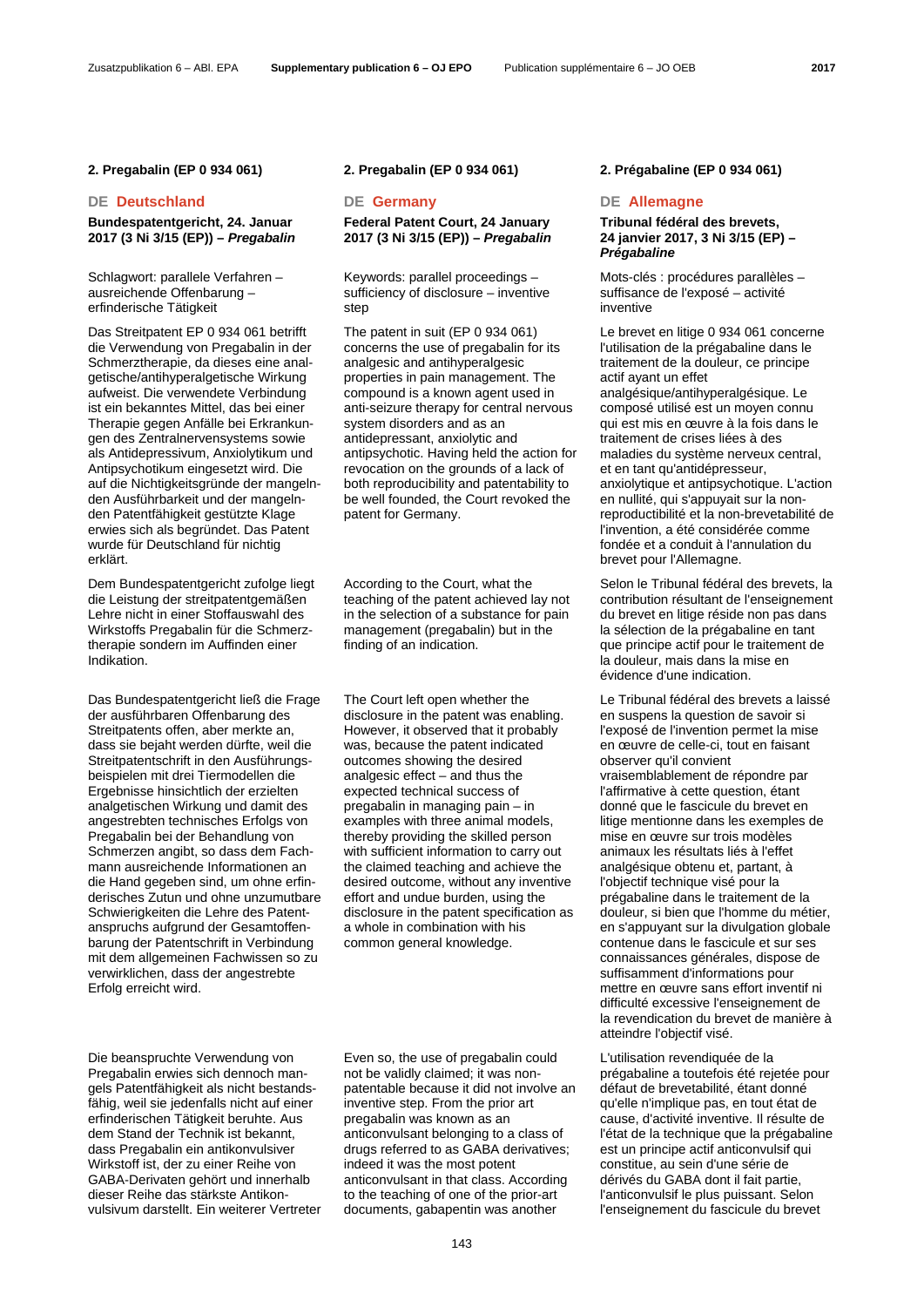dieser antikonvulsiv wirkenden Reihe von GABA-Derivaten stellt nach der Lehre der streitgegenständlichen Druckschrift die Verbindung Gabapentin dar. Im Verhältnis zu Gabapentin zeichnet sich Pregabalin im Tiermodell durch eine signifikant erhöhte antikonvulsive Wirksamkeit aus. Dadurch wird die Erfolgserwartung vermittelt, dass Pregabalin auch bei anderen Indikationen eine stärkere Wirksamkeit als Gabapentin aufweisen könnte. Dies motiviert den Fachmann, sich im Stand der Technik nach weiteren Verwendungen von Gabapentin umzusehen, bei denen Pregabalin zum Einsatz kommen könnte. Der Fachmann hat aufgrund der stark antikonvulsiven Wirksamkeit auch eine angemessene Erfolgserwartung, sich bei der Suche nach potentiellen Anwendungsmöglichkeiten für Pregabalin nach bekannten weiteren Wirkungen von Gabapentin umzuschauen und diese Indikationen zur Lösung der streitpatentgemäßen Aufgabe aufzugreifen (BGH X ZR 98/09 – *Calcipotriol-Monohydrat*; s. auch "Rechtsprechung aus den Vertragsstaaten des EPÜ" (2011-2014), Zusatzpublikation – ABl. 2/2015, S. 149).

### **FR Frankreich FR France FR France**

## **Gericht erster Instanz Paris, 8. Juli 2016 (14/14370) –** *Mylan & Generics gegen Warner-Lambert*

Schlagwort: parallele Verfahren – ausreichende Offenbarung – therapeutische Erfindungen im Bereich der Pharmazie

Das Unternehmen M ist spezialisiert auf die Entwicklung und Vermarktung von Generika. Das Unternehmen W ist Inhaber des europäischen Patents 0 934 061, das eine zweite therapeutische Anwendung von Pregabalin für die Herstellung einer pharmazeutischen Zusammensetzung zur Behandlung von Schmerzen betrifft.

Zur Rechtsbeständigkeit des Patents und insbesondere zum Einwand der unzureichenden Offenbarung befand das Gericht, dass es keine besondere rechtliche Auflage bezüglich der Beschreibung therapeutischer Erfindungen im Bereich der Pharmazie gibt und das Erfordernis der ausreichenden Offenbarung auch erfüllt ist, wenn das Patent zwar nicht den Nachweis der pharmakologischen Eigenschaften des Erzeugnisses aus dem Antrag auf Marktzulassung enthält, aber deren Indikationen und therapeutische Anwendungen sowie die tatsächlich durchgeführten Studien, die die in der beanspruchten Indikation implizierte pharmazeutische Wirkung plausibel machen.

anticonvulsant belonging to that class of drugs. Pregabalin, however, had a significantly higher anticonvulsant effect in animal models than gabapentin. That knowledge would give the skilled person an expectation of success in finding further indications where pregabalin was more effective than gabapentin, and so motivate him to search the prior art for other uses of gabapentin where pregabalin might be used instead. Due to pregabalin's powerful anticonvulsant effect, the skilled person could also reasonably expect to succeed in finding potential applications for that agent by looking at other known effects of gabapentin and taking those indications as a basis for solving the problem underlying the patent in suit (Federal Court of Justice's *Calcipotriol monohydrate* judgment, X ZR 98/09; see also "Case Law from the Contracting States to the EPC" (2011-2014), supplementary publication – OJ 2/2015, p. 149).

### **Paris District Court, 8 July 2016 (14/14370) –** *Mylan & Generics v Warner-Lambert*

 Keywords: parallel proceedings – sufficiency of disclosure – therapeutic inventions in the pharmaceutical field

 Mylan, a company specialising in the development and marketing of generic drugs, sought revocation of Warner-Lambert's European patent 0 934 061 for a second medical use of pregabalin to prepare a pharmaceutical composition to treat pain.

 Mylan objected that the description did not disclose the invention sufficiently. The Court ruled however that descriptions of therapeutic inventions in the pharmaceutical field did not have to fulfil special requirements; to be sufficient, they did not have to demonstrate the product's pharmacological properties, which were entirely a matter for the authorities responsible for granting marketing authorisation. They merely had to present therapeutic indications and applications, and the actual research which made it plausible that the indication claimed did indeed have a pharmaceutical effect. The patent concerned the treatment of pain,

en litige, la gabapentine appartient elle aussi à cette série de dérivés du GABA ayant un effet anticonvulsif. Dans le modèle animal, la prégabaline se caractérise par une action anticonvulsive beaucoup plus forte que la gabapentine. Il est ainsi permis de penser que la prégabaline pourrait également produire une action plus prononcée que la gabapentine dans d'autres indications. L'homme du métier est donc incité à rechercher dans l'état de la technique d'autres utilisations de la gabapentine pour lesquelles la prégabaline pourrait être employée. Compte tenu de cette action anticonvulsive puissante, l'homme du métier a des chances raisonnables de trouver d'autres effets connus de la gabapentine lorsqu'il recherche des indications possibles de la prégabaline, et d'utiliser celles-ci pour résoudre le problème qui sous-tend le brevet en litige (Cour fédérale de justice, X ZR 98/09 – *Calcipotriol monohydraté* ; voir également "La jurisprudence des États parties à la CBE" (2011-2014), publication supplémentaire – JO 2/2015, p*.* 149).

### **Tribunal de grande instance de Paris, 8 juillet 2016 (14/14370) –**  *Mylan & Generics c. Warner-Lambert*

 Mots-clés : procédures parallèles – suffisance de la description – inventions thérapeutiques dans le domaine pharmaceutique

 La société M est spécialiste dans le développement et la mise sur le marché de médicaments génériques. La société W est titulaire du brevet européen 0 934 061 qui porte sur une seconde application thérapeutique de la prégabaline pour la préparation d'une composition pharmaceutique pour traiter la douleur.

 Sur la nullité du brevet, particulièrement le grief tiré de l'insuffisance de description, le tribunal énonce que la loi ne comporte aucune exigence particulière quant à la description des inventions thérapeutiques dans le domaine pharmaceutique, et que la condition de la suffisance de description est satisfaite si le brevet comporte, non pas la démonstration des propriétés pharmacologiques du produit qui relève du seul dossier de la demande d'autorisation de mise sur le marché, mais leurs indications et applications thérapeutiques, ainsi que les recherches effectivement réalisées rendant plausible l'existence d'un effet pharmaceutique impliqué dans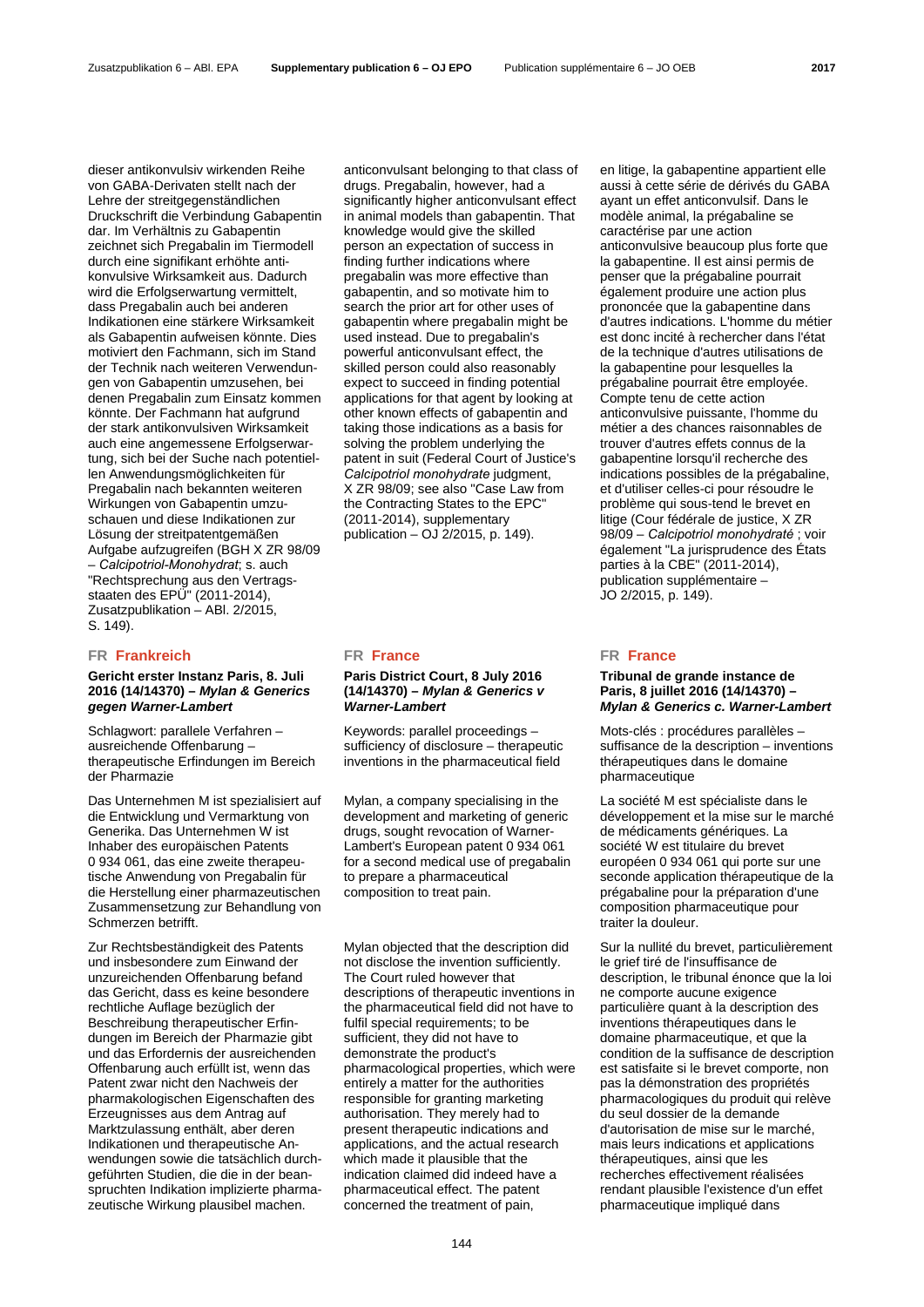Das Streitpatent bezieht sich auf die Behandlung von Schmerzen und insbesondere chronischen Schmerzen. Entgegen dem Vorbringen des Unternehmens M sind Hyperalgesie und Allodynie Symptome neuropathischer Schmerzen. Das Gericht urteilte, dass das Patent die Tests und Studien enthält, die der beanspruchten Behandlung neuropathischer Schmerzen Plausibilität verleihen, und dass zur Beurteilung der ausreichenden Offenbarung nicht zwischen peripheren und zentralen neuropathischen Schmerzen unterschieden werden muss, denn die verallgemeinernde Formulierung des Anspruchs ohne Unterscheidung zwischen verschiedenen Arten neuropathischer Schmerzen ist dadurch gerechtfertigt, dass all diese Schmerzen mit einer Hyperalgesie bzw. Allodynie einhergehen oder verbunden sind. Selbst wenn die patentierte Verbindung bei einigen Arten von neuropathischen Schmerzen nicht wirkt, ist der Anspruch ausreichend beschrieben, weil der Fachmann angesichts der Komplexität der kausalen Analyse und der Behandlung von Schmerzen nicht erwartet hätte, dass die Behandlung in allen Fällen und bei allen Patienten anschlägt. Das Vorbringen des Unternehmens M, wonach die Beschreibung unzureichend sei, wurde als unbegründet zurückgewiesen.

Das Gericht wies auch den vom Unternehmen W geltend gemachten Einwand des "estoppel" zurück. Die Tatsache, dass das Unternehmen M einen Nichtigkeitseinwand im Verfahren in England nicht aufrecht erhalten hatte, schließt keinesfalls die Möglichkeit aus, diesen Einwand im Verfahren in Frankreich vorzubringen, weil das Unternehmen M seine Argumentation im Rahmen eines anderen Verfahrenssystems frei wählen kann.

Was die mangelnde erfinderische Tätigkeit betrifft, so besteht die durch die Erfindung zu lösende technische Aufgabe darin, eine wirksame Verbindung zur Behandlung von Schmerzen zu finden, die sich durch Analgetika, Narkotika oder nicht-steroidale Entzündungshemmer schlecht behandeln lassen, da diese nicht wirksam genug sind oder einschränkende Nebenwirkungen haben. Als Nachweis für die mangelnde erfinderische Tätigkeit hatte das Unternehmen M geltend gemacht, dass im Stand der Technik offenbart werde, dass Antikonvulsiva im Allgemeinen und Gabapentin im Besonderen wirksam zur Schmerzbehandlung eingesetzt werden könnten und dass Gabapentin und Pregabalin denselben Wirkmechanismus hätten, sodass es für

especially chronic pain. Contrary to Mylan's pleadings, both hyperalgesia and allodynia had been shown to be symptoms of neuropathic pain. The Court held that the patent included tests and research which rendered the claimed treatment of neuropathic pain plausible. For disclosure purposes, there was no need to distinguish between peripheral and central neuropathic pain, and generalising the claim to cover every type of such pain was justified because they were all accompanied by or associated with hyperalgesia or allodynia. Besides, even if the composition had no effect on certain types of neuropathic pain, that did not mean the invention was insufficiently disclosed; the causal analysis and treatment of pain was complex, and the skilled person would not expect the treatment to work in every case and for all patients. The Court therefore dismissed Mylan's insufficiency objection as inadequately substantiated.

 It also dismissed Warner-Lambert's counterclaim for estoppel; the fact that Mylan had dropped a particular ground for revocation before the English courts did not stop it from raising it in France. They were free to deploy different arguments in different jurisdictions.

 On inventive step, the technical problem addressed by the invention was to find a composition effective against pain that was poorly treated by analgesics, narcotics or non-steroidal anti-inflammatory drugs because they were not effective enough or had limiting side effects. In support of its inventive-step objection, Mylan argued that the prior art disclosed that anticonvulsant drugs in general, and gabapentin in particular, were effective in treating pain, and that gabapentin and pregabalin acted in the same way. It was therefore obvious for the skilled person to test pregabalin for treating pain.

l'indication revendiquée. En l'espèce, le brevet en litige se rapporte au traitement de la douleur, en particulier des douleurs chroniques. Contrairement à ce qu'allègue la société M, il est établi que l'hyperalgésie et l'allodynie sont des symptômes communs aux douleurs neuropathiques. Le tribunal juge que le brevet comporte les tests et recherches rendant plausible le traitement de la douleur neuropathique revendiquée sans qu'il y ait lieu de distinguer pour évaluer la suffisance de description entre la douleur neuropathique périphérique et la douleur neuropathique centrale, la généralisation de la revendication pour toutes les douleurs neuropathiques sans distinction étant justifiée compte tenu de ce que tous ces types de douleurs sont accompagnés ou associés à l'hyperalgésie ou à l'allodynie, outre que même si le composé n'a pas d'effet sur certains types de douleurs neuropathiques cela ne rend pas la revendication insuffisamment décrite car l'homme du métier ne se serait pas attendu à ce que le traitement fonctionne dans tous les cas et pour tous les patients compte tenu de la complexité de l'analyse causale et du traitement de la douleur. La société M n'établit pas l'insuffisance de description qu'elle allègue ; ce moyen est rejeté.

 Le tribunal rejette incidemment le grief tiré de l'estoppel soutenu par la société W car le fait pour la société M de ne pas avoir maintenu un moyen de nullité au cours de la procédure anglaise n'exclut nullement la possibilité de le soutenir dans le cadre de l'instance en France, la société M étant libre de choisir son argumentation dans le cadre d'un système procédural différent.

 Sur le défaut d'activité inventive, le problème technique à résoudre par l'invention est de trouver un composé efficace pour le traitement des douleurs mal traitées par les analgésiques, les narcotiques ou les anti-inflammatoires non stéroïdiens, qui sont insuffisamment efficaces ou présentent des effets secondaires limitatifs. Pour démontrer l'absence d'activité inventive, la société M prétend que l'état de la technique divulguait que les médicaments anticonvulsifs en général, et que la gabapentine en particulier étaient efficaces dans le traitement de la douleur, que la gabapentine et la prégabaline partageaient le même mécanisme d'action, de sorte qu'il était évident pour l'homme du métier de tester les effets de la prégabaline sur le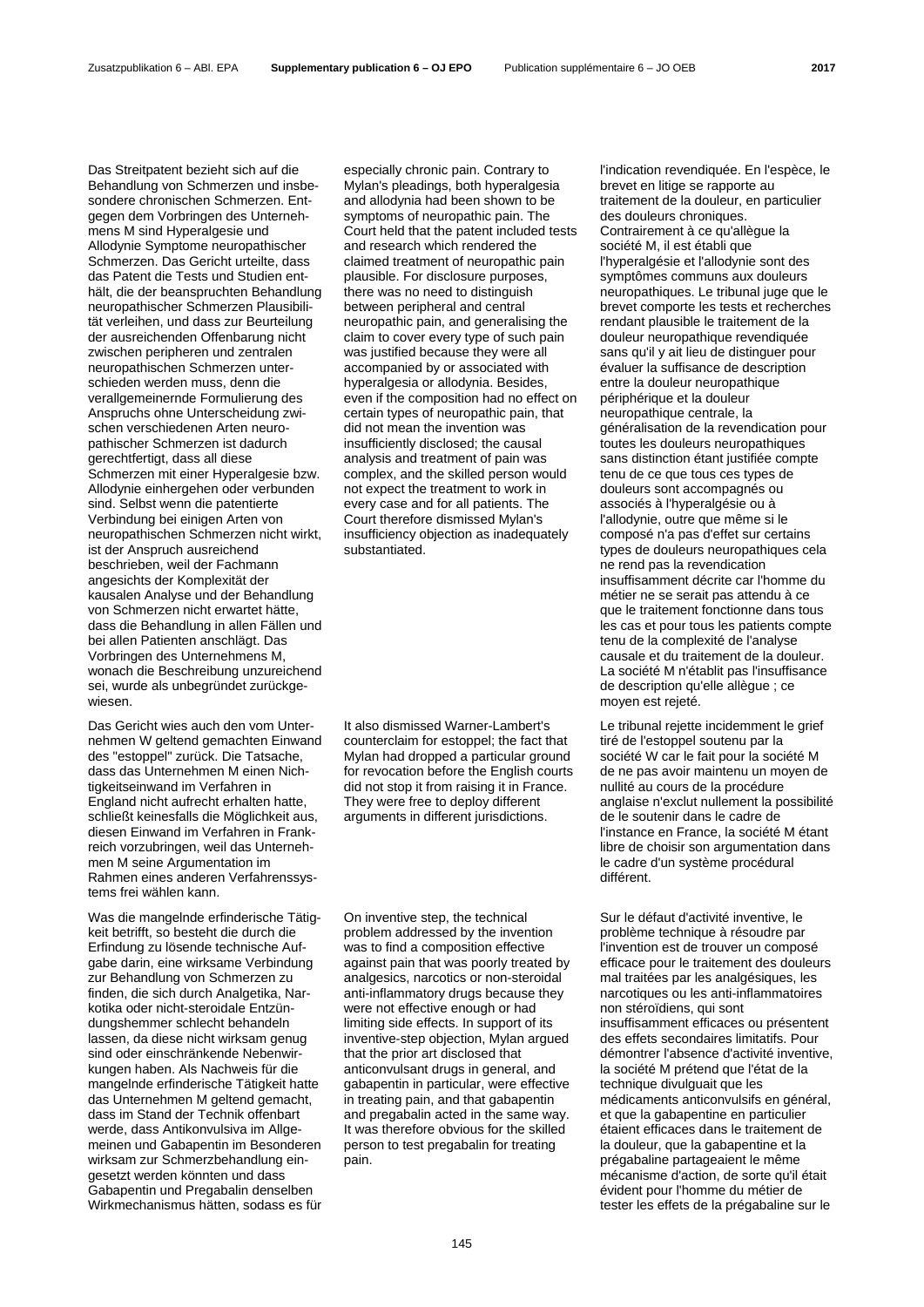den Fachmann naheliegend sei, die Wirkungen von Pregabalin bei der Schmerzbehandlung zu testen.

Nach Prüfung dieses Vorbringens urteilte das Gericht, dass der Fachmann nicht annehmen kann, dass jedwedes Antikonvulsivum zur Schmerzbehandlung geeignet ist. Trotz des vielversprechenden Charakters von Gabapentin kann nicht davon ausgegangen werden, dass die ermutigenden und vielversprechenden Ergebnisse vom Fachmann so ausgelegt werden, dass sie die Wirksamkeit von Gabapentin bei der Behandlung neuropathischer Schmerzen wissenschaftlich fundiert belegen, weil dessen Wirkmechanismus dem Fachmann am Prioritätstag unbekannt war. Das Gericht kam zu dem Schluss, dass der Fachmann im Stand der Technik keinen Anreiz dafür gefunden hätte, sich für Pregabalin zu entscheiden, und wies daher auch diesen Nichtigkeitseinwand des Unternehmens M zurück.

### **GB Vereinigtes Königreich GB United Kingdom GB Royaume-Uni**

**Court of Appeal, 13.10.2016 –** *Warner-Lambert Company LLC gegen Generics (UK) Ltd (t/a Mylan) & Ors [2016] EWCA Civ 1006*

*Für eine vollständige Zusammenfassung siehe Kapitel D. Ausreichende Offenbarung*

### **SE Schweden SE Sweden SE Suède**

**Gericht erster Instanz Stockholm, 12. August 2016 (T 258-15) –** *Actavis Group PTC ehf. gegen Warner-Lambert Company LLC* 

Schlagwort: parallele Verfahren – erfinderische Tätigkeit – ausreichende Offenbarung – Plausibilität

Actavis hatte den Bestand von Warner-Lamberts europäischem Patent 0 934 061 mit auf Pregabalin gerichteten Ansprüchen in schweizerischer Form infrage gestellt. Zu klären war hauptsächlich, ob das Patent hinsichtlich der Behandlung von Schmerzen, insbesondere neuropathischen Schmerzen, mit Pregabalin die Erfordernisse der Neuheit und der erfinderischen Tätigkeit erfüllte. Strittig war außerdem, ob die technische Wirkung der Erfindung angesichts des Schutzumfangs des gesamten Patents plausibel war.

Das Gericht stimmte Warner-Lambert darin zu, dass die Anwendung des Aufgabe-Lösungs-Ansatzes mit der schwedischen Rechtspraxis in Einklang stehe, und wandte ihn auf den vorliegenden Fall an. Nach Auffassung des

 The Court however ruled that the skilled person would not regard every single anticonvulsant as useful for treating pain. Nor he would think that the promising results achieved with gabapentin established in a suitably scientific manner that it was effective against neuropathic pain; at the priority date, he still did not know how it worked. As the skilled person would have found no reason in the prior art to choose pregabalin, the Court also dismissed Mylan's inventive-step objection.

**Court of Appeal, 13.10.2016 –** *Warner-Lambert Company LLC v Generics (UK) Ltd (t/a Mylan) & Ors [2016] EWCA Civ 1006*

*For a full summary see chapter D. Sufficiency of disclosure.*

**Stockholm District Court, 12 August 2016 (T 258-15) –** *Actavis Group PTC ehf. v Warner-Lambert Company LLC* 

 Keywords: parallel proceedings – inventive step – sufficiency of disclosure – plausibility

Actavis had challenged the validity of Warner-Lambert's European patent 0 934 061 with Swiss-type claims directed to pregabalin. The overarching questions in dispute were whether the patent fulfilled the requirements of novelty and inventive step in relation to the treatment of pain, especially neuropathic pain, with pregabalin. It was further in dispute whether the technical effect of the invention was plausible in view of the protective scope of the whole patent.

 The court agreed with Warner-Lambert that it was in line with Swedish legal practice to use the problem-solution approach and applied it in the case in hand. The court held that the problemsolution approach consisted mainly of

traitement de la douleur.

 Le tribunal, après examen, juge que l'homme du métier ne pouvait considérer que n'importe quel anticonvulsif était utile pour traiter la douleur. S'agissant de la gabapentine, le tribunal énonce que malgré le caractère prometteur de la gabapentine, les résultats encourageants et prometteurs ne peuvent être considérés comme interprétés par l'homme du métier comme établissant d'une façon scientifique appropriée que la gabapentine était efficace pour le traitement des douleurs neuropathiques, son mécanisme d'action restant à la date de priorité inconnu de l'homme du métier. Le tribunal, concluant que l'homme du métier n'aurait trouvé aucune évidence dans l'art antérieur à choisir la prégabaline, déboute la société M sur ce chef de nullité également.

**Cour d'appel, 13.10.2016 –** *Warner-Lambert Company LLC c. Generics (UK) Ltd (t/a Mylan) & Ors [2016] EWCA Civ 1006*

*Pour un résumé complet, voir chapitre D. Suffisance de l'exposé.*

### **Tribunal de première instance de Stockholm, 12 août 2016 (T 258-15),**  *Actavis Group PTC ehf. c. Warner-Lambert Company LLC*

 Mots-clés : procédures parallèles – activité inventive – suffisance de l'exposé – plausibilité

Actavis avait contesté la validité du brevet européen 0 934 061 détenu par Warner-Lambert, lequel contenait des revendications de type suisse portant sur la prégabaline. Les principales questions à trancher étaient de savoir si le brevet satisfaisait aux exigences de nouveauté et d'activité inventive en ce qui concerne le traitement de la douleur, en particulier des douleurs neuropathiques, au moyen de la prégabaline. Il convenait également de déterminer si l'effet technique de l'invention était plausible au vu de l'étendue de la protection conférée par le brevet dans son ensemble.

 Le tribunal a considéré, tout comme Warner-Lambert, qu'il était conforme à la pratique juridique suédoise d'adopter l'approche problème-solution, et c'est cette approche qu'il a appliquée dans la présente affaire. Il a estimé que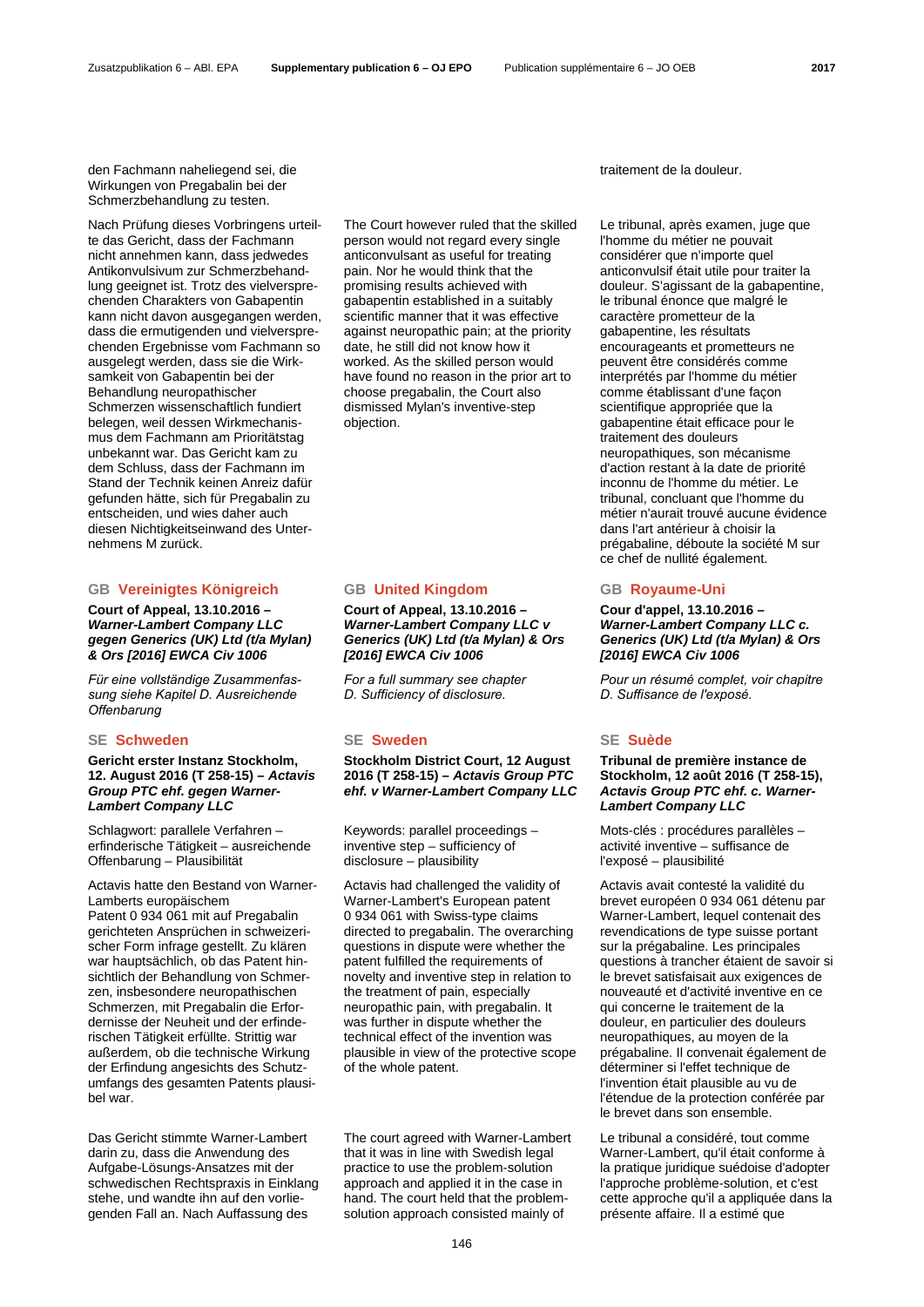Gerichts umfasst der Aufgabe-Lösungs-Ansatz hauptsächlich drei Stufen: erstens die Ermittlung des nächstliegenden Stands der Technik, zweitens die Bestimmung der objektiven technischen Aufgabe und drittens die Beurteilung, ob die durch die Erfindung bereitgestellte Lösung ausgehend vom nächstliegenden Stand der Technik für einen Fachmann, der die objektive technische Aufgabe zu lösen hat, naheliegend gewesen wäre.

Das Gericht gelangte zu der Auffassung, dass der Fachmann sein allgemeines Fachwissen zugrunde legen würde, um die im Patent beschriebene Aufgabe zu lösen. Möglicherweise würde er dieses auch mit Informationen aus dem Stand der Technik kombinieren.

Wie das Gericht in seiner Beurteilung des allgemeinen Fachwissens im Vergleich zum angeführten Stand der Technik bereits ausgeführt hatte, war die Erfindung für den Fachmann nicht naheliegend. Die von den Sachverständigen in den Anhörungen vorgebrachten Beweismittel seien nicht eindeutig gewesen. Die Aussagen des einen Sachverständigen seien nicht glaubwürdiger gewesen als die der anderen. Unter diesen Umständen seien die Voraussetzungen dafür, das Patent wegen mangelnder erfinderischer Tätigkeit für ungültig zu erklären, nicht gegeben.

Hinsichtlich der ausreichenden Offenbarung erklärte das Gericht, dass ein Patent einen gravierenden Mangel aufweisen müsste, um aus diesem Grund für ungültig erklärt zu werden. Die für die Beurteilung der Plausibilität maßgeblichen Faktoren seien auch für die Frage maßgeblich, ob die Erfindung ausreichend offenbart sei. Das Gericht betonte zudem, dass die Patentbeschreibung nicht spekulativ sein dürfe.

Es verwies darauf, dass das EPA das Patent im Einspruchsverfahren geprüft habe und davon auszugehen sei, dass die technische Wirkung in diesem Verfahren als glaubwürdig und wahrscheinlich ("plausibel") anerkannt worden sei. Laut dem Gericht liege die Beweislast dafür, dass verschiedene Arten von Schmerzen (so auch neuropathische Schmerzen) nicht plausibel seien, bei Actavis.

Was die neuropathischen Schmerzen angehe, so werde in der Beschreibung allerdings nur auf die diesbezüglichen Tests verwiesen; Testergebnisse würden nicht genannt. Die Tests seien so dargestellt, dass der Fachmann sie anhand dieser Informationen ohne

three stages. First, the closest prior art known at the priority date of the patent was determined. Then the objective technical problem was formulated. Finally, starting from the closest prior art, an assessment was made whether the solution presented by the invention would have been obvious to the skilled person who had to solve the objective technical problem.

### The court held that the skilled person would use his common general knowledge in order to solve the problem presented in the patent. The skilled person could possibly also combine information from the prior art.

As already established by the court in its assessment of the common general knowledge of the skilled person with respect to the cited prior art, the invention was not obvious to the skilled person. Evidence given by the experts during the hearings did not provide unambiguous guidance. Information from one of the experts did not appear to be more reliable than information from others. Under these circumstances, the conditions were lacking to declare the patent invalid on the basis of lack of inventive step.

 On sufficiency of disclosure, the court stated that there must be a serious deficiency for a patent to be declared invalid on this basis. The factors that were significant for the assessment of plausibility were also significant for the assessment of whether the invention had been sufficiently disclosed. The court also pointed out that a patent description could not be speculative.

 The court noted that the patent had been examined by the EPO in opposition proceedings and it could be taken that during these proceedings the technical effect had been approved as being reasonable and probable ("plausible"). The court held that Actavis had the burden of proving lack of plausibility for different types of pain (including neuropathic pain).

 On the question of neuropathic pain, the relevant tests were, however, only referred to in the patent description, without any results being shown. The tests were shown in such a way that the skilled person could carry them out, without undue burden, with this

l'approche problème-solution comportait trois étapes principales. La première consistait à déterminer l'état de la technique le plus proche à la date de priorité, la deuxième à énoncer le problème technique objectif et la troisième à établir, en partant de l'état de la technique le plus proche, si la solution apportée par l'invention aurait été évidente pour l'homme du métier devant résoudre le problème technique objectif.

 Selon le tribunal, l'homme du métier aurait fait appel à ses connaissances générales de base pour résoudre le problème présenté dans le brevet. Il pourrait aussi combiner des informations tirées de l'état de la technique.

Ainsi que l'avait déjà constaté le tribunal dans son évaluation des connaissances générales de base de l'homme du métier eu égard à l'état de la technique cité, l'invention n'était pas évidente pour l'homme du métier. Les preuves fournies par les experts lors de leur audition n'ont pas permis de lever les ambiguïtés. Les informations ne semblaient pas davantage fiables selon qu'elles venaient de l'un ou l'autre des experts. Dans ces circonstances, les conditions n'étaient pas réunies pour prononcer l'invalidité du brevet au motif qu'il n'impliquait pas d'activité inventive.

 En ce qui concerne la suffisance de l'exposé, le tribunal a déclaré qu'une grave irrégularité devait avoir été commise pour qu'un brevet soit déclaré non valable sur la base de ce critère. Les facteurs qui étaient déterminants pour l'appréciation de la plausibilité l'étaient également pour établir si l'invention avait été suffisamment exposée. Le tribunal a en outre souligné qu'une description de brevet ne pouvait avoir un caractère spéculatif.

 Le tribunal a noté que le brevet avait été examiné par l'OEB dans le cadre d'une procédure d'opposition et l'on pouvait admettre qu'au cours de cette procédure, l'Office avait considéré les effets techniques comme raisonnables et probables ("plausibles"). Le tribunal a estimé qu'il appartenait à Actavis de démontrer le manque de plausibilité pour différents types de douleurs (y compris les douleurs neuropathiques).

 Toutefois, en ce qui concerne les douleurs neuropathiques, les tests correspondants étaient seulement cités dans la description du brevet, sans qu'il soit fait mention des résultats. Ces tests étaient présentés de telle sorte que l'homme du métier pouvait les réaliser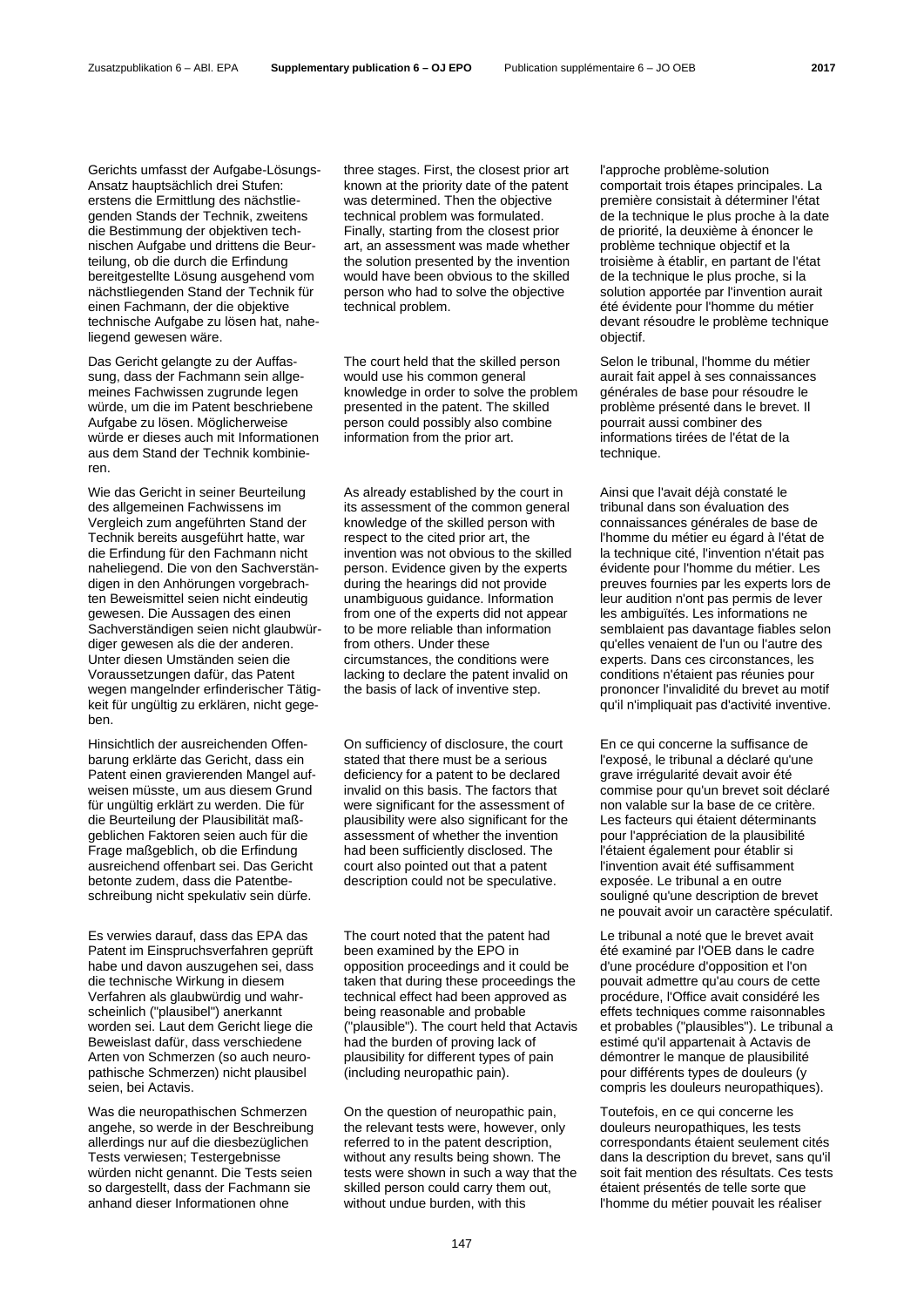unzumutbaren Aufwand ausführen könne. Nach Auffassung des Gerichts reiche schon der Verweis auf die Tests aus, um die technische Wirkung für glaubwürdig und wahrscheinlich ("plausibel") erachten zu können, auch wenn die Tests nicht durchgeführt worden oder die Ergebnisse nicht angeführt worden seien. Für den Fachmann sei es folglich glaubwürdig und wahrscheinlich, aus den grundlegenden Patentdokumenten zu schließen, dass Pregabalin gegen verschiedene Arten von Schmerz wirke, so auch gegen Entzündungs- und neuropathische Schmerzen.

# **3. Verfahren zum Betreiben einer Windenergieanlage (EP 0 847 496)**

# **DE Deutschland DE Germany DE Allemagne**

# **Bundespatentgericht, 27. Oktober 2015 (1 Ni 25/14 (EP))**

Schlagwort: parallele Verfahren – Neuheit – erfinderische Tätigkeit

Gegenstand des europäischen Patents 0 847 496 war die Erhöhung des Ertrags einer Windenergieanlage bei gleichzeitiger Begrenzung der Belastung bei steigender Windgeschwindigkeit. Letzteres sollte nicht länger zum Abschalten der Anlage führen, sondern lediglich zu einer Reduktion der Drehzahl des Rotors.

Das Dokument "Shosaburo" wurde vom Bundespatentgericht als nicht neuheitsschädlich angesehen, da darin lediglich das sofortige, ungeregelte "feathering" (Aus-dem-Wind-Drehen) der Rotorblätter oberhalb einer bestimmten Windgeschwindigkeit offenbart wurde, nicht aber die Reduktion der Drehzahl in Abhängigkeit vom Anstieg der Windgeschwindigkeit.

Das Dokument "Bossanyi" beschrieb eine Windanlage, bei der ab einer bestimmten Geschwindigkeit die Leistung in Abhängigkeit von der Windgeschwindigkeit reduziert wurde. Nach dem Bundespatentgericht enthielt dieses Dokument keine Anregung für den Fachmann, neben der Leistung gleichzeitig auch die Betriebsdrehzahl zu reduzieren.

Im Ergebnis sah das Bundespatentgericht den Gegenstand des Patents daher als patentfähig an.

information. The court was of the opinion that the reference to the tests was in itself sufficient in that the technical effect could be considered reasonable and probable ("plausible"), even if the tests had not been carried out or the results had not been shown. It would thus be reasonable and probable for the skilled person to draw the conclusion from the basic patent documents that pregabalin was effective against various types of pain, such as inflammatory pain and neuropathic pain.

### **3. Method of operating a wind power station (EP 0 847 496)**

**Federal Patent Court, 27 October 2015 (1 Ni 25/14 (EP))** 

 Keywords: parallel proceedings – novelty – inventive step

 The European patent in suit (EP 0 847 496) dealt with how to increase a wind turbine's power yield while limiting the load on it at higher wind speeds. Instead of causing the turbine to shut down, high winds would now result merely in a reduction in its rotor speed.

 The cited prior art included another patent, referred to as "Shozaburo". The Court found that it did not prejudice the patent in suit's novelty, because it disclosed only immediate and unregulated "feathering" of the rotor blades (i.e. pitching them out of the wind) once a given wind speed was reached, but not a reduction in their operating speed depending on the rise in wind speed.

Also cited was an article referred to as "Bossanyi". It disclosed a wind turbine whose power was gradually lowered as wind speed increased above a particular speed, but the Court could find nothing in it to induce the skilled person to consider additionally reducing the rotor speed.

 The Court therefore concluded that the claimed subject-matter was patentable.

sans effort excessif au moyen des informations disponibles. Le tribunal a considéré que la seule mention des tests était suffisante, car l'effet technique pouvait être considéré comme raisonnable et probable ("plausible"), même si les tests n'avaient pas été effectués ou que les résultats n'étaient pas indiqués. Il était donc raisonnable et probable que l'homme du métier, à partir des documents de base du brevet, puisse conclure que la prégabaline était efficace contre différents types de douleurs, telles que les douleurs inflammatoires ou les douleurs neuropathiques.

### **3. Procédé permettant d'actionner une centrale éolienne (EP 0 847 496)**

**Tribunal fédéral des brevets du 27 octobre 2015 (1 Ni 25/14 (EP))**

 Mots-clés : procédures parallèles – nouveauté – activité inventive

 Le brevet européen 0 847 496 portait sur l'accroissement du rendement d'une éolienne avec limitation simultanée de la charge lorsque la vitesse du vent augmente. Cette situation ne devait plus entraîner l'arrêt de l'éolienne, mais simplement une réduction de sa vitesse de rotation.

 Le Tribunal fédéral des brevets a estimé que le document "Shozaburo" ne détruisait pas la nouveauté, car il divulguait seulement la mise à l'abri du vent ("feathering") immédiate et non régulée des pales du rotor au-dessus d'une certaine vitesse du vent. Il ne divulguait pas la réduction du nombre de tours en fonction de l'augmentation de la vitesse du vent.

 Le document "Bossanyi" décrivait une éolienne dans laquelle, à partir d'une certaine vitesse, le rendement est réduit en fonction de la vitesse du vent. D'après le Tribunal fédéral des brevets, ce document n'incitait nullement l'homme du métier à réduire le nombre de tours en même temps que le rendement.

 Le Tribunal fédéral des brevets a donc conclu à la brevetabilité de l'objet du brevet.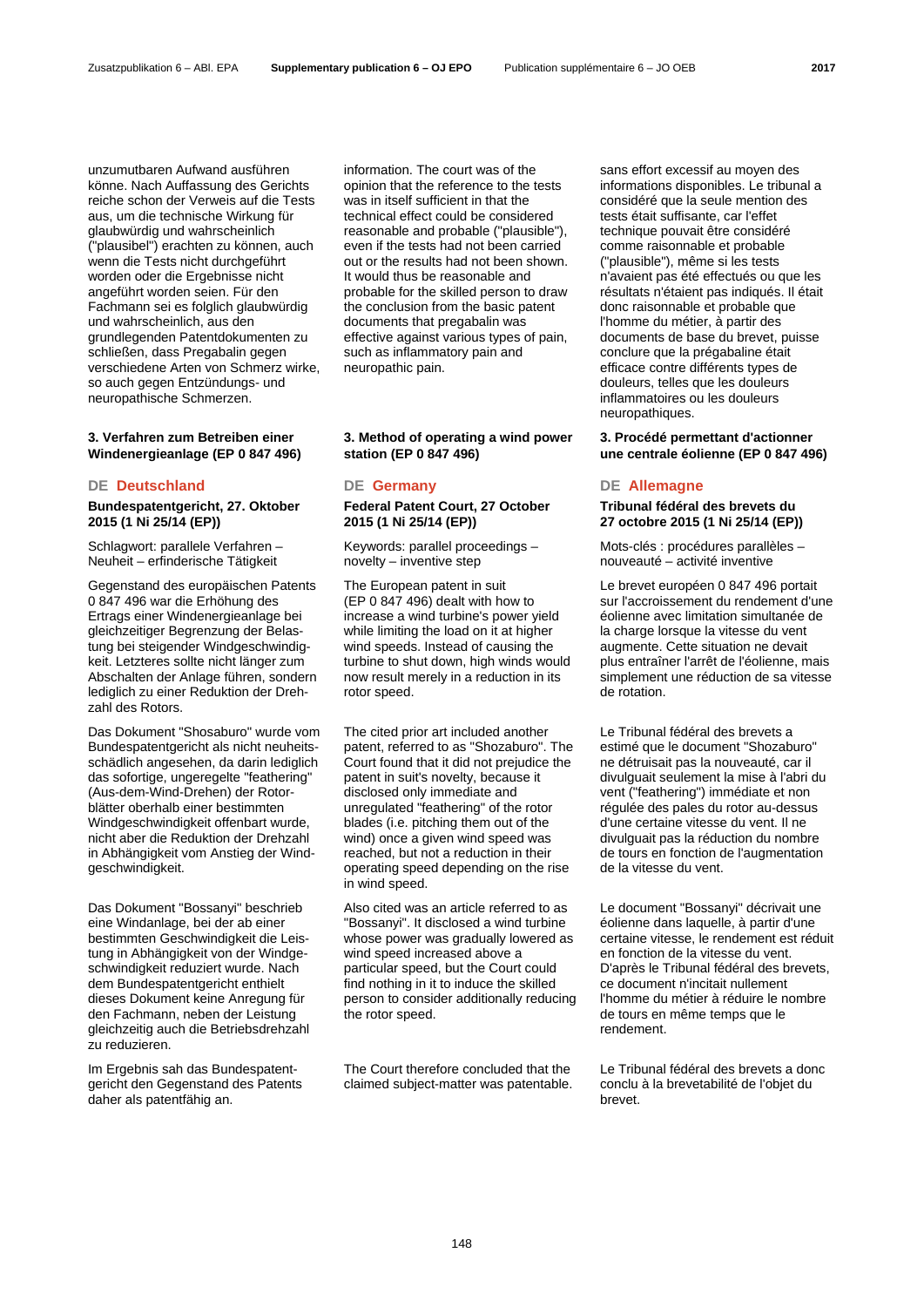# **ES Spanien ES Spain ES Espagne**

### **Berufungsgericht Barcelona (15. Senat), 7. Januar 2016 (3/2016) –**  *Gamesa Corporación Tecnológica et al gegen Aloys Wobben*

In Spanien wurde ein wichtiges Dokument aus dem Stand der Technik (Bossanyi) nicht angeführt, in Verfahren im Vereinigten Königreich und in Deutschland hingegen schon. Das Dokument JP 56 150 999 A ("Shosaburo") aus dem Stand der Technik wurde von den spanischen Gerichten analysiert und als nicht neuheitsschädlich eingestuft.

*Für eine vollständige Zusammenfassung siehe Kapitel E.2. Auslegung der Ansprüche und Schutzbereich.*

### **GB Vereinigtes Königreich GB United Kingdom GB Royaume-Uni**

**Patents Court, 20. Juli 2015 –** *Wobben Properties GmbH gegen Siemens plc & Ors [2015] EWHC 2114 (Pat)*

Schlagwort: parallele Verfahren – Neuheit – erfinderische Tätigkeit

Im gegen sie angestrengten Verletzungsverfahren machte die Firma Siemens geltend, dass das europäische Patent (UK) 0 847 496 der Firma Wobben wegen mangelnder Neuheit und mangelnder erfinderischer Tätigkeit nichtig sei. Das Patent mit einer Priorität von 1995 betraf ein Verfahren zum Betreiben einer Windenergieanlage mit Pitchregelung; der Kern der Erfindung wurde vom zuständigen Richter als Konzept beschrieben, um eine Windanlage mit variabler Geschwindigkeit und Leistung (VSVP = "variable speed, variable pitch") bei starkem Wind so zu betreiben, dass Geschwindigkeit und Leistung bei einem Anstieg der Windgeschwindigkeit reduziert werden.

Bezüglich der mangelnden Neuheit stützte sich Siemens auf eine 1981 veröffentlichte japanische Anmeldung, "Shosaburo", in der es ebenfalls um den Betrieb einer VSVP-Windanlage ging. Siemens brachte vor, dass Abbildung 3 ein Betriebsverfahren offenbare, das im Wesentlichen der Abbildung 1 des Patents entspreche, und das offenbarte Verfahren daher unter den Schutzumfang des Anspruchs 1 falle. Birss J befand jedoch, dass nach sorgfältiger Prüfung des gesamten Dokuments Siemens' Auslegung der Shosaburo-Anmeldung und damit auch der Angriff auf die Neuheit zurückzuweisen waren. Die Offenbarung von Shosaburo sei vom Stand 1981 aus zu betrachten. Es als Offenbarung des Patents von Wobben zu lesen, impli-

### **Barcelona Court of Appeal (Section 15), 7 January 2016 (3/2016) –**  *Gamesa Corporación Tecnológica et al. v Aloys Wobben*

 In Spain, a significant prior-art document (Bossanyi) was not cited, whereas it was in proceedings in the UK and in Germany. The prior-art document JP 56 150 999 A ("Shozaburo") was analysed by the Spanish courts, which held it not to be novelty-destroying.

*For a full summary see chapter E.2. Interpretation of claims and extent of protection.*

**Patents Court, 20 July 2015 –** *Wobben Properties GmbH v Siemens plc & Ors [2015] EWHC 2114 (Pat)*

 Keywords: parallel proceedings – novelty – inventive step

 In the infringement proceedings against it, Siemens contended that Wobben's European patent (UK) 0 847 496 was invalid for lack of novelty and lack of inventive step. The patent, which had a priority date of 1995, related to a method of operating a pitch-controlled wind turbine, and the heart of the invention was described by the judge in the case as the concept of running a VSVP (variable speed, variable pitch) turbine in high winds so as to reduce both speed and power in dependence on the rise in wind speed.

 In respect of lack of novelty, Siemens relied on a Japanese application, Shozaburo, published in 1981, which was also concerned with the operation of a VSVP wind turbine. Siemens contended that Figure 3 disclosed a method of operation materially the same as Figure 1 of the patent and that the disclosed method therefore fell within the scope of claim 1. However, the judge found that, from a careful consideration of the document as a whole, Siemens' construction of Shozaburo and therefore also its novelty attack were to be rejected. He also specified that the disclosure of Shozaburo was to be considered as of its date in 1981. To read it as disclosing the approach in the Wobben patent would involve hindsight.

### **Cour d'appel de Barcelone (15e chambre), 7 janvier 2016 (3/2016) –** *Gamesa Corporación Tecnológica et al c. Aloys Wobben*

 Un document important de l'état de la technique (Bossanyi) n'a pas été cité dans le cadre de la procédure espagnole, alors qu'il l'a été dans le cadre de procédures au Royaume-Uni et en Allemagne. Le document de l'état de la technique JP 56 150 999 A ("Shozaburo") a été analysé par les juridictions espagnoles, qui ne l'ont pas considéré comme destructeur de nouveauté.

*Pour un résumé complet, voir chapitre E.2 Interprétation des revendications et étendue de la protection.*

**Tribunal des brevets, 20 juillet 2015 –** *Wobben Properties GmbH c. Siemens plc & Ors* **[2015] EWHC 2114 (Pat)**

 Mots-clés : procédures parallèles – nouveauté – activité inventive

 Dans le cadre de l'action en contrefaçon engagée à son encontre, la société Siemens a affirmé que le brevet européen (UK) 0 847 496, détenu par Wobben, n'était pas valable pour absence de nouveauté et défaut d'activité inventive. Le brevet, qui avait pour date de priorité l'année 1995, portait sur le mode de fonctionnement d'une éolienne à pas variable et, selon le juge en charge de l'affaire, le concept au cœur de l'invention était d'exploiter une turbine à vitesse et à pas variables (turbine VSVP) en cas de vents forts d'une manière permettant de réduire à la fois la vitesse et la puissance en fonction de l'accélération du vent.

 Concernant l'absence de nouveauté, Siemens a invoqué une demande de brevet japonaise, dénommée Shozaburo et publiée en 1981, qui portait également sur l'exploitation d'une turbine VSVP. Siemens a fait valoir que la figure 3 divulguait un mode de fonctionnement matériellement identique à la figure 1 du brevet et que le mode de fonctionnement divulgué était par conséquent couvert par la revendication 1. Après examen attentif du document considéré dans son ensemble, le juge Birss a toutefois conclu qu'il convenait de rejeter cette interprétation de Shozaburo et donc également l'objection pour absence de nouveauté soulevée par Siemens. Il a aussi précisé qu'il fallait tenir compte de la divulgation de Shozaburo en fonction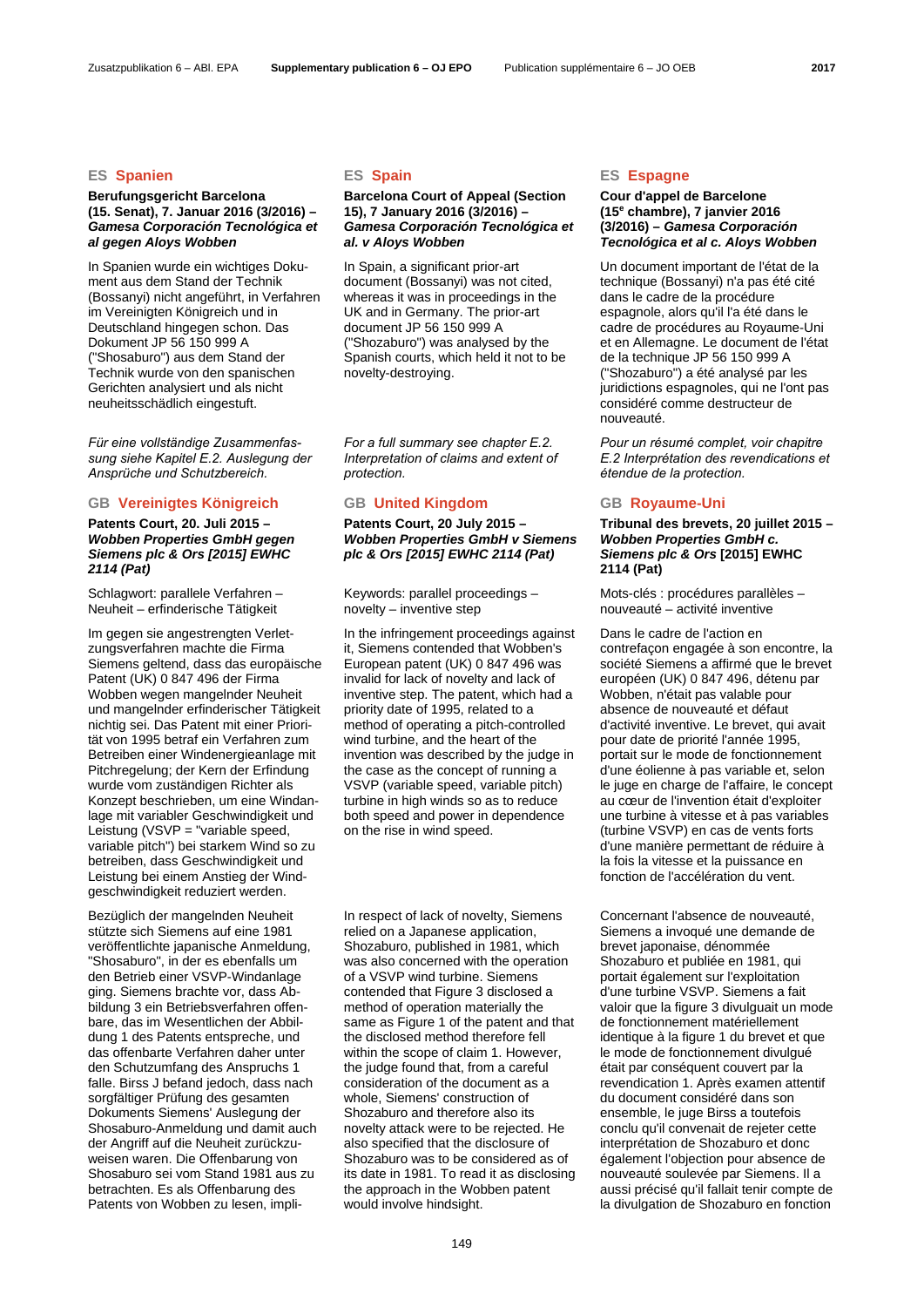Den einschlägigen Stand der Technik für die erfinderische Tätigkeit bildete das Dokument "Bossanyi", ein 1982 veröffentlichter Artikel mit dem Titel "Probabilities of sudden drop in power from a wind turbine cluster" ("Wahrscheinlichkeiten eines plötzlichen Leistungsabfalls bei einem Windturbinencluster"). Der Richter erkannte darin den Vorschlag, anstatt die Anlage bei einer bestimmten hohen Windgeschwindigkeit abzuschalten, die Leistung schrittweise oberhalb der üblichen Abschaltgeschwindigkeit herunterzufahren. Beim Vergleich von Anspruch 1 und Bossanyi stellte der Richter fest, dass Anspruch 1 eine Reduzierung sowohl der Leistung der Windanlage als auch der Betriebsdrehzahl des Rotors bei hoher Windgeschwindigkeit vorsehe, während Bossanyi nur eine Reduzierung der Leistung erwähne. Zu der Frage, ob Anspruch 1 naheliegend war, befand der Richter, dass der Fachmann bei der Lektüre von Bossanyi eine Verbesserung der Netzstabilität in Relation zur Windenergie als lohnendes Ziel erkennen würde. Ferner würde er dem Dokument die allgemeine Lehre entnehmen, dass im Fall einer Sturmfront, die einen Windpark durchquert, ein schrittweises Herunterfahren der Leistung dazu beitragen kann, das Risiko plötzlicher Leistungsschwankungen der Cluster im Stromnetz zu verringern. Da die Industrie 1995 vorrangig auf VSVP-Anlagen ausgerichtet war, würde ein Fachmann bei der Lektüre von Bossanyi zum damaligen Zeitpunkt – ohne rückschauende Betrachtung – ernsthaft in Erwägung ziehen, die Lehre der schrittweisen Leistungsreduzierung auch auf eine VSVP-Anlage anzuwenden, und darüber nachdenken, wie man das Herunterfahren oberhalb der Abschaltgeschwindigkeit implementieren könnte. Der Richter kam zu dem Schluss, dass der Fachmann bei der Lektüre von Bossanyi 1995 keinerlei erfinderische Tätigkeit benötigte, um ernsthaft darüber nachzudenken, wie man den Vorschlag zum Herunterfahren der Leistung auf VSVP-Anlagen anwenden könnte. Der Fachmann würde Überlegungen zur praktischen Umsetzung anstellen, und was die Steuerorgane betreffe, so sei es naheliegend, über ein "Drehen der Knöpfe" für das elektrische Drehmoment und die Leistungsregelung nachzudenken. Die Rotorgeschwindigkeit bei steigender Windgeschwindigkeit zu reduzieren und damit auch die entsprechende Leistung

 The relevant prior art for inventive step was Bossanyi, an article entitled "Probabilities of sudden drop in power from a wind turbine cluster" published in 1982, in which the judge identified a proposal to replace a shut down at a given high wind speed with a gradual ramping down of power above the conventional shut down wind speed. Comparing claim 1 and Bossanyi, the judge found that claim 1 called for a reduction in both the power of the turbine and the operating speed of the rotor in the relevant circumstances of high winds whereas Bossanyi only referred to a reduction in power. On whether claim 1 was obvious, the judge took the view that the skilled person reading Bossanyi would see the goal of improving network stability relating to wind energy as well worth pursuing. Furthermore, they would see its teaching as a general one that when. for example, a storm front passed through a wind farm, a turbine control strategy involving a gradual ramp down in the power of the individual turbines could help mitigate the risk of the grid experiencing sudden cluster power ramps. In view of the focus on VSVP turbines in the industry in 1995, a skilled person given Bossanyi at that time would seriously consider applying its teaching about gradual power reduction to a VSVP turbine, without any hindsight, and therefore think about how to implement the ramp down above the shut down speed. The judge concluded that it required no inventive activity at all for a skilled person given Bossanyi in 1995 to think seriously about how to implement the power ramp down proposal in VSVP turbines. They would consider how to put that into practice and, in terms of controls, it was obvious to think about "turning" the electric torque "knob" and the pitch control "knob". Reducing rotor speed as the wind speed increased as a way of reducing power accordingly was not the only way of putting Bossanyi into practice but it was an obvious approach. Reducing the speed this way had an obvious advantage in terms of loading and fatigue. Claim 1 was therefore obvious over Bossanyi.

ziere eine rückschauende Betrachtung. Ziere eine staate de publication, à savoir 1981. Y voir une divulgation de l'invention proposée dans le brevet détenu par Wobben relevait d'une approche rétrospective.

> L'état de la technique pertinent pour l'activité inventive était le document Bossanyi, un article publié en 1982 et intitulé "Probabilities of sudden drop in power from a wind turbine cluster" ("Probabilités d'une chute de puissance soudaine d'un parc éolien"), dans lequel le juge a trouvé une proposition consistant à remplacer l'arrêt de l'installation lorsque le vent atteint une vitesse élevée donnée par une diminution progressive de la puissance en cas de vent dépassant la vitesse d'arrêt habituelle. Après avoir comparé la revendication 1 et Bossanyi, le juge a constaté que la revendication 1 prévoyait une réduction à la fois de la puissance de la turbine et de la vitesse du rotor en cas de vents forts, tandis que Bossanyi faisait référence uniquement à une réduction de la puissance. Concernant la question de savoir si la revendication 1 était évidente, le juge a estimé qu'à la lecture de Bossanyi, l'homme du métier aurait considéré que l'objectif d'amélioration de la stabilité du réseau en matière d'énergie éolienne méritait d'être poursuivi. Il aurait conclu au caractère général de l'enseignement du document, à savoir que si, par exemple, une tempête passait à travers un parc éolien, une stratégie de commande des turbines consistant à réduire progressivement la puissance de chaque turbine pourrait aider à atténuer le risque de baisses soudaines de puissance sur le réseau. Compte tenu de l'intérêt du secteur pour les turbines VSVP en 1995, l'homme du métier prenant connaissance de Bossanyi à cette époque aurait sérieusement envisagé, sans approche rétrospective, d'appliquer à une turbine VSVP ce que Bossanyi enseignait concernant la réduction progressive de puissance et aurait par conséquent réfléchi à la manière de réaliser une baisse de puissance au-delà de la vitesse d'arrêt. Le juge a conclu que l'homme du métier ayant connaissance de Bossanyi en 1995 n'aurait eu besoin de faire preuve d'aucune activité inventive pour réfléchir sérieusement à la manière de mettre en œuvre la proposition consistant à baisser la puissance des turbines VSVP. L'homme du métier se serait demandé comment mettre cette proposition en pratique et, en matière de commandes, il était évident de penser à "tourner" le "bouton" de couple électrique et le "bouton" de commande de pas. Réduire la vitesse du rotor à mesure que le vent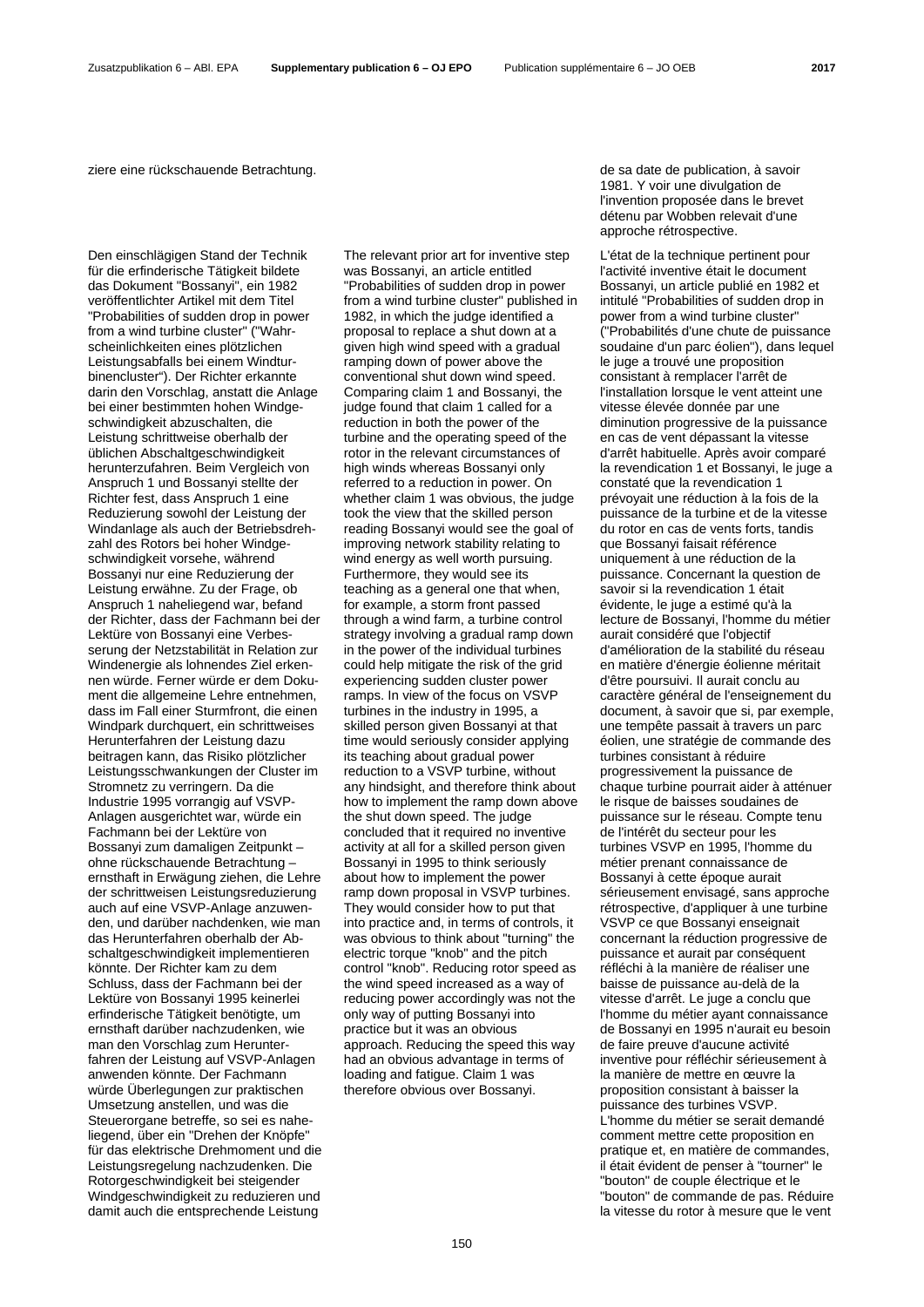zu senken, sei nicht der einzige Weg zur praktischen Umsetzung von Bossanyi, aber ein naheliegender. Die Geschwindigkeit auf diese Weise zu reduzieren, habe offensichtliche Vorteile in Bezug auf Belastung und Ermüdung. Anspruch 1 werde daher durch Bossanyi nahegelegt.

*Anmerkung des Herausgebers: Wobbens spätere Berufung wurde vom Court of Appeal zurückgewiesen – siehe Wobben Properties GmbH gegen Siemens plc et al. [2017] EWCA Civ 5.*

# **4. Behandlungsverfahren und pharmazeutische Zusammensetzung zur Notfall-Empfängnisverhütung (EP 1 448 207)**

# **DE Deutschland DE Germany DE Allemagne**

# **Bundespatentgericht, 1. Dezember 2015 (3 Ni 23/14 (EP))**

Schlagwort: parallele Verfahren – Ausschluss der Patentierbarkeit – therapeutisches Verfahren – Neuheit

Bei dem streitgegenständlichen Patent (EP 1 448 207) handelt es sich um eine pharmazeutische Zusammensetzung zur Verwendung zur Schwangerschaftsverhütung im Notfall als Einzelverabreichungsdosisverhütung sowie die Verwendung von Levonorgestrel zur Herstellung eines Arzneimittels zur Schwangerschaftsverhütung im Notfall.

Zur Aufgabenstellung führte der Senat aus, dass sich das technische Problem daraus ergibt, was die Erfindung tatsächlich leistet (BGH Xa ZR 36/08 – *Gelenkanordnung*). Dabei sind aber nicht kumulativ alle Vorteile zu berücksichtigen, die die Erfindung objektiv mit sich bringt (BGH X ZR 41/13 – *Quetiapin*; s. "Rechtsprechung aus den Vertragsstaaten des EPÜ" (2011-2014), Zusatzpublikation – ABl. 2/2015, S. 138). Aus der Streitpatentschrift ging hervor, dass es sich erst in Folge von klinischen Studien herausstellte, dass eine Einzeldosis von 1,5 mg Levonorgestrel bezüglich der Nebenwirkungen dieselben vorteilhaften Eigenschaften wie die bekannte Doppeldosis für die Notfallverhütung hatte, bei der zweimal 0,75 mg Levonorgestrel verabreicht wurden. Zudem beschäftigte sich die Streitpatentschrift schwerpunktmäßig nur mit der Vereinfachung des Dosisregimes. Die Offenbarungen hinsichtlich der Nebenwirkungen waren dabei als Elemente zu werten, die sich erst bei der Erarbeitung der patentgemäßen Lösung herausstellten. Sie waren somit nicht bei der Aufgabenbestimmung zu berücksichtigen.

*Editor's note: Wobben's subsequent appeal was dismissed by the Court of Appeal – see Wobben Properties GmbH v Siemens plc & Ors [2017] EWCA Civ 5.*

**4. Dosage regimen and pharmaceutical composition for emergency contraception (EP 1 448 207)** 

# **Federal Patent Court, 1 December 2015 (3 Ni 23/14 (EP))**

 Keywords: parallel proceedings – exception to patentability – therapeutic method – novelty

At issue was European patent 1 448 207 for a pharmaceutical composition for use as a single-dose emergency contraceptive and the use of levonorgestrel in making this contraceptive.

 On the technical problem solved, the Court observed that, while this depended on what the invention actually did (Federal Court of Justice's *Articulated coupling judgment*, Xa ZR 36/08), that did not mean that account had to be taken of each and every of its objective advantages (Federal Court of Justice's *Quetiapine* judgment, X ZR 41/13; see "Case Law from the Contracting State to the EPC" (2011-2014), supplementary publication – OJ 2/2015, p. 138). According to the patent specification, it had only been discovered after conducting clinical trials that administering a single dose of 1.5 mg of levonorgestrel as emergency contraception was equally beneficial in terms of side effects as the known administration in two doses of 0.75 mg. Moreover, the specification focused solely on simplifying the dosage regimen. The disclosures as to side effects were to be seen as aspects that had only become apparent on developing the claimed solution and therefore had to be disregarded for the purposes of defining the problem.

gagne en vitesse afin de réduire la puissance en conséquence n'était pas le seul moyen de mettre en pratique Bossanyi, mais il s'agissait d'une approche évidente. Cette façon de procéder présentait un avantage évident en termes de charge et de fatigue. La revendication 1 était par conséquent évidente au vu de Bossanyi.

*Note de la rédaction : Le recours formé ultérieurement par Wobben a été rejeté par la cour d'appel – cf. Wobben Properties GmbH c. Siemens plc & Ors [2017] EWCA Civ 5.*

**4. Posologie et composition pharmaceutique pour la contraception d'urgence (EP 1 448 207)** 

**Tribunal fédéral des brevets, 1er décembre 2015 (3 Ni 23/14 (EP))**

 Mots-clés : procédures parallèles – exclusion de la brevetabilité – procédé thérapeutique – nouveauté

 Le brevet litigieux (EP 1 448 207) portait sur une composition pharmaceutique destinée à être utilisée pour la contraception d'urgence en tant que dose d'application unique, ainsi que sur l'utilisation de lévonorgestrel pour la préparation d'une composition pharmaceutique pour la contraception d'urgence.

 Concernant la formulation du problème technique, le tribunal a fait observer que celui-ci se déduisait de la contribution effective de l'invention (Cour fédérale de justice, Xa ZR 36/08 – *Attelage articulé*), mais qu'il n'était pas nécessaire de prendre en considération l'ensemble des avantages objectifs de l'invention (Cour fédérale de justice – Quétiapine, X ZR 41/13 ; voir "La jurisprudence des États parties à la CBE" (2011-2014), publication supplémentaire – JO 2/2015, p. 138). D'après le fascicule du brevet litigieux, ce n'est qu'à la suite d'études cliniques qu'il a été constaté qu'une dose unique de 1,5 mg de lévonorgestrel présentait, pour la contraception d'urgence, les mêmes propriétés avantageuses en termes d'effets secondaires que la posologie connue consistant à administrer deux doses de 0,75 mg de lévonorgestrel. En outre, le fascicule du brevet litigieux mettait l'accent uniquement sur la simplification de la posologie. Les divulgations relatives aux effets secondaires devaient être considérées comme des éléments n'étant apparus que lors de l'élaboration de la solution selon le brevet. Il convenait donc de ne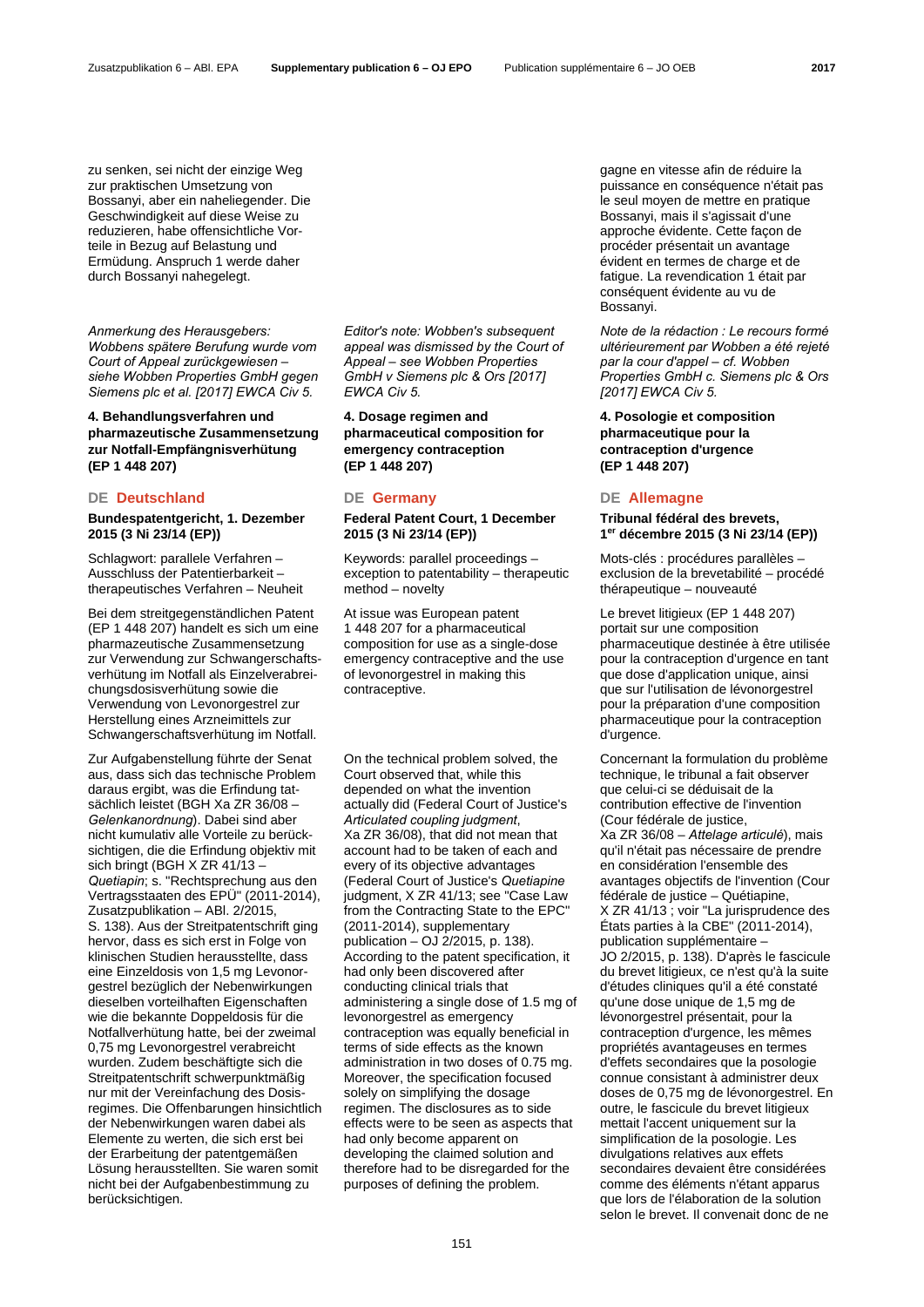sche Behandlung des menschlichen Körpers im Sinne des Art. 53 c), 54 (3) und (4) EPÜ impliziert war und damit im Patentanspruch ein Erzeugnis mit einer zweiten medizinischen Indikation beansprucht wurde. Die Empfängnisverhütung als solche stellt in der Regel keine therapeutische Behandlung des menschlichen Körpers dar, weil die Schwangerschaft kein pathologischer Zustand ist und damit keine Krankheit darstellt (T 74/93, und BPatG 14 W 122/63). Kontrazeptive Verfahren sind nur dann als therapeutische Verfahren des menschlichen Körpers anzusehen, wenn sie einer möglichen gesundheitlichen Gefährdung durch eine ungewollte Schwangerschaft vorbeugen oder wenn die Vermeidung oder Abschwächung von zu erwartenden pathologischen Nebenwirkungen bei der Bemessung des jeweiligen Anteils der Inhaltsstoffe eine Rolle spielt. Ein derartiger Fall lag mit dem Streitpatent nicht vor. Denn gemäß der Streitpatentschrift ging es nicht um die Vermeidung oder Abschwächung von Nebeneffekten, wie z. B. Übelkeit oder Erbrechen, bei der Schwangerschaftsverhütung im Notfall, sondern um einen effektiven Notfallschutz bei einem leichter handhabbaren Dosierungsschema, wobei die Gesamtdosis gegenüber dem herkömmlichen Verfahren unverändert bleibt. Die Beachtung und Vermeidung von Nebenwirkungen bei der Notfallkontrazeption stellte im Gesamtzusammenhang der Streitpatentschrift einen lediglich untergeordneten Aspekt dar, den der Fachmann im Rahmen seiner Sorgfaltspflicht bei klinischen Studien stets im Auge zu behalten hat. Die streitpatentgemäße Verwendung wies somit keinen zugleich verfolgten therapeutischen Zweck auf.

Auszulegen war, ob eine therapeuti-

Als Folge davon, dass der beanspruchte Verwendungszweck keine therapeutische Behandlung betraf, kam den Merkmalen "zur Schwangerschaftsverhütung im Notfall" und "bis zu 72 Stunden nach dem Koitus" auch keine neuheitsbegründende Bedeutung zu. Der Gegenstand des streitgegenständlichen Patentanspruchs war jedenfalls gegenüber dem Stand der Technik nicht neu.

Bei einem Vortrag beim internationalen Gynäkologie- und Geburtsmedizinkongress wurden die Ergebnisse einer WHO-Studie vorgestellt, in der drei Dosisregime verglichen wurden, von denen ein Dosisregime als Einmalgabe von 1,5 g Levonorgestrel innerhalb von 120 Stunden nach dem Koitus für die Notfallkontrazeption beschrieben

 The Court had to decide whether the claimed subject-matter involved treatment of the human body by therapy within the meaning of Art. 53(c) and 54(3) and (4) EPC and the claim was thus directed to a second medical indication of a product. As a rule, contraception as such could not be regarded as therapy, because pregnancy was not a pathological condition and so not an illness (T 74/93 and Federal Patent Court judgment 14 W 122/63). Contraception could be classed as therapy only if it prevented a potential health risk associated with an unwanted pregnancy or where the concentrations of substances used had been selected so as to prevent or alleviate their likely pathological side effects. That was not the case here. According to the patent specification, the aim was to provide effective emergency contraception that could be taken according to a more convenient dosage regimen, without changing the overall dosage administered by the known method. It was not to prevent or alleviate side effects of emergency contraception (e.g. nausea or vomiting); that was – in the overall context – merely a subsidiary aspect, and anyway something the skilled person conducting clinical trials always had to have in mind as part of his duty of care. The claimed use thus had no additional therapeutic purpose.

 Consequently, the features "for emergency contraception" and "up to 72 hours [after] coitus" could not render the claimed subject-matter novel over the prior art.

At a World Congress of Gynecology and Obstetrics, there had been a presentation on the results of a WHO study comparing three dosage regimes for emergency contraceptives including a single dose of "1.5 g" levonorgestrel within 120 hours of intercourse. That disclosure also covered the claimed period of 72 hours after intercourse.

pas en tenir compte pour la définition du problème.

 Le Tribunal devait déterminer si un traitement thérapeutique du corps humain au sens des articles 53c) et 54(3) et (4) CBE était implicite et si un produit ayant une deuxième indication médicale était ainsi revendiqué. En principe, la contraception ne constitue pas en soi un traitement thérapeutique du corps humain, étant donné que la grossesse n'est pas un état pathologique et n'est donc pas une maladie (T 74/93 et Tribunal fédéral des brevets, 14 W 122/63). Les procédés contraceptifs ne doivent être considérés comme des traitements thérapeutiques du corps humain que lorsqu'ils permettent de prévenir un risque médical lié à une grossesse non désirée ou lorsque la détermination de la concentration respective de chaque principe actif permet d'éviter ou d'atténuer les effets secondaires pathologiques prévisibles. Ce n'était pas le cas en l'espèce. En effet, comme le montrait le fascicule du brevet, il ne s'agissait pas d'éviter ou d'atténuer des effets secondaires, tels que nausées ou vomissements, dans le cadre de la contraception d'urgence, mais d'offrir une protection d'urgence efficace dont la posologie était simplifiée, la dose totale restant inchangée par rapport au procédé habituel. La prise en compte et la prévention des effets secondaires pour la contraception d'urgence revêtaient, dans le contexte général du fascicule du brevet, un aspect seulement secondaire, que l'homme du métier doit toujours garder à l'esprit, dans le cadre des études cliniques, au titre de son devoir de vigilance. L'utilisation revendiquée dans le brevet litigieux ne poursuivait donc pas en même temps un but thérapeutique.

 Étant donné que l'objet revendiqué ne concernait pas un traitement thérapeutique, les caractéristiques "pour la contraception d'urgence" et "jusqu'à 72 heures après le coït" ne revêtaient pas un caractère de nouveauté. En tout état de cause, l'objet de la revendication litigieuse n'était pas nouveau par rapport à l'état de la technique.

 Lors d'un exposé fait à l'occasion du Congrès mondial de gynécologie et d'obstétrique, les résultats d'une étude de l'OMS avaient été présentés, au cours de laquelle trois posologies avaient été comparées, l'une d'entre elles étant décrite comme une dose unique de 1,5 g de lévonorgestrel administrée dans un délai de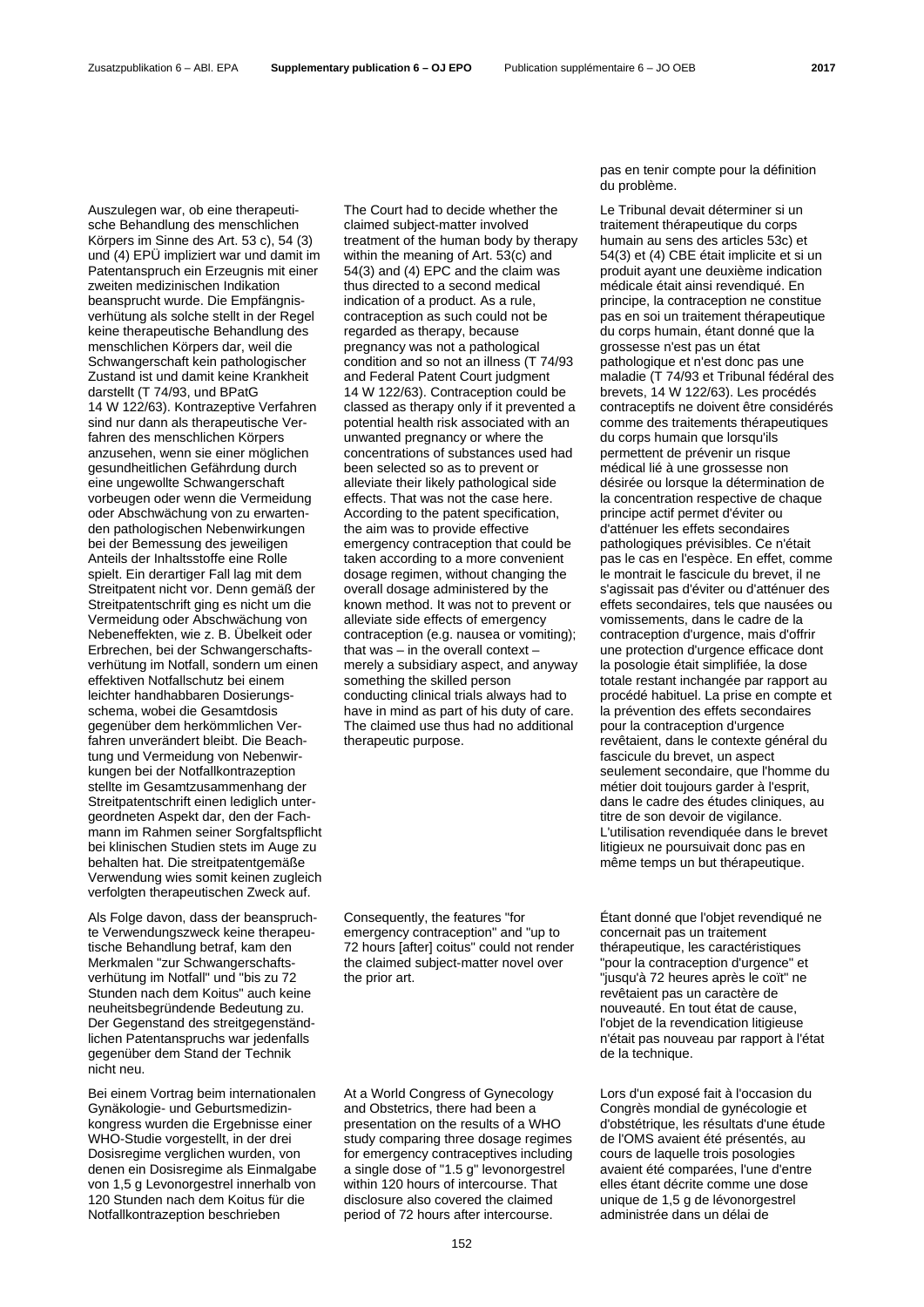wurde. Damit war auch der streitpatentgemäße Bereich innerhalb von 72 Stunden nach dem Koitus offenbart. Bei der Angabe "1,5 g Levonorgestrel" handelt es sich um einen für den Fachmann offensichtlichen Druckfehler, den er erkennt und ohne weiteres korrigiert da eine gegenüber der fachüblichen Dosis um den Faktor 1000 erhöhte Gabe des hormonellen Wirkstoffs Levonorgestrel weder im Stand der Technik für die Notfallkontrazeption beschrieben noch in dieser Größenordnung in der vorgestellten WHO-Studie verwendet worden ist. Durch den Vortrag sind somit sämtliche Merkmale des Patentanspruchs neuheitsschädlich vorbeschrieben.

Der Einwand der Beklagten, dass der englische High Court of Justice die Korrektur der Dosis von 1,5 g auf 1,5 mg Levonorgestrel im Rahmen der Neuheitsprüfung nicht akzeptiert habe, führt zu keiner anderen Sichtweise. Denn auch der britische High Court of Justice vertritt die Meinung, dass die Dosis von 1,5 g Levonorgestrel so weit entfernt von der fachüblichen Dosis an Levonorgestrel ist, dass der Fachmann sofort die fehlerhafte Dosisangabe erkennt.

## **Oberster Gerichtshof, 18. Juni 2015 (325/2015) –** *Laboratorios Leon Pharma gegen Laboratoire HRA Pharma / Richter Gedeon Vegyészeti Gyar RT*

Schlagwort: parallele Verfahren – erfinderische Tätigkeit – Dosierungsanleitung – gute Erfolgsaussichten

Der Beschwerdeführer hatte beantragt, das europäische Patent 1 448 207 (ES 2 239 727) wegen mangelnder Neuheit und mangelnder erfinderischer Tätigkeit in vollem Umfang für nichtig zu erklären. Der Oberste Gerichtshof hob die Urteile der Instanzgerichte auf und bestätigte die Neuheit der Erfindung, erklärte das Patent jedoch wegen mangelnder erfinderischer Tätigkeit für nichtig.

Laut der Beschreibung des Patents betrifft die Erfindung eine Dosierungsanleitung für die Empfängnisverhütung im Notfall sowie eine entsprechend zu verabreichende pharmazeutische Zusammensetzung. Erfindungsgemäß wurde Frauen innerhalb von 72 Stunden nach dem ungeschützten Koitus eine Einmalgabe von nur  $1,5 \pm 0,2$  mg des Wirkstoffs Levonorgestrel verabreicht. Der Erfindung lag die Aufgabe zugrunde, eine falsche Anwendung des existierenden Verfahrens zur Notfall-Empfängnisverhütung mit zwei zeitlich getrennten Gaben von je 0,75 mg

The skilled person would have recognised "1.5 g" as an obvious printing error and readily corrected it, given that such a dose – a thousand times higher than the standard dose in the field – was not disclosed in any of the prior art and had not actually been used in the WHO study. The presentation thus amounted to prior disclosure destroying the novelty of all the claimed features.

 The defendant's objection that the High Court of Justice of England and Wales had refused to accept such a correction of the dosage when examining novelty made no difference to this conclusion, as that court too had conceded that 1.5 g of levonorgestrel was so far out of line with the standard dose that the skilled person would immediately have recognised it as a mistake.

**Supreme Court, 18 June 2015 (325/2015) –** *Laboratorios Leon Pharma v Laboratoire HRA Pharma / Richter Gedeon Vegyészeti Gyar RT*

 Keywords: parallel proceedings – inventive step – dosage regimen – reasonable expectation of success

 The appellant had sought revocation of European patent 1 448 207 (ES 2 239 727) in its entirety for lack of novelty and lack of inventive step. Reversing the judgments of the lower courts, the Supreme Court confirmed the novelty of the invention, but declared the patent invalid for lack of inventive step.

According to the description of the patent, the subject-matter of the invention was a dosage regimen for emergency contraception and a pharmaceutical composition for the application of this regimen. According to the invention, a single dose containing only  $1.5 \pm 0.2$  mg of levonorgestrel as the active ingredient was administered to women within 72 hours of unprotected intercourse. The problem to be solved by the invention was the incorrect application of the existing emergency contraceptive treatment using two spaced doses of 0.75 mg

120 heures après le coït pour la contraception d'urgence. La période de 72 heures après le coït, revendiquée dans le brevet litigieux, se trouvait ainsi également divulguée. L'indication "1,5 g de lévonorgestrel" constituait une erreur d'impression évidente pour l'homme du métier, qui l'aurait décelée et corrigée aisément étant donné qu'une telle dose du principe actif hormonal, 1 000 fois supérieure à la dose habituelle, n'avait pas été décrite dans l'état de la technique pour la contraception d'urgence, et n'avait pas non plus été administrée dans ces proportions dans le cadre de l'étude précitée de l'OMS. L'exposé antériorisait donc l'ensemble des caractéristiques revendiquées.

 L'objection des défendeurs selon laquelle la Haute Cour de justice anglaise avait refusé de corriger, dans le cadre de l'examen de la nouveauté, la dose de 1,5 g de lévonorgestrel par 1,5 mg ne changeait rien à cette conclusion. En effet, la Haute Cour avait, elle aussi, estimé que la dose de 1,5 g de lévonorgestrel était si éloignée de la dose habituelle que l'homme du métier aurait immédiatement repéré l'erreur de dosage.

# **ES Spanien ES Spain ES Espagne**

**Cour suprême, 18 juin 2015 (325/2015) –** *Laboratorios Leon Pharma c. Laboratoire HRA Pharma / Richter Gedeon Vegyészeti Gyar RT*

 Mots-clés : procédures parallèles – activité inventive – posologie – chances raisonnables de succès

 Le requérant avait demandé la révocation du brevet européen 1 448 207 (ES 2 239 727) dans son intégralité, pour absence de nouveauté et d'activité inventive. Infirmant les jugements des instances inférieures, la Cour suprême a confirmé la nouveauté de l'invention, mais a déclaré le brevet nul pour absence d'activité inventive.

 Selon la description du brevet, l'invention avait pour objet une posologie destinée à une contraception d'urgence et une composition pharmaceutique pour l'administration de cette posologie. Selon l'invention, une dose unique ne contenant que 1,5 ± 0,2 mg de lévonorgestrel en tant que principe actif avait été administrée à des femmes dans les 72 heures suivant un coït non protégé. Le problème à résoudre par l'invention était l'application incorrecte du traitement contraceptif d'urgence existant, qui consistait à utiliser deux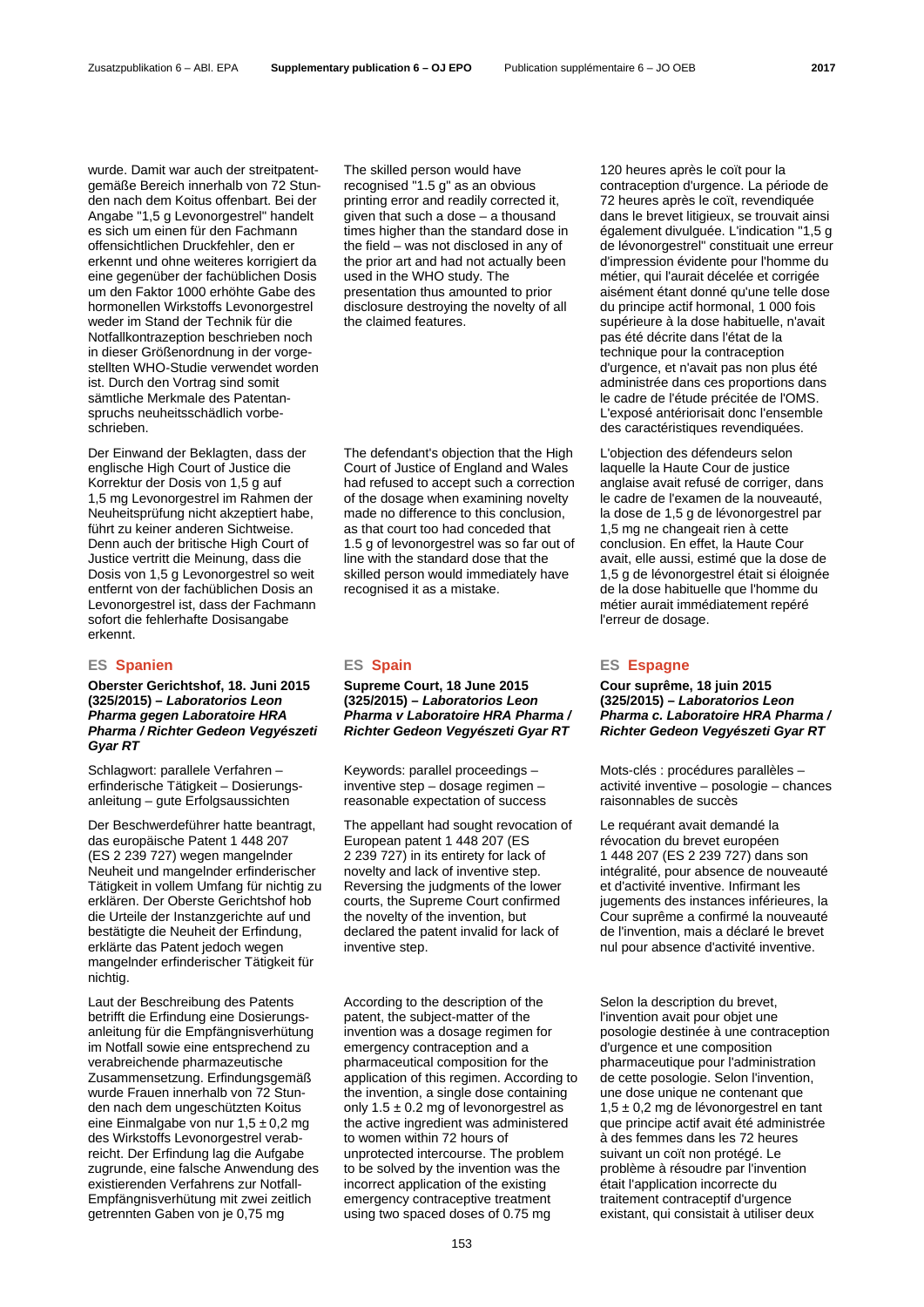Levonorgestrel zu vermeiden, bei der das richtige Intervall zwischen den zwei Gaben nicht eingehalten wird. Der Oberste Gerichtshof wies darauf hin, dass am Prioritätstag des Patents eine umfangreiche klinische Studie unter der Federführung der Weltgesundheitsorganisation lief, in der mit vertretbarer Aussicht auf Erfolg die Wirksamkeit der Einmalgabe von 1,5 mg Levonorgestrel insbesondere im Vergleich zur bisher üblichen Zweifachgabe untersucht wurde.

Obgleich die Forschungsergebnisse erst kurz nach dem Prioritätstag des Patents veröffentlicht wurden, befand der Oberste Gerichtshof aufgrund der einfachen Formulierung der Aufgabe und der nach mehr als zwei Jahren klinischer Forschung vorhersehbaren Lösung, dass die Lösung für den Fachmann naheliegend war, da bereits eine vertretbare Aussicht auf Erfolg bestand.

# **FR Frankreich FR France FR France**

### **Gericht erster Instanz Paris, 19. Juni 2015 (13/08566) –** *Mylan gegen Richter Gedeon*

Schlagwort: parallele Verfahren – Verfahren zur therapeutischen Behandlung – Dosierungsanleitung

Die ungarische Firma G ist Inhaberin des europäischen Patents 1 448 207 mit der Bezeichnung "Behandlungsverfahren und pharmazeutische Zusammensetzung zur Notfall-Empfängnisverhütung", das eine ungarische Priorität vom 27. November 2001 beansprucht hatte. Die auf Generika spezialisierte Firma M verklagte die Firma G auf Nichtigkeit aller Ansprüche des Patents in der beschränkten Fassung, weil es ein nicht patentierbares Verfahren zur therapeutischen Behandlung zum Gegenstand habe.

Die Firma M machte geltend, dass nach der ständigen Rechtsprechung der französischen Gerichte eine Dosierungsanleitung nicht durch ein Patent geschützt werden könne, vor allem weil sie unter die Verschreibungsfreiheit des Arztes falle und ein Verfahren zur therapeutischen Behandlung des menschlichen Körpers darstelle (Art. 53 c) EPÜ).

Die Firma G brachte unter anderem vor, dass nur sehr wenige französische Urteile die Patentierbarkeit einer Dosierungsanleitung verneinten und dass sie im Widerspruch zu der Entscheidung der Großen Beschwerdekammer G 2/08 stünden. Die patentierte Erfindung beziehe sich nicht auf ein therapeutisches Behandlungsverfahren.

levonorgestrel by failing to observe the proper time interval between taking the first and the second doses. The Supreme Court pointed out that, at the priority date of the patent, an important clinical trial was being conducted under the auspices of the World Health Organisation which was investigating, with a reasonable expectation of success, the effectiveness of a regimen involving a single dose of 1.5 mg of levonorgestrel, as compared (in particular) to the existing two-dose regimen.

Although the research results were published shortly after the priority date of the patent, the Supreme Court found that, due to the simple formulation of the problem and its anticipated solution after more than two years of clinical trials, the solution would have been obvious to the skilled person, as there was already a reasonable expectation of success.

### **Paris District Court, 19 June 2015 (13/08566) –** *Mylan v Richter Gedeon*

 Keywords: parallel proceedings – method of treatment by therapy – dosage regimen

 Hungarian company Gedeon is the owner of European patent 1 448 207, claiming the priority of a Hungarian application of 27 November 2001 and entitled "Dosage regimen and pharmaceutical composition for emergency contraception". Generics company Mylan had brought an action against Gedeon, seeking revocation of the – in the meantime limited – patent in its entirety on the ground that it involved a non-patentable method of treatment by therapy.

 Mylan argued it was settled case law of the French courts that a dosage regimen was not patentable, in particular because it fell under a physician's freedom to prescribe treatment and constituted a method of treatment by therapy of the human body (Art. 53(c) EPC).

 Gedeon, in turn, argued that the position that dosage regimens were not patentable was very much a minority view in French case law and at odds with Enlarged Board decision G 2/08. It also asserted that the patented invention did not relate to a method of treatment by therapy.

doses de 0,75 mg de lévonorgestrel espacées dans le temps, sans observer l'intervalle de temps approprié entre la prise de la première et de la deuxième dose. La Cour suprême a signalé qu'à la date de priorité du brevet, un important essai clinique était mené sous l'égide de l'Organisation mondiale de la Santé pour examiner, avec des chances raisonnables de succès, l'efficacité d'une posologie d'une dose unique de 1,5 mg de lévonorgestrel, comparé (notamment) à la posologie habituelle de deux doses.

 Bien que les résultats de la recherche aient été publiés peu après la date de priorité du brevet, la Cour suprême a estimé qu'en raison de la simple formulation du problème et de sa solution prévisible après plus de deux ans d'essais cliniques, la solution était évidente pour l'homme du métier, étant donné qu'il existait déjà des chances raisonnables de succès.

## **Tribunal de grande instance de Paris, 19 juin 2015 (13/08566) –** *Mylan c. Richter Gedeon*

 Mots-clés : procédures parallèles – méthode de traitement thérapeutique – posologie

 La société de droit hongrois G est titulaire du brevet européen 1 448 207 ayant pour titre "Posologie et composition pharmaceutique pour contraception d'urgence" déposé sous priorité hongroise du 27 novembre 2001. La société M, spécialiste des génériques, a fait assigner la société G en nullité de l'ensemble des revendications du brevet 207 tel que limité en ce qu'il constitue une méthode de traitement thérapeutique non brevetable.

La société M fait valoir qu'il est de jurisprudence constante suivant les juridictions françaises qu'une posologie ne saurait être protégée par un brevet au motif notamment qu'elle relève de la liberté de prescription du médecin et constitue une méthode de traitement thérapeutique du corps humain (art. 53 c) CBE).

 Parmi son argumentaire, la société G soutient que la jurisprudence française prohibant la brevetabilité d'une posologie est très minoritaire et contraire à la décision G 2/08 de la Grande Chambre de recours. L'invention brevetée ne porte pas sur une méthode de traitement thérapeutique.

Dazu erklärte das Gericht, dass die Con that point, the Court observed that, Sur ce, le tribunal énonce qu'au-delà de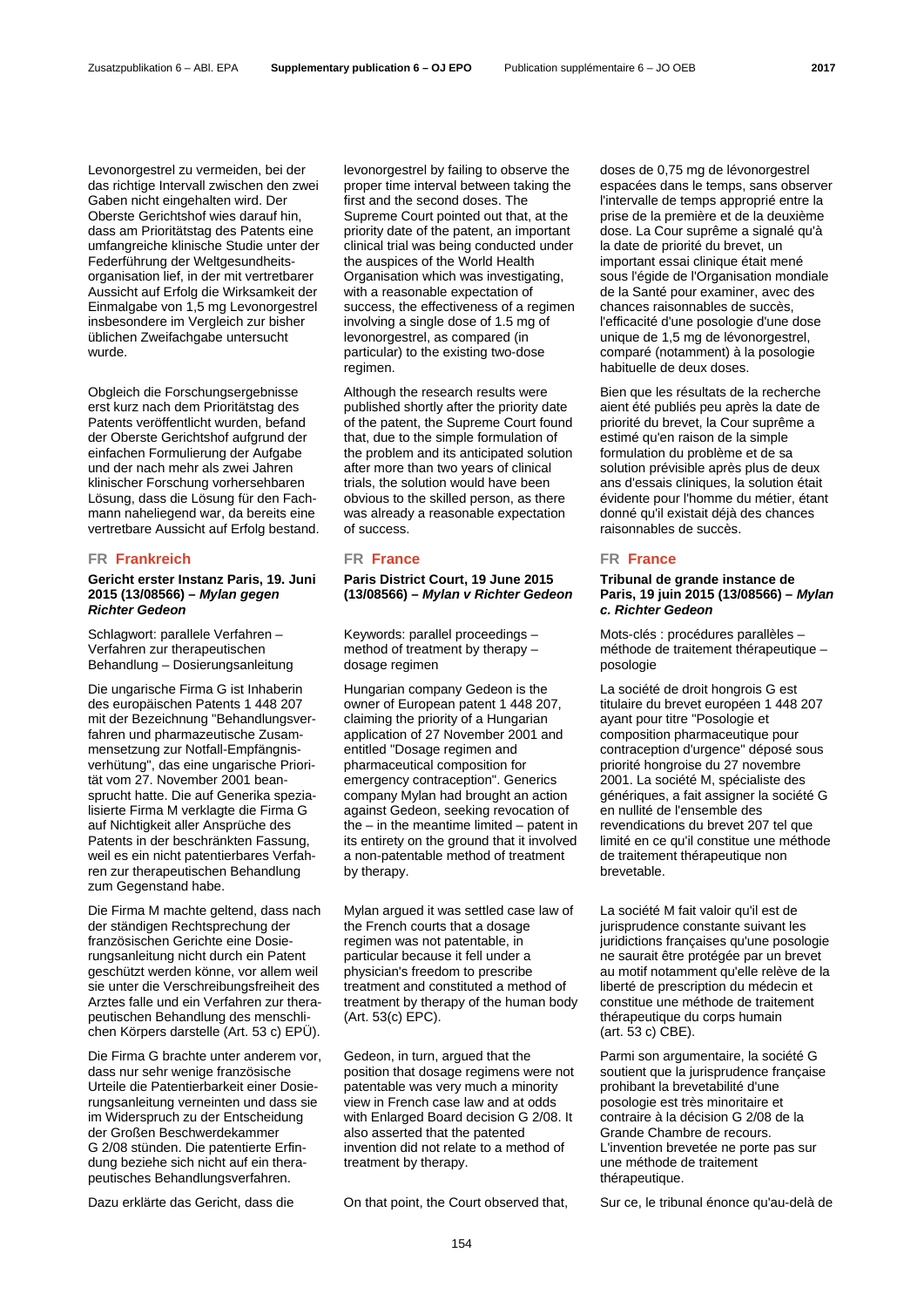patentgemäße Erfindung ungeachtet der sprachlichen Formulierung in Wirklichkeit eine neue Art der Einnahme der pharmazeutischen Zusammensetzung betrifft, nämlich in einer einzigen Dosis statt in zwei. Es liegt keinesfalls eine neue therapeutische Indikation für dieselbe pharmazeutische Zusammensetzung vor, denn die gewünschte Wirkung ist die gleiche. Im Patent wird nicht behauptet, dass die Erfindung zu besseren Ergebnissen bei der Schwangerschaftsverhütung oder zu geringeren Nebenwirkungen führt, sondern dass unter Erzielung zumindest derselben Ergebnisse ohne zusätzliche Nebenwirkungen das Problem gelöst werden soll, das für die Patientinnen in der Einnahme der zweiten Dosis besteht. Die Erfindung betrifft somit eine Dosierungsanleitung, mit der der praktische Aspekt der Einnahme des Arzneimittels verbessert werden soll.

Das Streitpatent betrifft dieselbe pharmazeutische Zusammensetzung und dieselbe Gesamtdosierung, ohne dass eine Verwendung für eine andere therapeutische Indikation oder eine andere Wirkung bzw. andere Wirkungsweisen vorliegen; es beschränkt sich somit auf eine gegenüber dem Stand der Technik abgewandelte Dosierungsanleitung, d. h. einen anderen Einnahmerhythmus und eine andere Dosierung zur Einnahme des Wirkstoffs bei gleicher Gesamtdosis, die den Vorteil hat, dass sie praktisch und komfortabel ist. Auch wenn das Gericht notwendigerweise die Entscheidungen der Beschwerdekammern des EPA sehr aufmerksam verfolgt, ist es nicht an G 2/08 gebunden und kann die Texte eigenständig interpretieren. Im vorliegenden Fall ist offensichtlich, dass die patentgemäße neue Dosierungsanleitung für Levonorgestrel zur Notfall-Empfängnisverhütung keine spezifische Anwendung des Stoffs in einem therapeutischen Behandlungsverfahren, sondern ein Element ebendieses Behandlungsverfahrens ist. Entgegen der Behauptung der Firma G fällt die Wahl einer Dosierungsanleitung im Rahmen einer bestimmten Behandlung unter die Verschreibungsfreiheit des Arztes, der sie fallspezifisch für eine Kategorie von Patientinnen oder eine bestimmte Patientin anpassen kann. Der Umstand, dass in der Genehmigung für das Inverkehrbringen des Arzneimittels und in der Packungsbeilage eine genaue Dosierungsanleitung vorgesehen ist, schränkt die Freiheit des Arztes nicht ein. Die Dosierungsanleitung bezieht sich hier auf den Einnahmerhythmus; es handelt sich um ein nicht patentierbares Behandlungsverfahren.

behind the editorial artifice in the patent, the invention actually related to a new method of administering the pharmaceutical composition as a single dose rather than as two doses. That did not amount to a new therapeutic use for that same composition, because the desired effect was identical. The patent did not claim that the invention was more effective at preventing pregnancy or reducing side effects. Rather its aim was to achieve at least the same results without any additional side effects, while resolving the problem of patient failure to take the second dose. Thus, the invention related to a dosage regimen designed to improve the practicalities of taking the drug.

 Relating to the same pharmaceutical composition administered at the same overall dosage, but not involving any different therapeutic use or modes of action or achieving any distinct effects, the patent in suit merely provided a variation on the dosage regimen known from the state of the  $art - i.e.$  a new, more practical and convenient rhythm and dosage for administering the active agent – whilst keeping the overall dosage the same. The Court, while certainly giving all due consideration to the decisions of the EPO boards of appeal, was not bound by G 2/08 and was free to make its own interpretation of the relevant legislation. The new dosage regimen for levonorgestrel as an emergency contraceptive claimed in this case was clearly not a specific use of that substance in a method of treatment by therapy. Rather it was just one of the elements inherent in the method itself. Contrary to Gedeon's assertion, the dosage regimen chosen as part of a given treatment fell under a physician's freedom to adapt prescriptions to the specific needs of a category of patients or one particular patient. The fact that the marketing authorisation and the patient information leaflet indicated a specific dosage did not interfere with the physician's freedom. Here, the dosage regimen related to the rhythm of administration and as such was a nonpatentable method of treatment.

l'artifice rédactionnel, l'invention du brevet porte en réalité sur une nouvelle modalité de prise de la composition pharmaceutique en une seule prise au lieu de deux. Il ne s'agit nullement d'une nouvelle indication thérapeutique pour une même composition pharmaceutique, puisque l'effet recherché est identique. Le brevet ne prétend pas que l'invention permette d'obtenir de meilleurs résultats pour éviter des grossesses, ni diminuer les effets secondaires, mais qu'elle a pour but, en obtenant au moins les mêmes résultats sans plus d'effets secondaires, de résoudre le problème posé de la difficulté pour les patientes à respecter la prise de la deuxième dose. Dès lors l'invention porte bien sur une posologie destinée à améliorer l'aspect pratique de la prise du médicament.

 Portant sur une même composition pharmaceutique prise dans le même dosage global, sans utilisation pour une indication thérapeutique différente, et sans effets distincts, ni modes d'action différents, le brevet litigieux se limite à présenter par rapport l'état de la technique une variation de la posologie, c'est-à-dire du rythme et du dosage de la prise de la substance active tout en restant dans un dosage global identique, qui offre un avantage pratique et de confort. Le tribunal, s'il prend nécessairement en considération avec la plus grande attention les décisions des chambres des recours de l'OEB, n'est pas tenu par G 2/08 et il appartient au tribunal de procéder à sa propre interprétation des textes. En l'occurrence, il apparaît que la posologie nouvelle du lévonorgestrel comme contraceptif d'urgence couvert par le brevet ne constitue pas une utilisation spécifique de la substance dans une méthode de traitement thérapeutique, mais qu'elle est un des éléments qui relève proprement de la méthode de traitement elle-même. Contrairement à ce que soutient la société G, le choix d'une posologie dans le cadre d'un traitement donné relève de la liberté de prescription du médecin qui peut l'adapter à la situation spécifique d'une catégorie de patientes ou d'une patiente en particulier. Le fait que l'AMM et que la notice du médicament prévoient une posologie précise ne supprime pas la liberté du médecin. Ici, la posologie porte sur le rythme de prise, il s'agit d'une modalité de traitement non brevetable.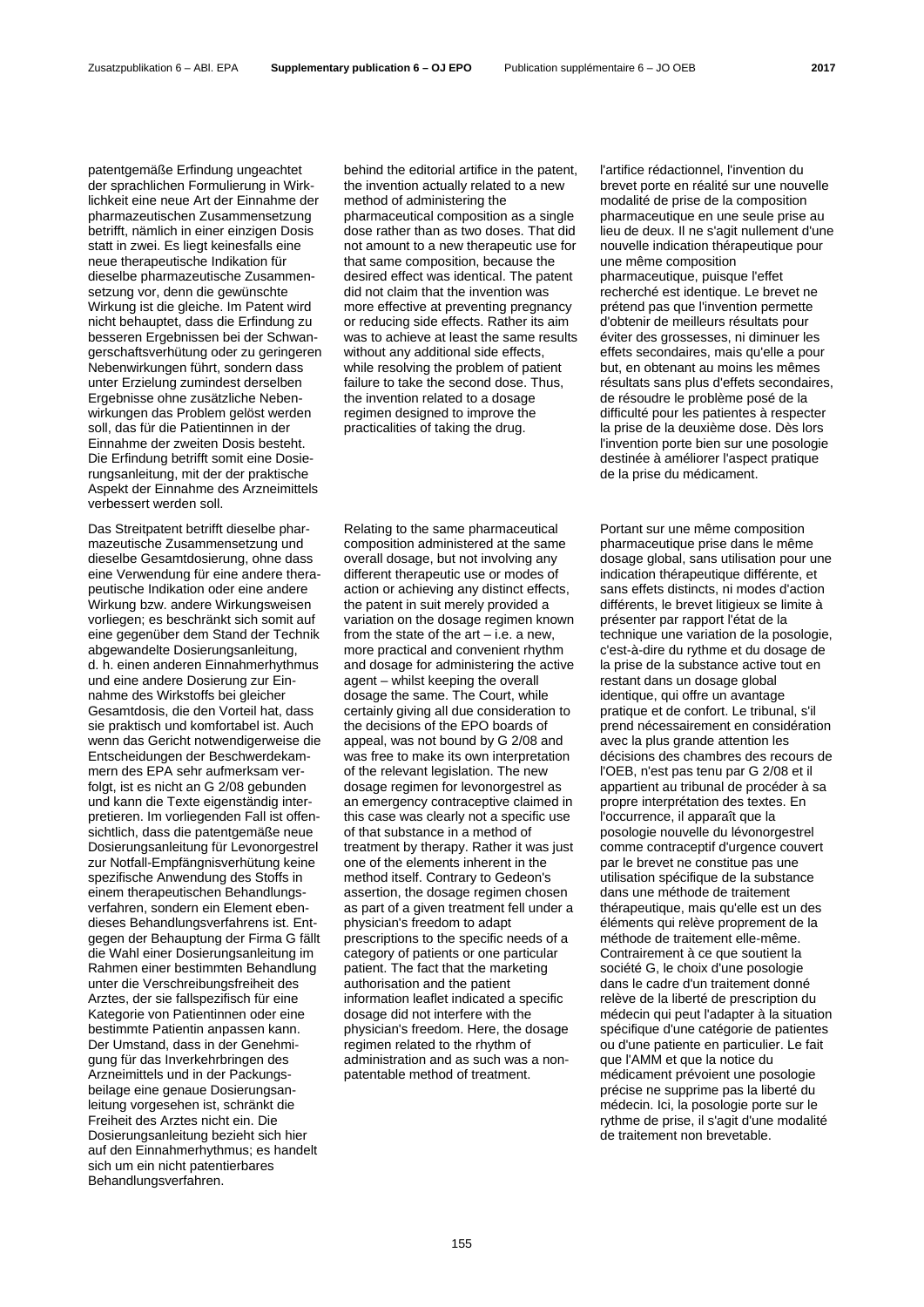### **GB Vereinigtes Königreich GB United Kingdom GB Royaume-Uni**

**Patents Court, 22. Mai 2014 –** *Generics (UK) Ltd (t/a Mylan) gegen Richter Gedeon Vegyeszeti Gyar RT* **[2014] EWHC 1666 (Pat); Court of Appeal, 26. April 2016 –** *Richter Gedeon Vegyeszeti Gyar RT gegen Generics (UK) Ltd (t/a Mylan)* **[2016] EWCA Civ 410** 

Schlagwort: parallele Verfahren – erfinderische Tätigkeit – Fachmann – allgemeines Fachwissen

Mylan hatte die Nichtigerklärung von Gedeons europäischem Patent (UK) 1 448 207 beantragt, das ein Behandlungsverfahren in Bezug auf die Verabreichung von 1,5 mg Levonorgestrel als Einmalgabe innerhalb von 72 Stunden nach dem Geschlechtsverkehr als Verfahren zur Notfall-Empfängnisverhütung betraf. Die Verwendung dieses Stoffs für denselben Zweck, aber mit einer anderen Dosierungsweise (nach dem Geschlechtsverkehr zwei Gaben von je 0,75 mg im Abstand von 12 Stunden) war bereits bekannt. Sales J kam zu dem Schluss, dass die Erfindung naheliegend war. Seine Entscheidung wurde in der Berufung bestätigt.

Die Firma Mylan hatte ihren Einwand des Naheliegens auf das allgemeine Fachwissen und die Veröffentlichung eines Berichts gestützt, in dem die Zwischenergebnisse einer WHO-Studie über die Wirksamkeit der Verabreichung von 1,5 mg Levonorgestrel als Einmalgabe im Vergleich (insbesondere) zur weit verbreiteten Verabreichung in zwei Einzeldosen diskutiert wurden. Im Dokument aus dem Stand der Technik hieß es fälschlich, dass in der Studie eine Einmalgabe von 1,5 g Levonorgestrel (anstatt 1,5 mg) vorgesehen sei. Es konnte nachgewiesen werden, dass ein Fachmann den Fehler in der Veröffentlichung ganz klar erkennen würde – eine Dosis von 1,5 g ist so hoch, dass sie nicht plausibel ist. Allerdings reichten die Beweise nicht für die Feststellung aus, dass der Fachmann erkennen würde, welche Dosis bei der Einmalgabe in der Studie tatsächlich verwendet wurde. Dem Richter zufolge würde der Fachmann den Verfasser der Studie kontaktieren, um die korrekte Dosierung zu erfahren. Sales J kam somit zu dem Schluss, dass das Dokument aus dem Stand der Technik den Versuch dieser Dosierungsweise nahegelegt hat.

**Patents Court, 22 May 2014 –** *Generics (UK) Ltd (t/a Mylan) v Richter Gedeon Vegyeszeti Gyar RT* **[2014] EWHC 1666 (Pat); Court of Appeal, 26 April 2016 –** *Richter Gedeon Vegyeszeti Gyar RT v Generics (UK) Ltd (t/a Mylan)* **[2016] EWCA Civ 410** 

 Keywords: parallel proceedings – inventive step – skilled person – common general knowledge

 Mylan sought revocation of Gedeon's European patent (UK) 1 448 207, which was for a dosage regimen for the use of a single dose of levonorgestrel of 1.5 mg taken within 72 hours of sexual intercourse as a method of emergency contraception. The use of this substance for the same purpose, but with a different regimen (two doses of 0.75mg taken 12 hours apart after intercourse), was already known. Sales J concluded that the invention was obvious. His decision was upheld on appeal.

 For its obviousness case, Mylan relied upon the common general knowledge and the publication of a report discussing interim results of a research study organised by WHO on the effectiveness of a regimen involving a single dose of 1.5 mg of levonorgestrel, as compared (in particular) to the twodose regimen, which was in widespread use. The prior-art document referred in error to the research study as relating to a regimen involving a single dose of 1.5 g of levonorgestrel (rather than 1.5 mg). The evidence established that a person skilled in the art would clearly realise that there was a mistake in the publication – a 1.5 g dose was too massive to be credible. However, the evidence did not go so far as to establish that the skilled person would appreciate what the dose used in the trial of the single dose regimen actually was. The judge held that the skilled person would contact the author of the research in order to verify the correct dosage. This finally led Sales J to conclude that the prior-art document made the dosage regimen obvious to try.

**Tribunal des brevets, 22 mai 2014 –** *Generics (UK) Ltd (t/a Mylan) c. Richter Gedeon Vegyeszeti Gyar RT [2014] EWHC 1666 (Pat) ; Cour d'appel, 26 avril 2016 – Richter Gedeon Vegyeszeti Gyar RT c. Generics (UK) Ltd (t/a Mylan) [2016]* **EWCA Civ 410**

 Mots-clés : procédures parallèles – activité inventive – homme du métier – connaissances générales de base

 Mylan avait demandé la révocation du brevet européen (UK) 1 448 207 de Gedeon, qui concernait une posologie pour l'administration d'une dose unique de 1,5 mg de lévonorgestrel dans les 72 heures qui suivent un rapport sexuel, en tant que méthode de contraception d'urgence. L'utilisation de cette substance dans le même but, mais avec une posologie différente (deux prises de 0,75 mg espacées de 12 heures après le rapport sexuel), était déjà connue. Le juge Sales a conclu que l'invention était évidente. Sa décision a été confirmée en appel.

 Pour étayer ses allégations d'évidence, la société Mylan s'est basée sur les connaissances générales de base et sur la publication d'un rapport traitant des résultats intermédiaires d'une étude de l'OMS, qui visait à déterminer l'efficacité d'une dose unique de 1,5 mg de lévonorgestrel, comparé (notamment) à l'administration de deux doses, qui était largement répandue. Le document de l'état de la technique mentionnait par erreur que l'étude portait sur une posologie consistant en une dose unique de 1,5 g de lévonorgestrel (au lieu de 1,5 mg). Il a été établi qu'un homme du métier relèverait manifestement l'erreur dans la publication, puisqu'une dose de 1,5 g est bien trop élevée pour être plausible. Toutefois, les preuves n'ont pas suffi à établir que l'homme du métier serait en mesure de déterminer quelle dose avait réellement été utilisée dans l'étude portant sur la dose unique. Le juge a considéré que l'homme du métier prendrait contact avec l'auteur de l'étude afin de connaître la dose correcte. Cela a finalement amené le juge Sales à conclure qu'il était évident, au vu du document de l'état de la technique, de tester cette posologie.